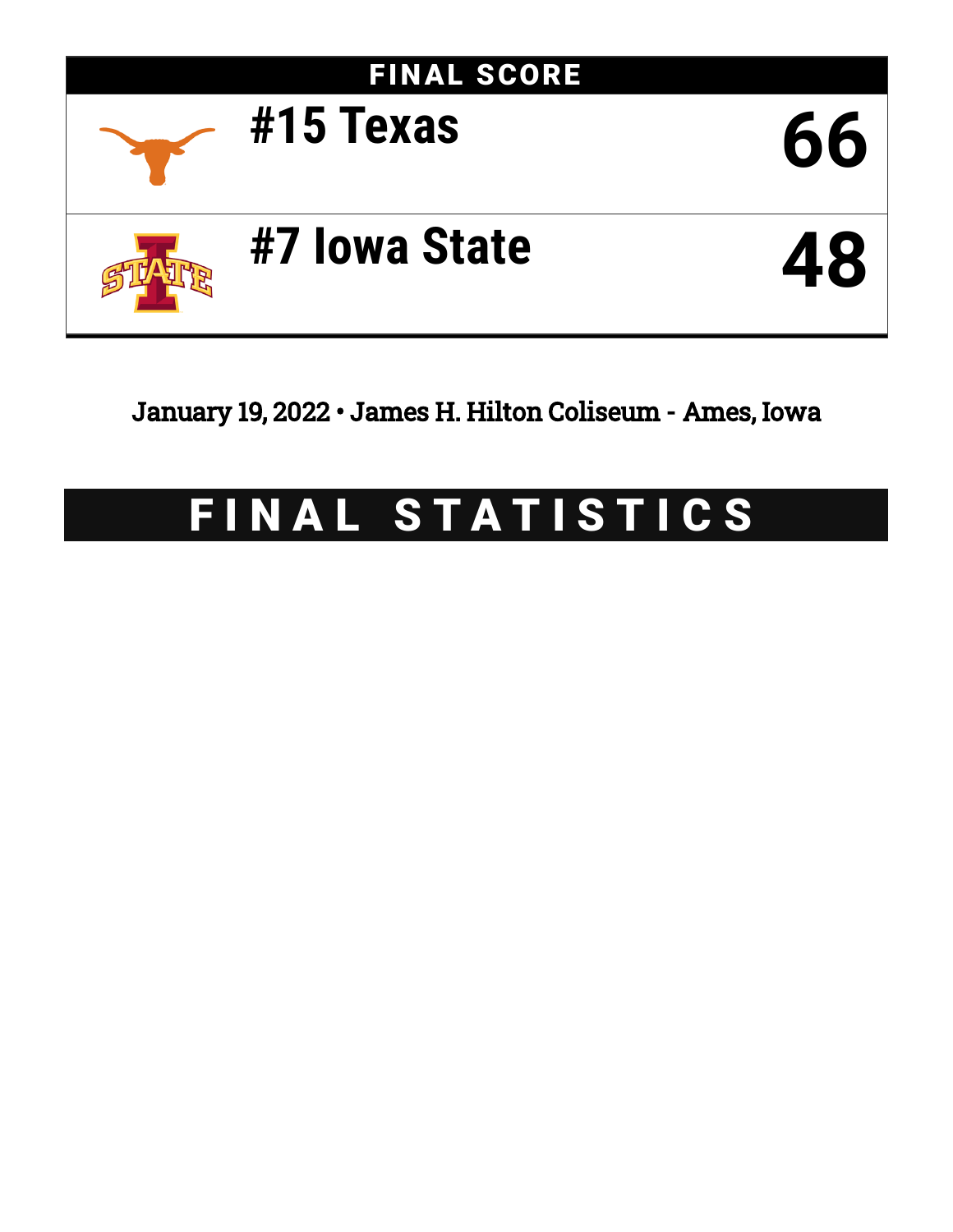# **Official Box Score #15 Texas vs #7 Iowa State Game Totals -- Final Statistics January 19, 2022 at James H. Hilton Coliseum - Ames, Iowa**



# **#15 Texas 66**

| No. | Plaver                | S | <b>Pts</b> | FG       | 3FG      | FT        | 0R | DR | TR             | PF             | A              | TO       | <b>BIK</b>   | Stl      | Min | $+/-$ |
|-----|-----------------------|---|------------|----------|----------|-----------|----|----|----------------|----------------|----------------|----------|--------------|----------|-----|-------|
| 02  | MATHARU, ALIYAH       | G | 8          | $3 - 13$ | $2 - 10$ | $0-0$     | 4  | 3  |                | 4              | 5              | 3        | 0            |          | 33  | 24    |
| 03  | <b>HARMON, RORI</b>   | G | 8          | $4 - 10$ | $0 - 3$  | $0 - 0$   | 0  | 3  | 3              | $\overline{2}$ |                |          | 0            | 4        | 29  | 15    |
| 05  | <b>GASTON, DEYONA</b> | F | 14         | $6-9$    | $0 - 0$  | $2 - 2$   | 2  | 3  | 5              | 4              |                |          | 5            | 3        | 32  | 27    |
| 11  | ALLEN-TAYLOR, JOANNE  | G |            | $3 - 10$ | $1 - 6$  | $0 - 0$   | 0  | 2  | $\overline{2}$ | $\overline{2}$ | 4              | $\Omega$ | $\mathbf{0}$ | 0        | 32  | 9     |
| 21  | MOORE, AALIYAH        | F | 8          | $3 - 4$  | $0 - 0$  | $2 - 2$   | 2  | 2  | 4              | 5              | $\Omega$       | 1        | 0            |          | 17  | 18    |
| 10  | HOLLE, SHAY           | G | 7          | $2 - 2$  | $2 - 2$  | $1 - 2$   | 0  | 1  |                |                |                | $\Omega$ | $\Omega$     | $\Omega$ | 14  | 8     |
| 22  | HUNTER, KYNDALL       | G | 3          | $1 - 2$  | $1-2$    | $0 - 0$   | 0  | 0  | 0              | 0              | 0              |          | 0            | 0        | 3   | -6    |
| 31  | <b>WARREN, AUDREY</b> | G | 5          | $1 - 4$  | $0 - 0$  | $3 - 4$   |    | 3  | 4              |                | $\overline{2}$ | 2        | 0            | 0        | 15  | 7     |
| 34  | MASUDI, FEMME         | C | 0          | $0 - 0$  | $0 - 0$  | $0 - 0$   | 0  | 2  | $\overline{2}$ | $\overline{2}$ | 0              | 0        | 0            | 0        | 5   | -9    |
| 35  | LATTIMORE, LATASHA    | F | 6          | $2 - 3$  | $0 - 0$  | $2 - 2$   |    | 2  | 3              |                | 0              | $\Omega$ | 2            | 0        | 20  | $-3$  |
|     | TEAM                  |   |            |          |          |           | 2  | 3  | 5              | 0              |                |          |              |          |     |       |
|     | <b>TOTALS</b>         |   | 66         | 25-57    | $6 - 23$ | $10 - 12$ | 12 | 24 | 36             | 22             | 14             | 10       |              | 9        | 199 |       |

| Game                                | 25-57     | 43.9% | $6 - 23$ | 26.1% | $10 - 12$ | 83.3% |
|-------------------------------------|-----------|-------|----------|-------|-----------|-------|
| 2nd Half                            | $10 - 28$ | 36%   | $3 - 12$ | 25%   | $4 - 4$   | 100%  |
| 1st Half                            | $15 - 29$ | 52%   | $3 - 11$ | 27%   | $6 - 8$   | 75%   |
| 4th Qtr                             | $4 - 14$  | 29%   | $1 - 6$  | 17%   | $4 - 4$   | 100%  |
| 3rd Qtr                             | $6 - 14$  | 43%   | $2-6$    | 33%   | $0 - 0$   | 0%    |
| 2nd Qtr                             | $9 - 12$  | 75%   | $1 - 3$  | 33%   | $4-6$     | 67%   |
| 1st Qtr                             | $6 - 17$  | 35%   | $2 - 8$  | 25%   | $2 - 2$   | 100%  |
| <b>Shooting By Period</b><br>Period | FG        | FG%   | 3FG      | 3FG%  | FT        | FT%   |

*Deadball Rebounds:* 3,1 *Last FG:* 4th-01:24 *Biggest Run:* 9-0 *Largest lead:* By 24 at 4th-03:34 *Technical Fouls:* None.

# **#7 Iowa State 48**

| No. | Plaver                 | S  | Pts            | FG        | 3FG      | FТ      | 0R | DR | TR | PF             | A        | TO | <b>B</b> lk | Stl | Min | $+/-$    |
|-----|------------------------|----|----------------|-----------|----------|---------|----|----|----|----------------|----------|----|-------------|-----|-----|----------|
| 11  | RYAN, EMILY            | G  | 19             | $3-6$     | 1-1      | 12-14   |    | 3  | 4  |                | 4        |    |             | 0   | 37  | $-16$    |
| 13  | ESPENMILLER-MCGRAW, MA | G  | $\overline{2}$ | $1 - 5$   | $0 - 1$  | $0 - 0$ |    | 0  |    |                |          | 2  | 0           | 0   | 26  | $-18$    |
| 21  | DONARSKI, LEXI         | G  | 14             | 4-16      | $3 - 10$ | $3 - 4$ | 0  | 2  | 2  |                | 0        | 2  | 0           |     | 38  | $-16$    |
| 25  | JORDAO, BEATRIZ        | C  | 0              | $0 - 1$   | $0 - 0$  | $0 - 0$ | 0  | 4  | 4  | 2              | $\Omega$ |    |             |     | 21  | $-16$    |
| 31  | KANE, MORGAN           | F  | 5.             | $2 - 5$   | $0 - 0$  | $1 - 3$ | 2  | 2  | 4  | 2              | 0        | 2  | $\Omega$    | 0   | 21  | $-10$    |
| 01  | DIEW, NYAMER           | F  | 3              | $1 - 6$   | $1 - 3$  | $0 - 0$ |    | 2  | 3  | $\overline{2}$ | $\Omega$ | 0  |             | 0   | 20  | -9       |
| 15  | ZINGARO, IZZI          | F  | 3              | 1-3       | $0 - 0$  | $1 - 4$ |    | O  |    | 0              | 0        | 0  | 0           | 0   | 9   | $\Omega$ |
| 23  | FREDERICK, MADDIE      | G  | 0              | $0 - 0$   | $0 - 0$  | $0 - 0$ | 0  |    |    | 0              | 0        | 0  | 0           |     | 8   | $-1$     |
| 32  | <b>VICK, MAGGIE</b>    | F. | 2              | $0 - 1$   | $0 - 1$  | $2 - 2$ | 0  | 2  | 2  |                | $\Omega$ | 0  | $\Omega$    | 0   | 20  | $-4$     |
|     | <b>TEAM</b>            |    |                |           |          |         | 4  | 2  | 6  | 0              |          | ◢  |             |     |     |          |
|     | <b>TOTALS</b>          |    | 48             | $12 - 43$ | $5 - 16$ | 19-27   | 10 | 18 | 28 | 11             | 5        | 15 | 4           | 3   | 199 |          |

| <b>Shooting By Period</b> |           |       |          |       |           |       | De  |
|---------------------------|-----------|-------|----------|-------|-----------|-------|-----|
| Period                    | FG        | FG%   | 3FG      | 3FG%  | FT        | FT%   | La  |
| 1st Qtr                   | $2 - 16$  | 13%   | $2 - 5$  | 40%   | $4 - 4$   | 100%  | Big |
| 2nd Qtr                   | $5-8$     | 63%   | $3-6$    | 50%   | $7 - 8$   | 88%   | La. |
| 3rd Qtr                   | $2 - 12$  | 17%   | $0 - 4$  | 00%   | $0 - 0$   | 0%    | Te  |
| 4th Qtr                   | $3 - 7$   | 43%   | $0 - 1$  | 00%   | $8 - 15$  | 53%   |     |
| 1st Half                  | $7-24$    | 29%   | $5 - 11$ | 45%   | $11 - 12$ | 92%   |     |
| 2nd Half                  | $5 - 19$  | 26%   | $0 - 5$  | 00%   | $8 - 15$  | 53%   |     |
| Game                      | $12 - 43$ | 27.9% | $5 - 16$ | 31.3% | 19-27     | 70.4% |     |

*Deadball Rebounds:* 4,1 *Last FG:* 4th-02:04 *Biggest Run:* 8-0 *Largest lead:* By 2 at 1st-09:24 *Technical Fouls:* None.

| Game Notes:                                                               | <b>Score</b>                             | 1st. | 2nd | 3rd             | 4th | <b>TOT</b> | <b>Points</b>     | TEX | <b>ISU</b> |
|---------------------------------------------------------------------------|------------------------------------------|------|-----|-----------------|-----|------------|-------------------|-----|------------|
| Officials: Felicia Grinter, Mark Zentz, Kevin Pethtel<br>Attendance: 9774 | TEX                                      | 16   | 23  | 14              |     | 66         | In the Paint      | 26  | 12         |
|                                                                           | <b>ISU</b>                               | 10   | 20  |                 | 14  | 48         | Off Turns         |     |            |
| Start Time: 07:32 PM ET                                                   |                                          |      |     |                 |     |            | 2nd Chance        |     |            |
| End Time: 09:27 PM ET<br>Game Duration: 1:55                              | TEX led for 36:01. ISU led for 0:58.     |      |     |                 |     |            | <b>Fast Break</b> |     |            |
| Conference Game:                                                          | Game was tied for 2:55.<br>Timon tiod: 9 |      |     | Lood Changoo: 4 |     |            | Bench             |     |            |

**Times tied: 3** Times tied: **3** Lead Changes: **1**

| In the Paint | 26             | 12             |
|--------------|----------------|----------------|
| Off Turns    | 15             | 5              |
| 2nd Chance   | 8              |                |
| Fast Break   | 6              |                |
| Bench        | 21             | 8              |
| Per Poss     | 1.100<br>30/60 | 0.787<br>22/61 |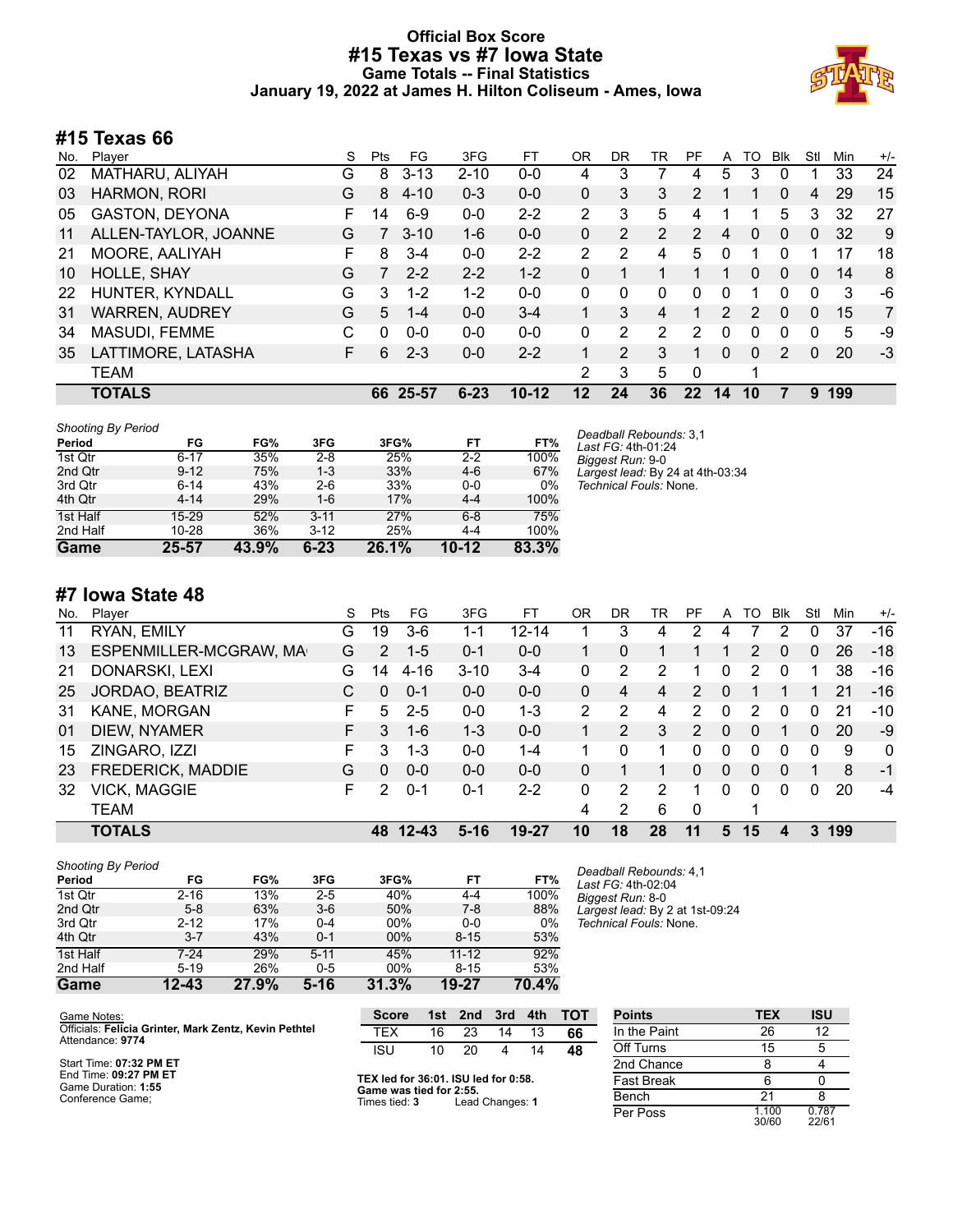# **Official Box Score #15 Texas vs #7 Iowa State First Half Statistics Only January 19, 2022 at James H. Hilton Coliseum - Ames, Iowa**



# **#15 Texas 39**

| No. | Player                | S  | <b>Pts</b> | FG        | 3FG      | <b>FT</b> | <b>OR</b> | <b>DR</b> | TR | PF             | A | TO            | <b>Blk</b> | Stl      | <b>Min</b>  | $+/-$          |
|-----|-----------------------|----|------------|-----------|----------|-----------|-----------|-----------|----|----------------|---|---------------|------------|----------|-------------|----------------|
| 02  | MATHARU, ALIYAH       | G  | 2          | $1 - 6$   | $0 - 4$  | $0 - 0$   | 2         | 1         | 3  |                | 4 | $\mathcal{P}$ | $\Omega$   |          | 16          | 9              |
| 03  | <b>HARMON, RORI</b>   | G  | 4          | $2 - 4$   | $0 - 2$  | $0 - 0$   | 0         |           |    | $\overline{2}$ | 0 | 0             | $\Omega$   |          | 11          | 6              |
| 05  | <b>GASTON, DEYONA</b> |    | 10         | $5 - 7$   | $0 - 0$  | $0 - 0$   |           | 3         | 4  |                |   |               | 3          | 2        | 19          | 10             |
| 10  | HOLLE, SHAY           | G  |            | $2 - 2$   | $2 - 2$  | $1 - 2$   | 0         |           |    |                |   | 0             | 0          | 0        | 12          | 6              |
| 11  | ALLEN-TAYLOR, JOANNE  | G  | 5.         | $2 - 5$   | 1-3      | $0 - 0$   | 0         | 0         | 0  | 2              | 3 | 0             | 0          | 0        | 17          | 5              |
| 21  | MOORE, AALIYAH        | F. | 2          | $1 - 1$   | $0 - 0$  | $0 - 0$   | 0         | 0         | 0  | $\overline{2}$ | 0 | 0             | $\Omega$   | $\Omega$ | 3           | 4              |
| 22  | HUNTER, KYNDALL       | G  | 0          | $0 - 0$   | $0 - 0$  | $0 - 0$   | 0         | 0         | 0  | $\Omega$       | 0 | $\Omega$      | 0          | 0        | 0           | $\mathbf{0}$   |
| 31  | <b>WARREN, AUDREY</b> | G  | 5          | $1 - 3$   | $0 - 0$  | $3-4$     | 1         | 3         | 4  | $\Omega$       | 0 | $\mathcal{P}$ | $\Omega$   | 0        | 9           | $\overline{4}$ |
| 34  | MASUDI, FEMME         | C  | 0          | $0 - 0$   | $0 - 0$  | $0 - 0$   | 0         | 0         | 0  | 0              | 0 | 0             | 0          | 0        | $\Omega$    | 0              |
| 35  | LATTIMORE, LATASHA    | F. | 4          | $1 - 1$   | $0 - 0$  | $2 - 2$   | $\Omega$  |           |    |                | 0 | $\Omega$      | 2          | 0        | 12          | $\mathbf{1}$   |
|     | <b>TEAM</b>           |    | 0          | $0 - 0$   | $0 - 0$  | $0 - 0$   | 0         | 1         |    | 0              | 0 | 0             | 0          | 0        | $\mathbf 0$ |                |
|     | <b>TOTALS</b>         |    | 39         | $15 - 29$ | $3 - 11$ | $6 - 8$   |           | 11        | 15 | 10             | 9 | 5             | 5          | 4        | 100         |                |

| <b>Shooting By Period</b><br>Period | FG       | FG%   | 3FG      | 3FG%  | FТ        | FT%   | Deadball Rebounds: 3,1<br>Last FG Half: TEX 2nd-00:26 |
|-------------------------------------|----------|-------|----------|-------|-----------|-------|-------------------------------------------------------|
| 1st Qtr                             | $6 - 17$ | 35%   | $2 - 8$  | 25%   | $2 - 2$   | 100%  |                                                       |
| 2nd Qtr                             | $9 - 12$ | 75%   | $1-3$    | 33%   | 4-6       | 67%   |                                                       |
| 1st Half                            | $15-29$  | 52%   | $3 - 11$ | 27%   | 6-8       | 75%   |                                                       |
| Game                                | 25-57    | 43.9% | $6 - 23$ | 26.1% | $10 - 12$ | 83.3% |                                                       |

# **#7 Iowa State 30**

| No. | Player                 | S. | Pts           | <b>FG</b> | 3FG     | <b>FT</b> | <b>OR</b>     | DR       | TR           | PF       | A | TO       | <b>B</b> lk | Stl          | Min      | $+/-$        |
|-----|------------------------|----|---------------|-----------|---------|-----------|---------------|----------|--------------|----------|---|----------|-------------|--------------|----------|--------------|
| 01  | DIEW, NYAMER           | F  | 3             | 1-3       | $1 - 1$ | $0-0$     |               | 0        |              |          |   | 0        | 0           | 0            | 9        | $-4$         |
| 11  | RYAN, EMILY            | G  | 12            | $2 - 5$   | $1 - 1$ | $7-8$     |               |          | 2            |          | 3 | 5        |             | $\Omega$     | 19       | -9           |
| 13  | ESPENMILLER-MCGRAW, MA | G  | 0             | $0 - 2$   | $0 - 1$ | $0 - 0$   | 0             | 0        | 0            |          |   |          | 0           | 0            | 16       | $-7$         |
| 15  | ZINGARO, IZZI          | F. | 0             | $0 - 0$   | $0 - 0$ | $0 - 0$   | 0             | 0        | $\mathbf{0}$ | $\Omega$ | 0 | 0        | 0           | $\Omega$     | $\Omega$ | $\mathbf{0}$ |
| 21  | DONARSKI, LEXI         | G  | 11            | $3 - 11$  | $3 - 8$ | $2 - 2$   | 0             | $\Omega$ | 0            |          |   |          | 0           |              | 20       | -9           |
| 23  | FREDERICK, MADDIE      | G  | 0             | $0 - 0$   | $0 - 0$ | $0 - 0$   | 0             | 0        | $\Omega$     | $\Omega$ | 0 | $\Omega$ | 0           | $\Omega$     | $\Omega$ | $\mathbf{0}$ |
| 25  | JORDAO, BEATRIZ        | C  | 0             | $0 - 0$   | $0 - 0$ | $0 - 0$   | 0             | 4        | 4            |          | ი | 0        |             |              | 15       | $-7$         |
| 31  | KANE, MORGAN           | F  | $\mathcal{P}$ | $1 - 3$   | $0 - 0$ | $0 - 0$   | $\mathcal{P}$ | 2        | 4            |          | 0 | 2        | 0           | 0            | 14       | $-3$         |
| 32  | <b>VICK, MAGGIE</b>    | F  | 2             | $0 - 0$   | $0 - 0$ | $2 - 2$   | 0             |          |              |          | 0 | 0        | 0           | <sup>0</sup> | 7        | -6           |
|     | <b>TEAM</b>            |    | 0             | $0 - 0$   | $0 - 0$ | $0 - 0$   | っ             |          | 3            | 0        | 0 | 0        | 0           | $\Omega$     | 0        |              |
|     | <b>TOTALS</b>          |    | 30            | $7 - 24$  | $5-11$  | $11 - 12$ | 5             | 9        | 14           |          | 4 | 9        | 2           | 2            | 100      |              |

| <b>Shooting By Period</b><br>Period | FG        | FG%   | 3FG      | 3FG%  | FТ        | FT%   |
|-------------------------------------|-----------|-------|----------|-------|-----------|-------|
| 1st Otr                             | $2 - 16$  | 13%   | $2 - 5$  | 40%   | 4-4       | 100%  |
| 2nd Qtr                             | $5 - 8$   | 63%   | $3-6$    | 50%   | 7-8       | 88%   |
| 1st Half                            | 7-24      | 29%   | $5 - 11$ | 45%   | $11 - 12$ | 92%   |
| Game                                | $12 - 43$ | 27.9% | $5-16$   | 31.3% | 19-27     | 70.4% |

*Deadball Rebounds:* 4,1 *Last FG Half:* ISU 2nd-00:47

| Game Notes:                                                               | <b>Score</b> | 1st | 2 <sub>nd</sub> | 3rd | 4th | <b>TOT</b> | <b>Points from (This Period)</b> | <b>TEX ISU</b> |  |
|---------------------------------------------------------------------------|--------------|-----|-----------------|-----|-----|------------|----------------------------------|----------------|--|
| Officials: Felicia Grinter, Mark Zentz, Kevin Pethtel<br>Attendance: 9774 | TEX          | 16  | 23              | 14  |     | 66         | In the Paint                     | 18             |  |
|                                                                           | isu          | 10  | 20              |     |     | 48         | Off Turns                        | 13             |  |
| Start Time: 07:32 PM ET                                                   |              |     |                 |     |     |            | 2nd Chance                       |                |  |
| End Time: 09:27 PM ET<br>Game Duration: 1:55                              |              |     |                 |     |     |            | Fast Break                       |                |  |
| Conference Game:                                                          |              |     |                 |     |     |            | Bench                            | 16             |  |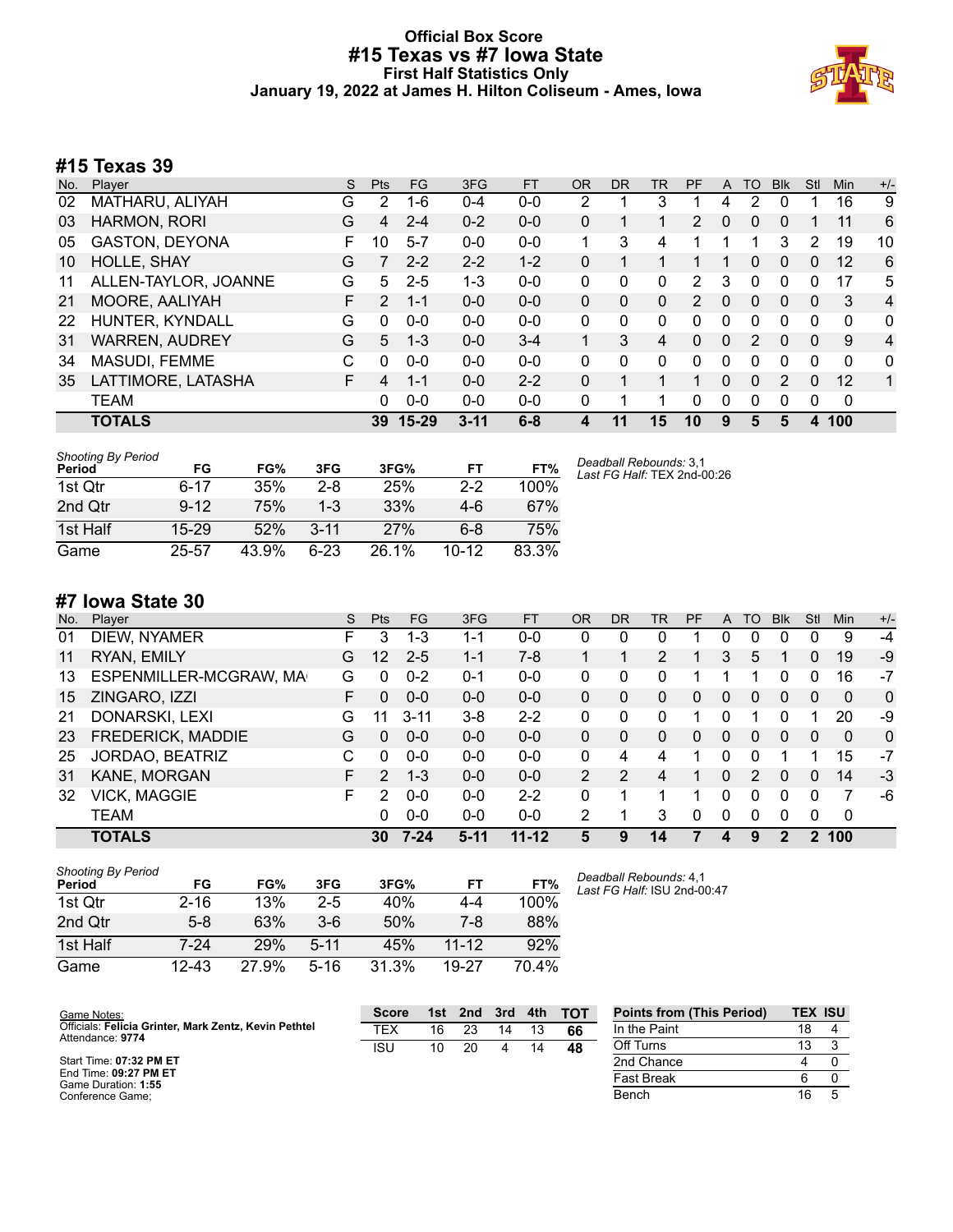# **Official Box Score #15 Texas vs #7 Iowa State First Quarter Statistics Only January 19, 2022 at James H. Hilton Coliseum - Ames, Iowa**



# **#15 Texas 16**

| No. | Plaver                | S | <b>Pts</b>    | <b>FG</b> | 3FG     | <b>FT</b> | 0R       | D <sub>R</sub> | TR           | PF       | A        | TO       | <b>B</b> lk | <b>Stl</b> | Min            | $+/-$ |
|-----|-----------------------|---|---------------|-----------|---------|-----------|----------|----------------|--------------|----------|----------|----------|-------------|------------|----------------|-------|
| 02  | MATHARU, ALIYAH       | G | 0             | $0 - 5$   | $0 - 4$ | $0 - 0$   | 2        |                | 3            | 0        | 3        |          | 0           | 0          | 10             | 6     |
| 03  | <b>HARMON, RORI</b>   | G | 0             | $0 - 1$   | $0 - 1$ | $0 - 0$   | $\Omega$ |                |              |          | 0        | 0        | 0           | 0          | 4              | 2     |
| 05  | <b>GASTON, DEYONA</b> | F | 4             | $2 - 4$   | $0 - 0$ | $0 - 0$   | 0        | 0              | 0            |          |          |          | 3           | 2          | 10             | 6     |
| 11  | ALLEN-TAYLOR, JOANNE  | G | 5             | $2 - 3$   | $1 - 2$ | $0 - 0$   | $\Omega$ | 0              | 0            | 0        | $\Omega$ | 0        | 0           | $\Omega$   | 10             | 6     |
| 21  | MOORE, AALIYAH        | F | 2             | $1 - 1$   | $0 - 0$ | $0 - 0$   | $\Omega$ | 0              | 0            | 2        | $\Omega$ | 0        | 0           | 0          | 3              | 4     |
| 10  | HOLLE, SHAY           | G | 3             | $1 - 1$   | $1 - 1$ | $0 - 0$   | $\Omega$ |                | 1            | $\Omega$ | $\Omega$ | 0        | 0           | $\Omega$   | 2              | 3     |
| 22  | HUNTER, KYNDALL       | G | 0             | $0 - 0$   | $0 - 0$ | $0 - 0$   | 0        | $\Omega$       | 0            | 0        | $\Omega$ | $\Omega$ | 0           | 0          | 0              | 0     |
| 31  | <b>WARREN, AUDREY</b> | G | 0             | $0 - 2$   | $0 - 0$ | $0 - 0$   |          | 3              | 4            | 0        | $\Omega$ |          | 0           | $\Omega$   | $\overline{4}$ | 1     |
| 34  | MASUDI, FEMME         | C | 0             | $0 - 0$   | $0 - 0$ | $0 - 0$   | 0        | 0              | 0            | 0        |          | 0        | 0           | 0          | 0              | 0     |
| 35  | LATTIMORE, LATASHA    | F | $\mathcal{P}$ | $0 - 0$   | $0 - 0$ | $2 - 2$   | $\Omega$ |                | $\mathbf{1}$ | $\Omega$ | $\Omega$ | 0        | 2           | $\Omega$   | 7              | 2     |
|     | TEAM                  |   |               |           |         |           | $\Omega$ | 1              | 1            | 0        |          | 0        |             |            |                |       |
|     | <b>TOTALS</b>         |   | 16            | $6 - 17$  | $2 - 8$ | $2 - 2$   | 3        | 8              | 11           | 4        | 4        | 3        | 5           |            | 50             |       |

| <b>Shooting By Period</b><br>Period | FG        | FG%   | 3FG      | 3FG%  | FT        | FT%   |
|-------------------------------------|-----------|-------|----------|-------|-----------|-------|
| 1st Qtr                             | $6 - 17$  | 35%   | $2 - 8$  | 25%   | $2 - 2$   | 100%  |
| 2nd Qtr                             | $9 - 12$  | 75%   | $1 - 3$  | 33%   | $4-6$     | 67%   |
| 1st Half                            | $6 - 17$  | 35%   | $2 - 8$  | 25%   | $2 - 2$   | 100%  |
| 1st Half                            | 15-29     | 52%   | $3 - 11$ | 27%   | $6 - 8$   | 75%   |
| Game                                | $25 - 57$ | 43.9% | $6 - 23$ | 26.1% | $10 - 12$ | 83.3% |

# **#7 Iowa State 10**

| No. | Plaver                 | S | <b>Pts</b> | <b>FG</b> | 3FG     | <b>FT</b> | OR       | DR | TR      | PF | A              | TO       | <b>Blk</b> | Stl      | Min      | $+/-$        |
|-----|------------------------|---|------------|-----------|---------|-----------|----------|----|---------|----|----------------|----------|------------|----------|----------|--------------|
| 11  | RYAN, EMILY            | G | 2          | $0 - 3$   | $0 - 0$ | $2 - 2$   |          | 0  |         |    |                |          |            | 0        | 9        | -6           |
| 13  | ESPENMILLER-MCGRAW, MA | G | $\Omega$   | $0 - 2$   | 0-1     | $0 - 0$   | 0        | 0  | 0       | 0  | $\overline{0}$ | 0        | 0          | $\Omega$ | 9        | -6           |
| 21  | DONARSKI, LEXI         | G | 8          | $2 - 7$   | 2-4     | $2 - 2$   | 0        | 0  | 0       | 0  | 0              | ∩        | 0          |          | 10       | -6           |
| 25  | JORDAO, BEATRIZ        | С | $\Omega$   | $0 - 0$   | $0 - 0$ | $0 - 0$   | 0        | 4  | 4       |    | 0              | 0        |            |          | 8        | $-1$         |
| 31  | KANE, MORGAN           | F | ∩          | $0 - 2$   | 0-0     | $0-0$     | 2        | 2  | 4       | 0  | 0              |          | 0          | 0        | 8        | -6           |
| 01  | DIEW, NYAMER           | F | $\Omega$   | $0 - 2$   | $0 - 0$ | $0 - 0$   | 0        | 0  | 0       | 0  | $\overline{0}$ | 0        | 0          | 0        | 2        | $\Omega$     |
| 15  | ZINGARO, IZZI          | F | $\Omega$   | $0 - 0$   | $0 - 0$ | $0 - 0$   | 0        | 0  | 0       | 0  | 0              | 0        | 0          | 0        | $\Omega$ | $\mathbf{0}$ |
| 23  | FREDERICK, MADDIE      | G | $\Omega$   | $0 - 0$   | $0 - 0$ | $0 - 0$   | 0        | 0  | 0       | 0  | $\Omega$       | 0        | 0          | $\Omega$ | 0        | $\mathbf{0}$ |
| 32  | <b>VICK, MAGGIE</b>    | F | $\Omega$   | $0 - 0$   | $0 - 0$ | $0 - 0$   | $\Omega$ | 0  | 0       | 0  | $\Omega$       | $\Omega$ | 0          | $\Omega$ | 4        | -5           |
|     | <b>TEAM</b>            |   |            |           |         |           | 2        | 1  | 3       | 0  |                | 0        |            |          |          |              |
|     | <b>TOTALS</b>          |   | 10         | $2 - 16$  | $2 - 5$ | 4-4       | 5        |    | $12 \,$ | 2  |                | 4        | 2          | 2        | 50       |              |

| 100%<br>1st Qtr<br>$2 - 16$<br>13%<br>40%<br>$2 - 5$<br>4-4       | Deadball Rebounds: 4,1 |
|-------------------------------------------------------------------|------------------------|
|                                                                   |                        |
| 88%<br>2nd Qtr<br>50%<br>$5 - 8$<br>63%<br>$3-6$<br>7-8           |                        |
| 100%<br>1st Half<br>13%<br>40%<br>$2 - 16$<br>$2 - 5$<br>$4 - 4$  |                        |
| 1st Half<br>45%<br>92%<br>29%<br>7-24<br>$5 - 11$<br>$11 - 12$    |                        |
| 70.4%<br>27.9%<br>31.3%<br>19-27<br>Game<br>$12 - 43$<br>$5 - 16$ |                        |

| Game Notes:                                                               | <b>Score</b> |    | 1st 2nd | 3rd | 4th | <b>TOT</b> | <b>Points (This Period)</b> | TEX           | <b>ISU</b>    |
|---------------------------------------------------------------------------|--------------|----|---------|-----|-----|------------|-----------------------------|---------------|---------------|
| Officials: Felicia Grinter, Mark Zentz, Kevin Pethtel<br>Attendance: 9774 | TEX          | 16 | 23      | 14  | 13  | 66         | In the Paint                |               |               |
|                                                                           | <b>ISU</b>   | 10 | 20      | 4   | 14  | 48         | Off Turns                   |               |               |
| Start Time: 07:32 PM ET                                                   |              |    |         |     |     |            | 2nd Chance                  |               |               |
| End Time: 09:27 PM ET<br>Game Duration: 1:55                              |              |    |         |     |     |            | <b>Fast Break</b>           |               |               |
| Conference Game:                                                          |              |    |         |     |     |            | Bench                       |               |               |
|                                                                           |              |    |         |     |     |            | Per Poss                    | 0.889<br>7/18 | 0.588<br>4/17 |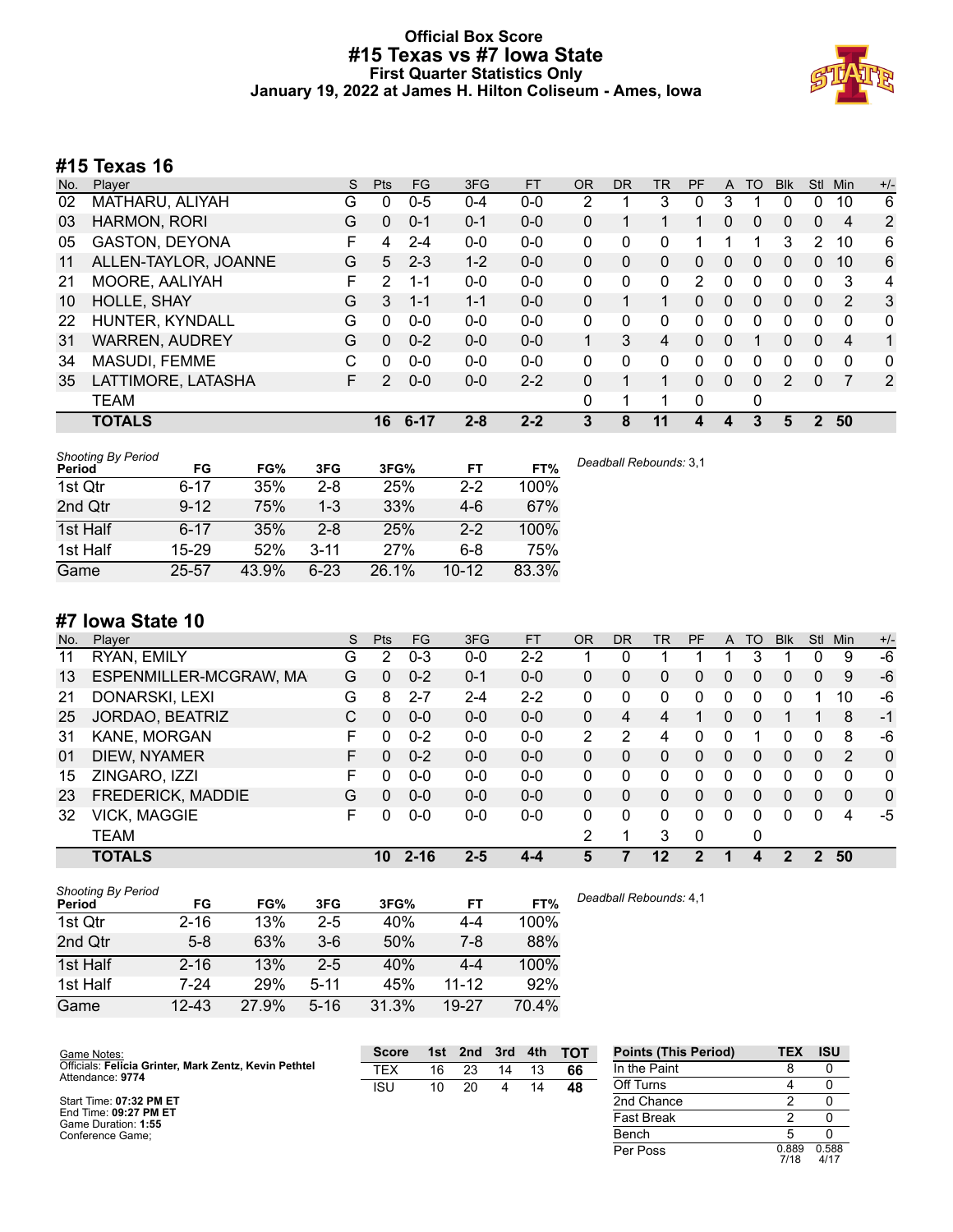## **Official Play-By-Play #15 Texas vs #7 Iowa State First Quarter January 19, 2022 at James H. Hilton Coliseum - Ames, Iowa**



### **Period 1**

<mark>Startersː</mark><br>#15 Texas: 2 MATHARU,ALIYAH (G); 3 HARMON,RORI (G); 5 GASTON,DEYONA (F); 11 ALLEN-TAYLOR,JOANNE (G); 21 MOORE,AALIYAH (F);<br>#7 Iowa State: 11 RYAN,EMILY (G); 13 ESPENMILLER-MCGRAW,MAGGIE (G); 21 DONARSKI,LEXI (G

| Time  | <b>VISITORS: #15 Texas</b>                 | <b>Score</b> | <b>Margin</b>  | HOME: #7 Iowa State                 |
|-------|--------------------------------------------|--------------|----------------|-------------------------------------|
| 09:43 | MISSED 3PTR by MATHARU, ALIYAH             |              |                |                                     |
| 09:41 |                                            |              |                | REBOUND (DEF) by KANE, MORGAN       |
| 09:24 | FOUL (PERSONAL) by MOORE, AALIYAH          |              |                |                                     |
| 09:24 |                                            | $1 - 0$      | H <sub>1</sub> | GOOD! FT by DONARSKI, LEXI          |
| 09:24 |                                            | $2 - 0$      | H <sub>2</sub> | GOOD! FT by DONARSKI, LEXI          |
| 09:08 | TURNOVER (TRAVEL) by MATHARU, ALIYAH       |              |                |                                     |
| 08:44 |                                            |              |                | TURNOVER (TRAVEL) by KANE, MORGAN   |
| 08:27 | GOOD! JUMPER by GASTON, DEYONA             | $2 - 2$      | $\top$         |                                     |
| 08:27 | ASSIST by MATHARU, ALIYAH                  |              |                |                                     |
| 08:09 |                                            |              |                | TURNOVER (BADPASS) by RYAN, EMILY   |
| 08:09 | STEAL by GASTON, DEYONA                    |              |                |                                     |
| 08:02 | MISSED 3PTR by ALLEN-TAYLOR, JOANNE        |              |                |                                     |
| 07:59 | REBOUND (OFF) by TEAM                      |              |                |                                     |
| 07:59 |                                            |              |                | FOUL (PERSONAL) by RYAN, EMILY      |
| 07:51 | MISSED 3PTR by MATHARU, ALIYAH             |              |                |                                     |
| 07:47 |                                            |              |                | REBOUND (DEF) by JORDAO, BEATRIZ    |
| 07:41 |                                            |              |                | MISSED JUMPER by DONARSKI, LEXI     |
| 07:41 | BLOCK by GASTON, DEYONA                    |              |                |                                     |
| 07:38 |                                            |              |                | REBOUND (OFF) by KANE, MORGAN       |
| 07:35 |                                            |              |                | TURNOVER (BADPASS) by RYAN, EMILY   |
| 07:35 | STEAL by GASTON, DEYONA                    |              |                |                                     |
| 07:31 | TURNOVER (BADPASS) by GASTON, DEYONA       |              |                |                                     |
| 07:31 |                                            |              |                | STEAL by DONARSKI, LEXI             |
| 07:28 |                                            |              |                | MISSED 3PTR by DONARSKI, LEXI       |
| 07:25 | REBOUND (DEF) by HARMON, RORI              |              |                |                                     |
| 07:24 | GOOD! LAYUP by MOORE, AALIYAH [FB]         | $2 - 4$      | V <sub>2</sub> |                                     |
| 07:24 | ASSIST by GASTON, DEYONA                   |              |                |                                     |
| 07:04 |                                            |              |                | MISSED 3PTR by DONARSKI, LEXI       |
| 07:01 | REBOUND (DEF) by TEAM                      |              |                |                                     |
| 07:01 |                                            |              |                | SUB OUT: KANE, MORGAN               |
| 07:01 |                                            |              |                | SUB IN: VICK, MAGGIE                |
| 06:44 | GOOD! JUMPER by GASTON, DEYONA [PNT]       | $2-6$        | V <sub>4</sub> |                                     |
| 06:44 | ASSIST by MATHARU, ALIYAH                  |              |                |                                     |
| 06:37 | FOUL (PERSONAL) by MOORE, AALIYAH          |              |                |                                     |
| 06:37 | SUB OUT: MOORE, AALIYAH                    |              |                |                                     |
| 06:37 | SUB IN: LATTIMORE, LATASHA                 |              |                |                                     |
| 06:27 | FOUL (PERSONAL) by HARMON, RORI            |              |                |                                     |
| 06:27 |                                            |              |                | SUB OUT: ESPENMILLER-MCGRAW, MAGGIE |
| 06:27 |                                            |              |                | SUB IN: DIEW, NYAMER                |
| 06:27 |                                            | $3-6$        | $V_3$          | GOOD! FT by RYAN, EMILY             |
| 06:27 |                                            | $4-6$        | V <sub>2</sub> | GOOD! FT by RYAN, EMILY             |
| 06:15 | MISSED 3PTR by HARMON, RORI                |              |                |                                     |
| 06:11 | REBOUND (OFF) by MATHARU, ALIYAH           |              |                |                                     |
| 06:06 |                                            |              |                | FOUL (PERSONAL) by JORDAO, BEATRIZ  |
| 06:06 |                                            |              |                | SUB OUT: JORDAO, BEATRIZ            |
| 06:06 |                                            |              |                | SUB IN: KANE, MORGAN                |
| 06:06 | SUB OUT: HARMON, RORI                      |              |                |                                     |
| 06:06 | SUB IN: WARREN, AUDREY                     |              |                |                                     |
| 06:06 | GOOD! FT by LATTIMORE, LATASHA             | $4 - 7$      | $V_3$          |                                     |
| 06:06 | GOOD! FT by LATTIMORE, LATASHA             | $4 - 8$      | V <sub>4</sub> |                                     |
| 05:43 |                                            |              |                | MISSED JUMPER by DIEW, NYAMER       |
| 05:43 | BLOCK by LATTIMORE, LATASHA                |              |                |                                     |
| 05:39 | REBOUND (DEF) by WARREN, AUDREY            |              |                |                                     |
| 05:30 | MISSED LAYUP by MATHARU, ALIYAH            |              |                |                                     |
| 05:30 |                                            |              |                | BLOCK by RYAN, EMILY                |
| 05:28 | REBOUND (OFF) by MATHARU, ALIYAH           |              |                |                                     |
| 05:28 |                                            |              |                | SUB OUT: VICK, MAGGIE               |
| 05:28 |                                            |              |                | SUB IN: JORDAO, BEATRIZ             |
| 05:22 | MISSED 3PTR by MATHARU, ALIYAH             |              |                |                                     |
| 05:18 |                                            |              |                | REBOUND (DEF) by JORDAO, BEATRIZ    |
| 05:08 |                                            |              |                | TURNOVER (LOSTBALL) by RYAN, EMILY  |
| 05:08 |                                            |              |                | SUB OUT: DIEW, NYAMER               |
| 05:08 |                                            |              |                | SUB IN: ESPENMILLER-MCGRAW, MAGGIE  |
| 04:46 | GOOD! JUMPER by ALLEN-TAYLOR, JOANNE [PNT] | $4 - 10$     | $V_6$          |                                     |
| 04:25 |                                            | $7 - 10$     | $V_3$          | GOOD! 3PTR by DONARSKI, LEXI        |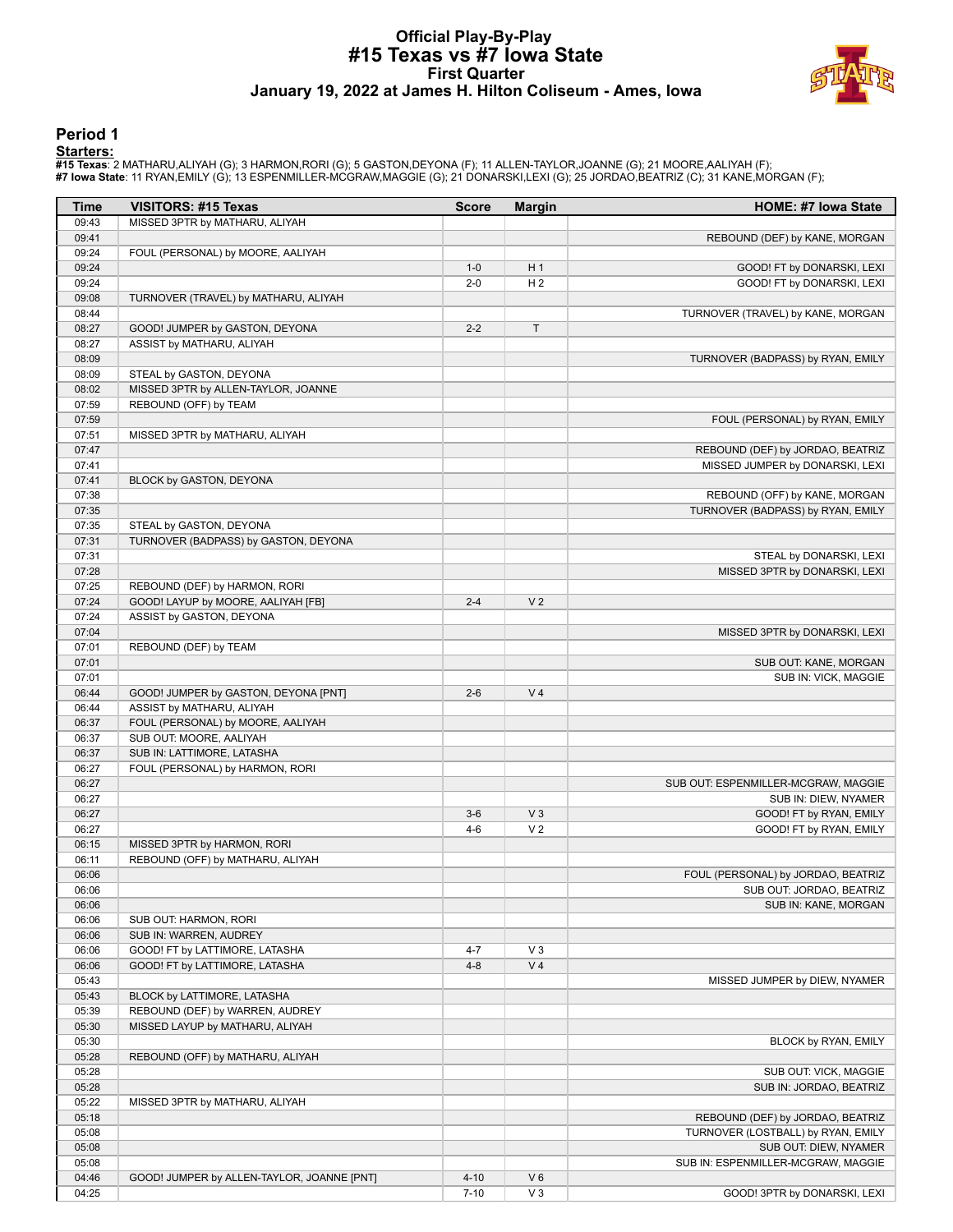| <b>Time</b>    | <b>VISITORS: #15 Texas</b>           | <b>Score</b> | <b>Margin</b>  | HOME: #7 Iowa State                         |
|----------------|--------------------------------------|--------------|----------------|---------------------------------------------|
| 04:25          |                                      |              |                | ASSIST by RYAN, EMILY                       |
| 04:01          | MISSED LAYUP by GASTON, DEYONA       |              |                |                                             |
| 04:01          |                                      |              |                | REBOUND (DEF) by TEAM                       |
| 04:01          |                                      |              |                |                                             |
| 03:32          |                                      |              |                | MISSED JUMPER by RYAN, EMILY                |
| 03:32          | BLOCK by LATTIMORE, LATASHA          |              |                |                                             |
| 03:26          |                                      |              |                | REBOUND (OFF) by RYAN, EMILY                |
| 03:25          |                                      |              |                | MISSED JUMPER by RYAN, EMILY                |
| 03:23          | REBOUND (DEF) by LATTIMORE, LATASHA  |              |                |                                             |
| 03:11          | MISSED JUMPER by WARREN, AUDREY      |              |                |                                             |
| 03:11          |                                      |              |                | BLOCK by JORDAO, BEATRIZ                    |
| 03:08          |                                      |              |                | REBOUND (DEF) by JORDAO, BEATRIZ            |
| 02:56          |                                      |              |                | MISSED JUMPER by DONARSKI, LEXI             |
| 02:53          | REBOUND (DEF) by WARREN, AUDREY      |              |                |                                             |
| 02:47          | TURNOVER (BADPASS) by WARREN, AUDREY |              |                |                                             |
| 02:47          |                                      |              |                | STEAL by JORDAO, BEATRIZ                    |
| 02:35          |                                      |              |                | MISSED LAYUP by KANE, MORGAN                |
| 02:35          | BLOCK by GASTON, DEYONA              |              |                |                                             |
| 02:31          | REBOUND (DEF) by WARREN, AUDREY      |              |                |                                             |
| 02:14          | MISSED JUMPER by GASTON, DEYONA      |              |                |                                             |
| 02:11          | REBOUND (OFF) by WARREN, AUDREY      |              |                |                                             |
| 02:11          | MISSED JUMPER by WARREN, AUDREY      |              |                |                                             |
| 02:11          |                                      |              |                | REBOUND (DEF) by KANE, MORGAN               |
| 02:11          | FOUL (PERSONAL) by GASTON, DEYONA    |              |                |                                             |
| 02:11          |                                      |              |                | SUB OUT: RYAN, EMILY                        |
| 02:11          |                                      |              |                | SUB OUT: KANE, MORGAN                       |
| 02:11          |                                      |              |                | SUB IN: DIEW, NYAMER                        |
| 02:11          |                                      |              |                | SUB IN: VICK, MAGGIE                        |
| 02:11          | SUB OUT: WARREN, AUDREY              |              |                |                                             |
| 02:11          | SUB IN: HOLLE, SHAY                  |              |                |                                             |
| 01:59          |                                      | $10 - 10$    | T              | GOOD! 3PTR by DONARSKI, LEXI                |
| 01:44          | MISSED 3PTR by MATHARU, ALIYAH       |              |                |                                             |
| 01:38          |                                      |              |                | REBOUND (DEF) by JORDAO, BEATRIZ            |
| 01:27          |                                      |              |                | MISSED JUMPER by DIEW, NYAMER               |
| 01:27          | BLOCK by GASTON, DEYONA              |              |                |                                             |
| 01:24          | REBOUND (DEF) by HOLLE, SHAY         |              |                |                                             |
| 01:17          | GOOD! 3PTR by HOLLE, SHAY            | $10-13$      | V <sub>3</sub> |                                             |
| 01:17          | ASSIST by MATHARU, ALIYAH            |              |                |                                             |
| 01:10          |                                      |              |                | SUB OUT: DIEW, NYAMER                       |
| 01:10          |                                      |              |                | SUB OUT: JORDAO, BEATRIZ                    |
| 01:10          |                                      |              |                | SUB IN: RYAN, EMILY                         |
| 01:10          |                                      |              |                | SUB IN: KANE, MORGAN                        |
| 00:58          |                                      |              |                | MISSED JUMPER by RYAN, EMILY                |
| 00:55          |                                      |              |                | REBOUND (OFF) by KANE, MORGAN               |
| 00:55          |                                      |              |                | MISSED JUMPER by KANE, MORGAN               |
| 00:53          | REBOUND (DEF) by MATHARU, ALIYAH     |              |                |                                             |
| 00:43          | GOOD! 3PTR by ALLEN-TAYLOR, JOANNE   | $10 - 16$    | $V_6$          |                                             |
| 00:13          |                                      |              |                | MISSED JUMPER by ESPENMILLER-MCGRAW, MAGGIE |
|                |                                      |              |                | REBOUND (OFF) by TEAM                       |
| 00:11<br>00:03 |                                      |              |                | MISSED JUMPER by DONARSKI, LEXI             |
| 00:01          |                                      |              |                | REBOUND (OFF) by TEAM                       |
| 00:00          |                                      |              |                | MISSED 3PTR by ESPENMILLER-MCGRAW, MAGGIE   |
|                |                                      |              |                |                                             |
| 00:00          | REBOUND (DEF) by TEAM                |              |                |                                             |

# **#15 Texas 16, #7 Iowa State 10**

| <b>Points (This Period)</b> | <b>TEX</b>    | ISU           |
|-----------------------------|---------------|---------------|
| In the Paint                |               |               |
| Off Turns                   |               |               |
| 2nd Chance                  |               |               |
| <b>Fast Break</b>           |               |               |
| Bench                       | 5             |               |
| Per Poss                    | 0.889<br>7/18 | 0.588<br>4/17 |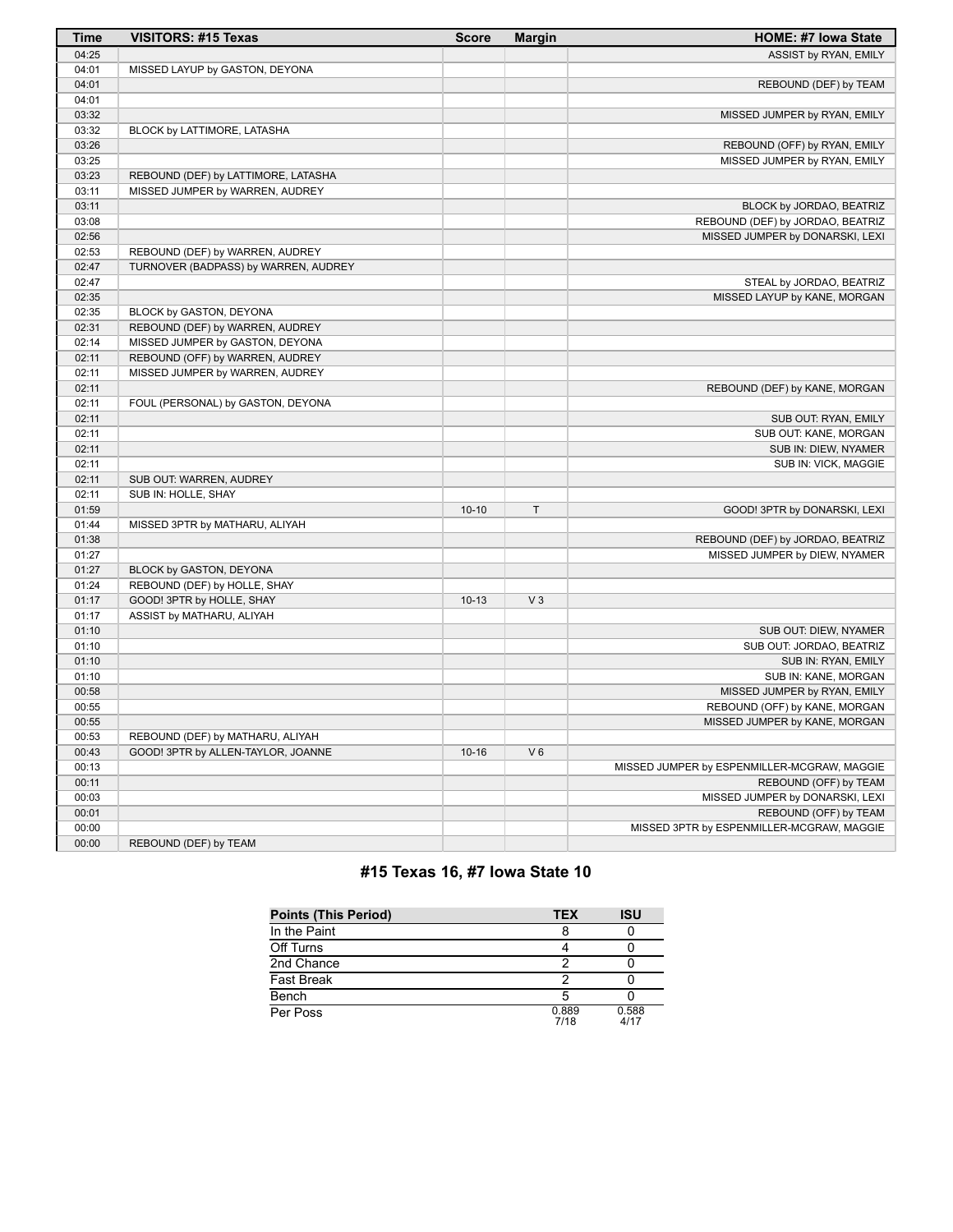# **Official Box Score #15 Texas vs #7 Iowa State Second Quarter Statistics Only January 19, 2022 at James H. Hilton Coliseum - Ames, Iowa**



# **#15 Texas 23**

| No. | Plaver                | S | <b>Pts</b> | <b>FG</b> | 3FG     | <b>FT</b> | <b>OR</b> | D <sub>R</sub> | TR | PF | A        | TO       | <b>B</b> lk | <b>Stl</b>   | Min | $+/-$          |
|-----|-----------------------|---|------------|-----------|---------|-----------|-----------|----------------|----|----|----------|----------|-------------|--------------|-----|----------------|
| 02  | MATHARU, ALIYAH       | G | 2          | 1-1       | $0 - 0$ | $0 - 0$   | 0         | 0              | 0  |    |          |          | 0           |              | 6   | 3              |
| 03  | <b>HARMON, RORI</b>   | G | 4          | $2 - 3$   | $0 - 1$ | $0 - 0$   | 0         | 0              | 0  |    | 0        | 0        | 0           |              |     | $\overline{4}$ |
| 05  | <b>GASTON, DEYONA</b> | F | 6          | $3 - 3$   | $0 - 0$ | $0 - 0$   | 1         | 3              | 4  | 0  | 0        | 0        | 0           | 0            | 9   | 4              |
| 11  | ALLEN-TAYLOR, JOANNE  | G | 0          | $0 - 2$   | $0 - 1$ | $0 - 0$   | $\Omega$  | 0              | 0  | 2  | 3        | $\Omega$ | 0           | 0            | 7   | $-1$           |
| 21  | MOORE, AALIYAH        | F | 0          | $0 - 0$   | $0 - 0$ | $0 - 0$   | $\Omega$  | 0              | 0  | 0  | $\Omega$ | 0        | 0           | $\Omega$     | 0   | 0              |
| 10  | HOLLE, SHAY           | G | 4          | $1 - 1$   | $1 - 1$ | $1 - 2$   | $\Omega$  | $\Omega$       | 0  | 1  |          | 0        | 0           | $\Omega$     | 10  | 3              |
| 22  | HUNTER, KYNDALL       | G | 0          | $0 - 0$   | $0 - 0$ | $0 - 0$   | 0         | $\mathbf{0}$   | 0  | 0  | $\Omega$ | 0        | 0           | $\Omega$     | 0   | 0              |
| 31  | <b>WARREN, AUDREY</b> | G | 5          | $1 - 1$   | $0 - 0$ | $3 - 4$   | $\Omega$  | $\Omega$       | 0  | 0  | $\Omega$ |          | 0           | $\mathbf{0}$ | 5   | 3              |
| 34  | MASUDI, FEMME         | C | 0          | $0 - 0$   | $0 - 0$ | $0 - 0$   | 0         | 0              | 0  | 0  |          | 0        | 0           | 0            | 0   | 0              |
| 35  | LATTIMORE, LATASHA    | F | 2          | $1 - 1$   | $0 - 0$ | $0 - 0$   | $\Omega$  | 0              | 0  | 1  | 0        | 0        | 0           | $\Omega$     | 5   | $-1$           |
|     | TEAM                  |   |            |           |         |           | 0         | 0              | 0  | 0  |          | 0        |             |              |     |                |
|     | <b>TOTALS</b>         |   | 23         | $9 - 12$  | $1 - 3$ | $4 - 6$   |           | 3              | 4  | 6  | 5        | 2        | n           | 2            | 50  |                |

| <b>Shooting By Period</b><br>Period | FG        | FG%   | 3FG      | 3FG%  | FT        | FT%   |
|-------------------------------------|-----------|-------|----------|-------|-----------|-------|
| 3rd Qtr                             | $6 - 14$  | 43%   | $2-6$    | 33%   | $0 - 0$   | 0%    |
| 4th Qtr                             | $4 - 14$  | 29%   | 1-6      | 17%   | $4 - 4$   | 100%  |
| 2nd Half                            | $9 - 12$  | 75%   | $1 - 3$  | 33%   | 4-6       | 67%   |
| 2nd Half                            | $10 - 28$ | 36%   | $3 - 12$ | 25%   | 4-4       | 100%  |
| Game                                | $25 - 57$ | 43.9% | $6 - 23$ | 26.1% | $10 - 12$ | 83.3% |

# **#7 Iowa State 20**

| No. | Player                 | <sub>S</sub> | <b>Pts</b> | <b>FG</b> | 3FG     | <b>FT</b> | <b>OR</b> | <b>DR</b> | TR           | PF           | A | TO       | <b>Blk</b> | Stl | Min | $+/-$        |
|-----|------------------------|--------------|------------|-----------|---------|-----------|-----------|-----------|--------------|--------------|---|----------|------------|-----|-----|--------------|
| 11  | RYAN, EMILY            | G            | 10         | $2 - 2$   | $1 - 1$ | 5-6       | 0         |           |              | 0            | 2 |          | O          | 0   | 10  | $-3$         |
| 13  | ESPENMILLER-MCGRAW, MA | G            | 0          | $0 - 0$   | $0 - 0$ | $0 - 0$   | 0         | 0         | 0            |              |   |          | 0          | 0   | 7   | $-1$         |
| 21  | DONARSKI, LEXI         | G            | 3          | $1 - 4$   | $1 - 4$ | $0 - 0$   | 0         | 0         | 0            | 1            | 0 |          | 0          | 0   | 10  | -3           |
| 25  | JORDAO, BEATRIZ        | С            | $\Omega$   | $0 - 0$   | $0 - 0$ | $0 - 0$   | 0         | 0         | 0            | $\Omega$     | 0 | $\Omega$ | 0          | 0   | 7   | -6           |
| 31  | KANE, MORGAN           | F            | 2          | 1-1       | $0 - 0$ | $0 - 0$   | 0         | 0         | 0            | 1            | 0 |          | 0          | 0   | 6   | 3            |
| 01  | DIEW, NYAMER           |              | 3          | 1-1       | $1 - 1$ | $0 - 0$   | 0         | 0         | 0            |              | 0 | 0        | 0          | 0   |     | $-4$         |
| 15  | ZINGARO, IZZI          | F            | 0          | $0 - 0$   | $0 - 0$ | $0 - 0$   | 0         | 0         | 0            | 0            | 0 | 0        | O          | 0   | 0   | 0            |
| 23  | FREDERICK, MADDIE      | G            | 0          | $0 - 0$   | $0 - 0$ | $0 - 0$   | 0         | 0         | $\mathbf{0}$ | $\Omega$     | 0 | $\Omega$ | $\Omega$   | 0   | 0   | $\mathbf{0}$ |
| 32  | <b>VICK, MAGGIE</b>    | F            | 2          | $0 - 0$   | $0 - 0$ | $2 - 2$   | 0         |           |              | 1            | 0 | 0        | 0          | 0   | 3   | -1           |
|     | <b>TEAM</b>            |              |            |           |         |           | 0         | 0         | 0            | $\mathbf{0}$ |   | 0        |            |     |     |              |
|     | <b>TOTALS</b>          |              | 20         | $5-8$     | $3-6$   | 7-8       | 0         | 2         | 2            | 5            | 3 | 5        | 0          | 0   | 50  |              |

**Score 1st 2nd 3rd 4th TOT** TEX 16 23 14 13 **66** ISU 10 20 4 14 **48**

| <b>Shooting By Period</b><br>Period | FG        | FG%   | 3FG      | 3FG%  | FT       | FT%   | Deadball Rebounds: 4,1 |
|-------------------------------------|-----------|-------|----------|-------|----------|-------|------------------------|
| 3rd Qtr                             | $2 - 12$  | 17%   | $0 - 4$  | 00%   | $0 - 0$  | 0%    |                        |
| 4th Qtr                             | $3 - 7$   | 43%   | $0 - 1$  | 00%   | $8 - 15$ | 53%   |                        |
| 2nd Half                            | $5-8$     | 63%   | $3-6$    | 50%   | 7-8      | 88%   |                        |
| 2nd Half                            | $5 - 19$  | 26%   | $0 - 5$  | 00%   | 8-15     | 53%   |                        |
| Game                                | $12 - 43$ | 27.9% | $5 - 16$ | 31.3% | 19-27    | 70.4% |                        |

**Points (This Period) TEX ISU**<br>In the Paint **10** 4 In the Paint Off Turns 9 3 2nd Chance 2 0 Fast Break 4 0 Bench 11 5 Per Poss 1.533<br>11/15 1.250 9/16

Start Time: **07:32 PM ET** End Time: **09:27 PM ET** Game Duration: **1:55** Conference Game;

Game Notes: Officials: **Felicia Grinter, Mark Zentz, Kevin Pethtel** Attendance: **9774**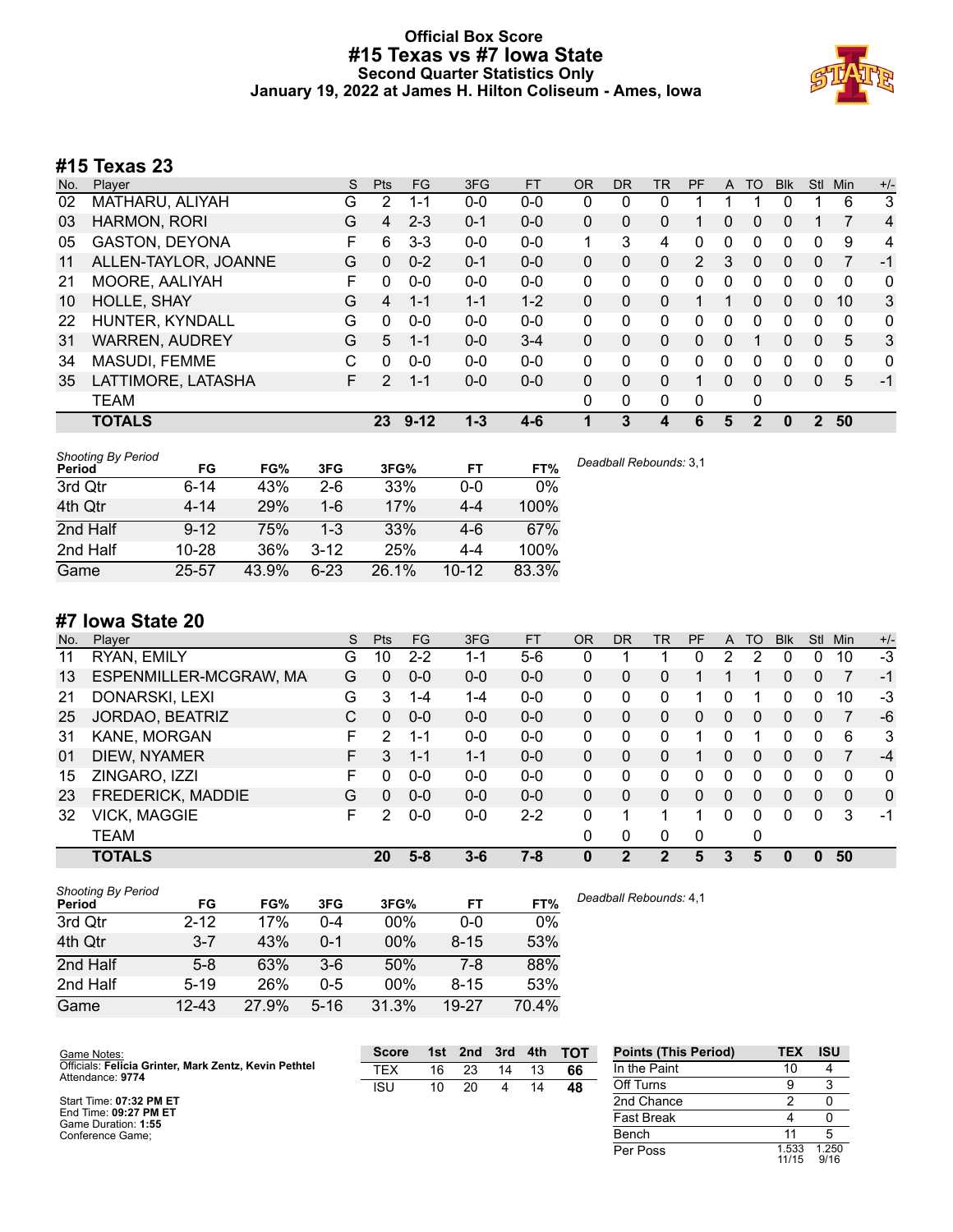## **Official Play-By-Play #15 Texas vs #7 Iowa State Second Quarter January 19, 2022 at James H. Hilton Coliseum - Ames, Iowa**



### **Period 2**

<mark>Startersː</mark><br>#15 Texas: 2 MATHARU,ALIYAH (G); 3 HARMON,RORI (G); 5 GASTON,DEYONA (F); 11 ALLEN-TAYLOR,JOANNE (G); 21 MOORE,AALIYAH (F);<br>#7 Iowa State: 11 RYAN,EMILY (G); 13 ESPENMILLER-MCGRAW,MAGGIE (G); 21 DONARSKI,LEXI (G

| <b>Time</b>    | <b>VISITORS: #15 Texas</b>              | <b>Score</b> | <b>Margin</b>  | HOME: #7 Iowa State                               |
|----------------|-----------------------------------------|--------------|----------------|---------------------------------------------------|
| 10:00          |                                         |              |                | SUB OUT: VICK, MAGGIE                             |
| 10:00          |                                         |              |                | SUB IN: JORDAO, BEATRIZ                           |
| 09:34          |                                         | 13-16        | $V_3$          | GOOD! 3PTR by RYAN, EMILY                         |
| 09:34          |                                         |              |                | ASSIST by ESPENMILLER-MCGRAW, MAGGIE              |
| 09:16          | GOOD! LAYUP by LATTIMORE, LATASHA       | $13 - 18$    | V <sub>5</sub> |                                                   |
| 09:16          | ASSIST by ALLEN-TAYLOR, JOANNE          |              |                |                                                   |
| 08:56          | FOUL (PERSONAL) by ALLEN-TAYLOR, JOANNE |              |                |                                                   |
| 08:56          |                                         |              |                | SUB OUT: JORDAO, BEATRIZ                          |
| 08:56          |                                         |              |                | SUB IN: VICK, MAGGIE                              |
| 08:56          |                                         | $14 - 18$    | V <sub>4</sub> | GOOD! FT by RYAN, EMILY                           |
| 08:56          |                                         | $15-18$      | $V_3$          | GOOD! FT by RYAN, EMILY                           |
| 08:34          | FOUL (OFF) by MATHARU, ALIYAH           |              |                |                                                   |
| 08:34          | TURNOVER (OFFENSIVE) by MATHARU, ALIYAH |              |                |                                                   |
| 08:34          |                                         |              |                | SUB OUT: VICK, MAGGIE                             |
| 08:34          |                                         |              |                | SUB IN: DIEW, NYAMER                              |
| 08:34          | SUB OUT: MATHARU, ALIYAH                |              |                |                                                   |
| 08:34          | SUB IN: HARMON, RORI                    |              |                |                                                   |
| 08:26          |                                         | $18-18$      | $\top$         | GOOD! 3PTR by DIEW, NYAMER                        |
| 08:26          |                                         |              |                | ASSIST by RYAN, EMILY                             |
| 08:12          | MISSED 3PTR by HARMON, RORI             |              |                |                                                   |
| 08:09          |                                         |              |                | REBOUND (DEF) by RYAN, EMILY                      |
| 07:56          |                                         |              |                | TURNOVER (LOSTBALL) by DONARSKI, LEXI             |
| 07:56          | STEAL by HARMON, RORI                   |              |                |                                                   |
| 07:52          | GOOD! JUMPER by HARMON, RORI [FB]       | 18-20        | V <sub>2</sub> |                                                   |
| 07:25          |                                         |              |                | FOUL (OFF) by KANE, MORGAN                        |
| 07:25          |                                         |              |                | TURNOVER (OFFENSIVE) by KANE, MORGAN              |
| 07:25          |                                         |              |                | SUB OUT: KANE, MORGAN                             |
| 07:25          |                                         |              |                | SUB IN: JORDAO, BEATRIZ                           |
| 07:10          | GOOD! JUMPER by GASTON, DEYONA [PNT]    | 18-22        | V <sub>4</sub> |                                                   |
| 07:10          | ASSIST by ALLEN-TAYLOR, JOANNE          |              |                |                                                   |
| 06:56          |                                         | 20-22        | V <sub>2</sub> | GOOD! LAYUP by RYAN, EMILY                        |
| 06:38          | GOOD! JUMPER by HARMON, RORI            | $20 - 24$    | V <sub>4</sub> |                                                   |
| 06:17          |                                         |              |                | MISSED 3PTR by DONARSKI, LEXI                     |
| 06:12          | REBOUND (DEF) by GASTON, DEYONA         |              |                |                                                   |
| 05:52          | MISSED JUMPER by ALLEN-TAYLOR, JOANNE   |              |                |                                                   |
| 05:50          | REBOUND (OFF) by GASTON, DEYONA         |              |                |                                                   |
| 05:49          | GOOD! JUMPER by GASTON, DEYONA [PNT]    | 20-26        | $V_6$          |                                                   |
| 05:19          | FOUL (PERSONAL) by ALLEN-TAYLOR, JOANNE |              |                |                                                   |
| 05:19          |                                         |              |                | SUB OUT: ESPENMILLER-MCGRAW, MAGGIE               |
| 05:19          |                                         |              |                | SUB OUT: JORDAO, BEATRIZ                          |
| 05:19          |                                         |              |                | SUB IN: KANE, MORGAN                              |
| 05:19          |                                         |              |                | SUB IN: VICK, MAGGIE                              |
| 05:19          | SUB OUT: GASTON, DEYONA                 |              |                |                                                   |
| 05:19          | SUB IN: WARREN, AUDREY                  |              |                |                                                   |
| 05:12          | FOUL (PERSONAL) by LATTIMORE, LATASHA   |              |                |                                                   |
| 05:12          |                                         |              |                | MISSED FT by RYAN, EMILY<br>REBOUND (OFF) by TEAM |
| 05:12<br>05:12 |                                         | $21 - 26$    | V <sub>5</sub> | GOOD! FT by RYAN, EMILY                           |
| 04:53          | MISSED 3PTR by ALLEN-TAYLOR, JOANNE     |              |                |                                                   |
| 04:50          |                                         |              |                | REBOUND (DEF) by VICK, MAGGIE                     |
| 04:39          | FOUL (PERSONAL) by HOLLE, SHAY          |              |                |                                                   |
| 04:39          |                                         |              |                |                                                   |
| 04:39          |                                         |              |                | SUB OUT: DIEW, NYAMER                             |
| 04:39          |                                         |              |                | SUB IN: ESPENMILLER-MCGRAW, MAGGIE                |
| 04:39          | SUB OUT: LATTIMORE, LATASHA             |              |                |                                                   |
| 04:39          | SUB IN: GASTON, DEYONA                  |              |                |                                                   |
| 04:39          |                                         | 22-26        | V <sub>4</sub> | GOOD! FT by VICK, MAGGIE                          |
| 04:39          |                                         | 23-26        | V <sub>3</sub> | GOOD! FT by VICK, MAGGIE                          |
| 04:39          | SUB OUT: ALLEN-TAYLOR, JOANNE           |              |                |                                                   |
| 04:39          | SUB IN: MATHARU, ALIYAH                 |              |                |                                                   |
| 04:23          |                                         |              |                | FOUL (PERSONAL) by DONARSKI, LEXI                 |
| 04:23          | MISSED FT by WARREN, AUDREY             |              |                |                                                   |
| 04:23          | REBOUND (OFF) by TEAM                   |              |                |                                                   |
| 04:23          | GOOD! FT by WARREN, AUDREY              | 23-27        | V <sub>4</sub> |                                                   |
| 03:58          |                                         |              |                | FOUL (OFF) by ESPENMILLER-MCGRAW, MAGGIE          |
|                |                                         |              |                |                                                   |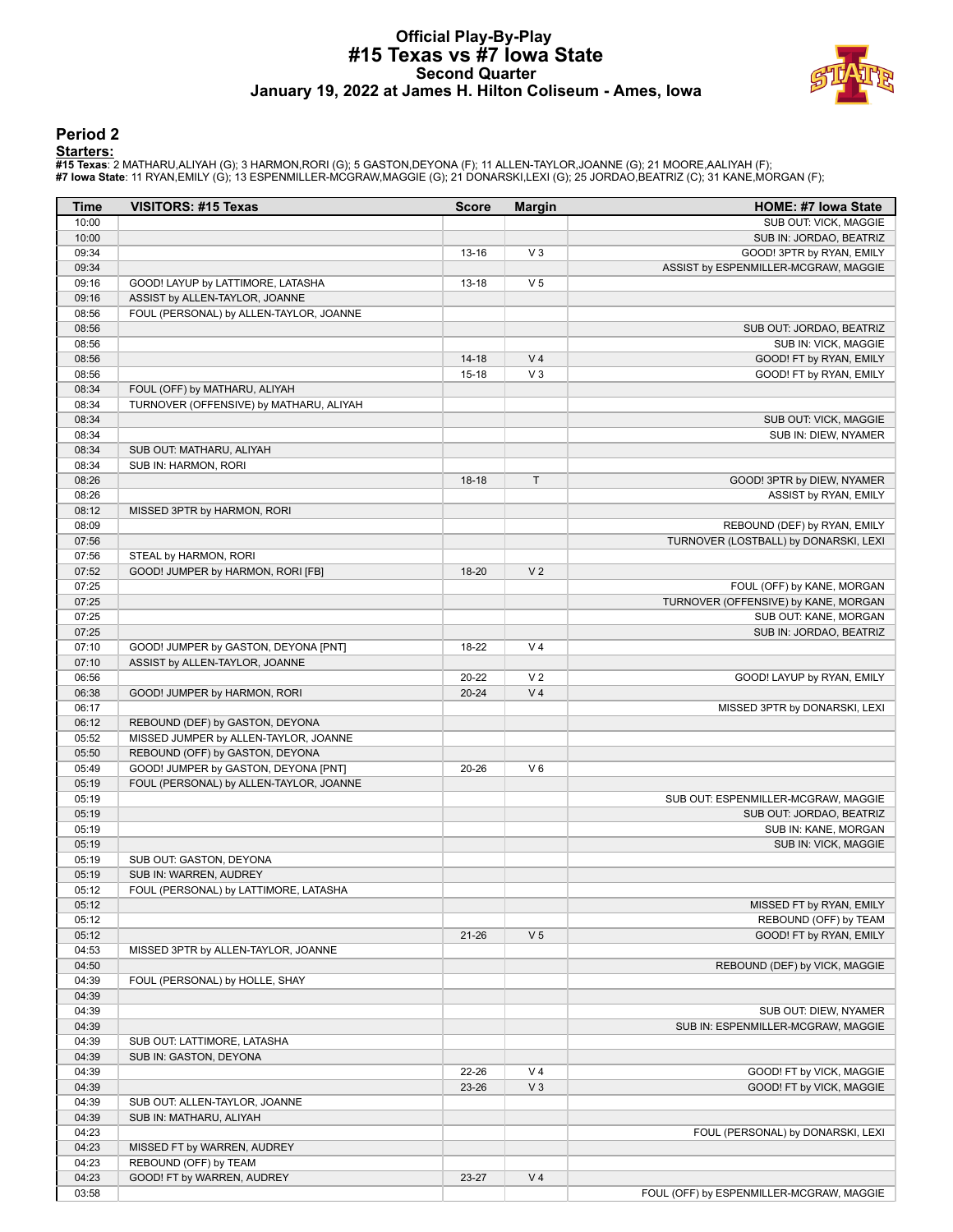| <b>Time</b> | <b>VISITORS: #15 Texas</b>           | <b>Score</b> | <b>Margin</b>  | <b>HOME: #7 lowa State</b>                         |
|-------------|--------------------------------------|--------------|----------------|----------------------------------------------------|
| 03:58       |                                      |              |                | TURNOVER (OFFENSIVE) by ESPENMILLER-MCGRAW, MAGGIE |
| 03:58       |                                      |              |                | SUB OUT: ESPENMILLER-MCGRAW, MAGGIE                |
| 03:58       |                                      |              |                | SUB IN: DIEW, NYAMER                               |
| 03:46       |                                      |              |                | FOUL (PERSONAL) by DIEW, NYAMER                    |
| 03:46       | GOOD! FT by WARREN, AUDREY           | 23-28        | V <sub>5</sub> |                                                    |
| 03:46       | GOOD! FT by WARREN, AUDREY           | 23-29        | V <sub>6</sub> |                                                    |
| 03:37       | FOUL (PERSONAL) by HARMON, RORI      |              |                |                                                    |
| 03:37       |                                      |              |                | SUB OUT: VICK, MAGGIE                              |
| 03:37       |                                      |              |                | SUB IN: JORDAO, BEATRIZ                            |
| 03:37       |                                      | 24-29        | V <sub>5</sub> | GOOD! FT by RYAN, EMILY                            |
| 03:37       |                                      | 25-29        | V <sub>4</sub> | GOOD! FT by RYAN, EMILY                            |
| 03:20       | TURNOVER (BADPASS) by WARREN, AUDREY |              |                |                                                    |
| 03:06       |                                      |              |                | TURNOVER (LOSTBALL) by RYAN, EMILY                 |
| 03:06       | STEAL by MATHARU, ALIYAH             |              |                |                                                    |
| 03:02       | GOOD! LAYUP by MATHARU, ALIYAH [FB]  | $25 - 31$    | $V_6$          |                                                    |
| 02:25       |                                      | $27 - 31$    | V <sub>4</sub> | GOOD! LAYUP by KANE, MORGAN                        |
| 02:09       | GOOD! 3PTR by HOLLE, SHAY            | 27-34        | V <sub>7</sub> |                                                    |
| 02:09       | ASSIST by MATHARU, ALIYAH            |              |                |                                                    |
| 01:54       |                                      |              |                | TURNOVER (BADPASS) by RYAN, EMILY                  |
| 01:54       |                                      |              |                | SUB OUT: DIEW, NYAMER                              |
| 01:54       |                                      |              |                | SUB OUT: KANE, MORGAN                              |
| 01:54       |                                      |              |                | SUB IN: ESPENMILLER-MCGRAW, MAGGIE                 |
| 01:54       |                                      |              |                | SUB IN: VICK, MAGGIE                               |
| 01:53       | SUB OUT: HARMON, RORI                |              |                |                                                    |
| 01:53       | SUB IN: ALLEN-TAYLOR, JOANNE         |              |                |                                                    |
| 01:47       |                                      |              |                | FOUL (PERSONAL) by VICK, MAGGIE                    |
| 01:47       | MISSED FT by HOLLE, SHAY             |              |                |                                                    |
| 01:47       | REBOUND (OFF) by TEAM                |              |                |                                                    |
| 01:47       | GOOD! FT by HOLLE, SHAY              | 27-35        | V8             |                                                    |
| 01:19       |                                      |              |                | MISSED 3PTR by DONARSKI, LEXI                      |
| 01:16       | REBOUND (DEF) by GASTON, DEYONA      |              |                |                                                    |
| 00:58       | GOOD! JUMPER by WARREN, AUDREY       | 27-37        | $V$ 10         |                                                    |
| 00:58       | ASSIST by ALLEN-TAYLOR, JOANNE       |              |                |                                                    |
| 00:49       |                                      |              |                | SUB OUT: VICK, MAGGIE                              |
| 00:49       |                                      |              |                | SUB IN: DIEW, NYAMER                               |
| 00:47       |                                      | 30-37        | V <sub>7</sub> | GOOD! 3PTR by DONARSKI, LEXI                       |
| 00:47       |                                      |              |                | ASSIST by RYAN, EMILY                              |
| 00:26       | GOOD! JUMPER by GASTON, DEYONA [PNT] | 30-39        | V <sub>9</sub> |                                                    |
| 00:26       | ASSIST by HOLLE, SHAY                |              |                |                                                    |
| 00:05       |                                      |              |                | MISSED 3PTR by DONARSKI, LEXI                      |
| 00:02       | REBOUND (DEF) by GASTON, DEYONA      |              |                |                                                    |

# **#15 Texas 39, #7 Iowa State 30**

| <b>Points (This Period)</b> | <b>TEX</b>     | <b>ISU</b>    |
|-----------------------------|----------------|---------------|
| In the Paint                | 10             |               |
| Off Turns                   |                |               |
| 2nd Chance                  |                |               |
| <b>Fast Break</b>           |                |               |
| Bench                       |                |               |
| Per Poss                    | 1.533<br>11/15 | 1.250<br>9/16 |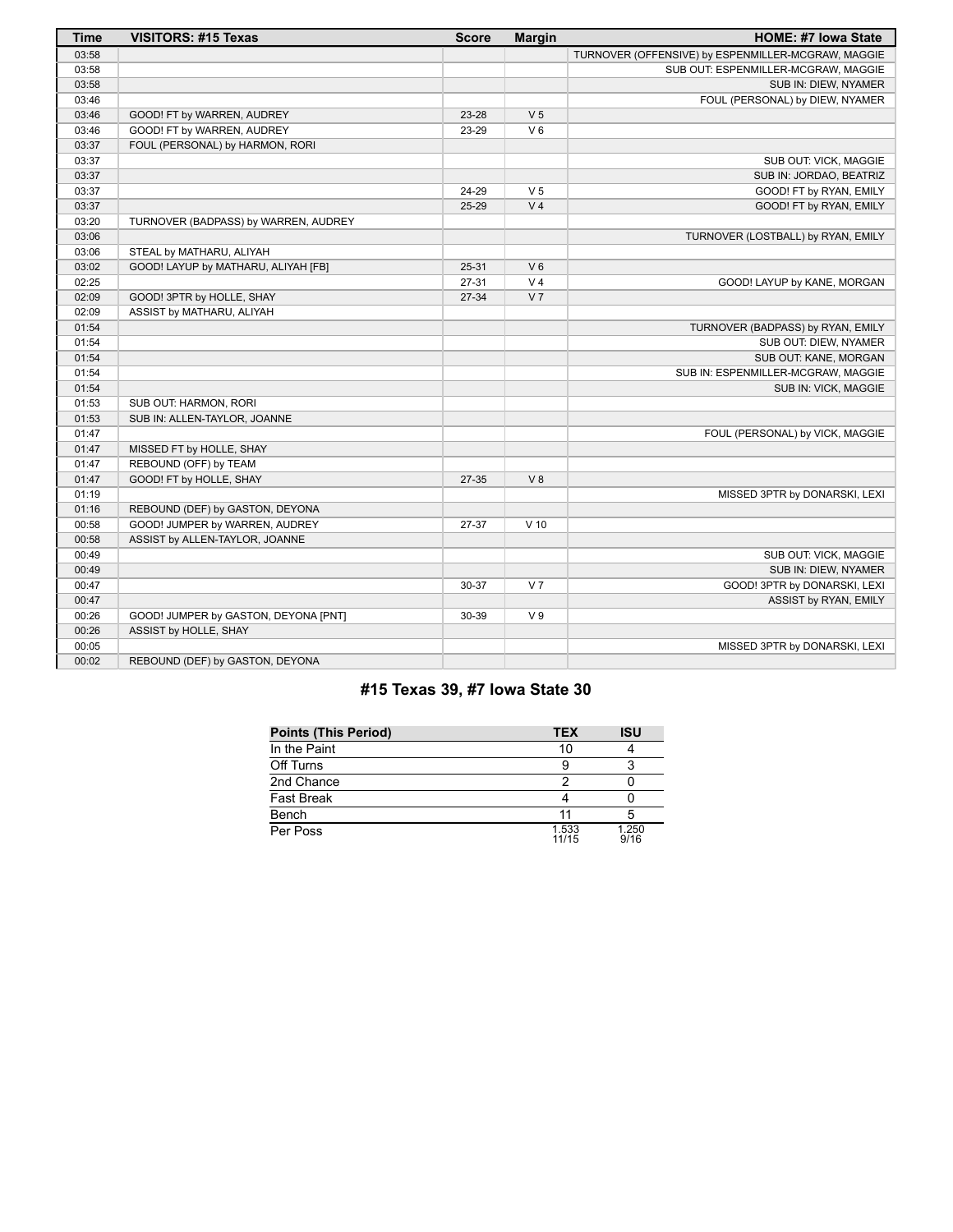# **Official Box Score #15 Texas vs #7 Iowa State Second Half Statistics Only January 19, 2022 at James H. Hilton Coliseum - Ames, Iowa**



# **#15 Texas 27**

| No. | Player                | S. | <b>Pts</b>     | <b>FG</b> | 3FG      | <b>FT</b> | 0R             | <b>DR</b> | TR            | PF       | A             | TO | <b>B</b> lk | <b>Stl</b> | Min         | $+/-$ |
|-----|-----------------------|----|----------------|-----------|----------|-----------|----------------|-----------|---------------|----------|---------------|----|-------------|------------|-------------|-------|
| 02  | MATHARU, ALIYAH       | G  | 6              | $2 - 7$   | $2-6$    | $0 - 0$   | 2              | 2         | 4             | 3        |               |    | 0           | $\Omega$   | 17          | 15    |
| 03  | <b>HARMON, RORI</b>   | G  | 4              | $2 - 6$   | $0 - 1$  | $0 - 0$   | $\Omega$       | 2         | 2             | $\Omega$ |               |    | 0           | 3.         | 18          | 9     |
| 05  | <b>GASTON, DEYONA</b> | F  | 4              | $1 - 2$   | $0 - 0$  | $2 - 2$   |                | 0         | 1             | 3        | 0             | 0  | 2           |            | 13          | 17    |
| 10  | <b>HOLLE, SHAY</b>    | G  | $\Omega$       | $0 - 0$   | $0 - 0$  | $0 - 0$   | 0              | 0         | 0             | 0        | 0             | 0  | 0           | 0          | 2           | 2     |
| 11  | ALLEN-TAYLOR, JOANNE  | G  | 2              | $1 - 5$   | $0 - 3$  | $0 - 0$   | 0              | 2         | 2             | 0        |               | 0  | 0           | 0          | 15          | 4     |
| 21  | MOORE, AALIYAH        | F  | 6              | $2 - 3$   | $0 - 0$  | $2 - 2$   | $\overline{2}$ | 2         | 4             | 3        | $\Omega$      |    | 0           |            | 13          | 14    |
| 22  | HUNTER, KYNDALL       | G  | 3              | $1 - 2$   | $1 - 2$  | $0 - 0$   | 0              | $\Omega$  | 0             | 0        | $\Omega$      | 1  | 0           | $\Omega$   | 3           | -6    |
| 31  | <b>WARREN, AUDREY</b> | G  | $\Omega$       | $0 - 1$   | $0 - 0$  | $0 - 0$   | $\Omega$       | $\Omega$  | $\Omega$      | 1        | $\mathcal{P}$ | 0  | 0           | $\Omega$   | 6           | 3     |
| 34  | MASUDI, FEMME         | C  | 0              | $0 - 0$   | $0 - 0$  | $0 - 0$   | 0              | 2         | 2             | 2        | 0             | 0  | 0           | 0          | 5           | -9    |
| 35  | LATTIMORE, LATASHA    | F  | $\overline{2}$ | $1 - 2$   | $0 - 0$  | $0 - 0$   |                |           | $\mathcal{P}$ | 0        | $\Omega$      | 0  | 0           | $\Omega$   | 8           | $-4$  |
|     | <b>TEAM</b>           |    | $\Omega$       | $0 - 0$   | $0 - 0$  | $0 - 0$   | 2              | 2         | 4             | $\Omega$ | $\Omega$      |    | 0           | $\Omega$   | $\mathbf 0$ |       |
|     | <b>TOTALS</b>         |    | 27             | $10 - 28$ | $3 - 12$ | $4 - 4$   | 8              | 13        | 21            | 12       | 5             | 5  | 2           | 5          | 99          |       |

| <b>Shooting By Period</b><br>Period | FG        | FG%   | 3FG      | 3FG%  | FТ        | FT%   | Deadball Rebounds: 3,1<br>Last FG Half: TEX 4th-01:24 |
|-------------------------------------|-----------|-------|----------|-------|-----------|-------|-------------------------------------------------------|
| 3rd Qtr                             | 6-14      | 43%   | $2 - 6$  | 33%   | $0 - 0$   | $0\%$ |                                                       |
| 4th Otr                             | $4 - 14$  | 29%   | $1 - 6$  | 17%   | $4 - 4$   | 100%  |                                                       |
| 2nd Half                            | $10 - 28$ | 36%   | $3 - 12$ | 25%   | 4-4       | 100%  |                                                       |
| Game                                | 25-57     | 43.9% | $6 - 23$ | 26.1% | $10 - 12$ | 83.3% |                                                       |

# **#7 Iowa State 18**

| No. | Plaver                 | S  | <b>Pts</b> | <b>FG</b> | 3FG     | <b>FT</b> | <b>OR</b> | DR | TR | <b>PF</b> | $\mathsf{A}$ | TO       | <b>BIK</b> | Stl          | Min | $+/-$        |
|-----|------------------------|----|------------|-----------|---------|-----------|-----------|----|----|-----------|--------------|----------|------------|--------------|-----|--------------|
| 01  | DIEW, NYAMER           | F  | 0          | $0 - 3$   | $0 - 2$ | $0-0$     |           | 2  | 3  |           |              |          |            | 0            | 11  | $-5$         |
| 11  | RYAN, EMILY            | G  |            | 1-1       | $0 - 0$ | $5-6$     | 0         | 2  | 2  |           |              | 2        |            | $\mathbf{0}$ | 18  | $-7$         |
| 13  | ESPENMILLER-MCGRAW, MA | G  | 2          | $1 - 3$   | $0-0$   | $0-0$     |           | 0  |    | 0         | 0            |          | 0          | 0            | 9   | -11          |
| 15  | ZINGARO, IZZI          | F  | 3          | $1 - 3$   | $0 - 0$ | $1 - 4$   |           | 0  |    | 0         | 0            | 0        | 0          | $\Omega$     | 9   | $\mathbf{0}$ |
| 21  | DONARSKI, LEXI         | G  | 3          | $1 - 5$   | $0 - 2$ | $1 - 2$   | 0         | 2  | 2  | 0         | 0            |          | 0          | 0            | 18  | $-7$         |
| 23  | FREDERICK, MADDIE      | G  | 0          | $0 - 0$   | $0 - 0$ | $0 - 0$   | 0         |    |    | 0         | $\mathbf{0}$ | 0        | 0          |              | 8   | $-1$         |
| 25  | JORDAO, BEATRIZ        | С  | U          | $0 - 1$   | $0 - 0$ | $0 - 0$   | 0         | 0  | 0  |           | 0            |          | 0          | 0            | 6   | -9           |
| 31  | KANE, MORGAN           | F. | 3          | $1 - 2$   | $0 - 0$ | $1 - 3$   | $\Omega$  | 0  | 0  |           | $\Omega$     | 0        | 0          | 0            | 7   | $-7$         |
| 32  | <b>VICK, MAGGIE</b>    | F. | 0          | $0 - 1$   | $0 - 1$ | $0 - 0$   | $\Omega$  |    | 1  | 0         | $\mathbf{0}$ | $\Omega$ | 0          | $\Omega$     | 13  | 2            |
|     | TEAM                   |    | 0          | $0 - 0$   | $0 - 0$ | $0 - 0$   | 2         |    | 3  | 0         | 0            |          | 0          | $\Omega$     | 0   |              |
|     | <b>TOTALS</b>          |    | 18         | $5-19$    | $0 - 5$ | $8 - 15$  | 5         | 9  | 14 |           |              | 6        | 2          |              | 99  |              |

| <b>Shooting By Period</b><br>Period | FG       | FG%   | 3FG      | 3FG%   | FT       | FT%   |
|-------------------------------------|----------|-------|----------|--------|----------|-------|
| 3rd Qtr                             | $2 - 12$ | 17%   | $0 - 4$  | 00%    | $0 - 0$  | 0%    |
| 4th Qtr                             | $3 - 7$  | 43%   | $0 - 1$  | $00\%$ | $8 - 15$ | 53%   |
| 2nd Half                            | $5 - 19$ | 26%   | $0-5$    | $00\%$ | $8 - 15$ | 53%   |
| Game                                | 12-43    | 27.9% | $5 - 16$ | 31.3%  | 19-27    | 70.4% |

*Deadball Rebounds:* 4,1 *Last FG Half:* ISU 4th-02:04

| Game Notes:                                                               | <b>Score</b> | 1st | 2nd | 3rd | 4th | <b>TOT</b> | <b>Points from (This Period)</b> | <b>TEX ISU</b> |  |
|---------------------------------------------------------------------------|--------------|-----|-----|-----|-----|------------|----------------------------------|----------------|--|
| Officials: Felicia Grinter, Mark Zentz, Kevin Pethtel<br>Attendance: 9774 | TEX          | 16  | 23  | 14  |     | 66         | In the Paint                     |                |  |
|                                                                           | <b>ISU</b>   | 10  | 20  |     |     | 48         | Off Turns                        |                |  |
| Start Time: 07:32 PM ET                                                   |              |     |     |     |     |            | 2nd Chance                       |                |  |
| End Time: 09:27 PM ET<br>Game Duration: 1:55                              |              |     |     |     |     |            | <b>Fast Break</b>                |                |  |
| Conference Game:                                                          |              |     |     |     |     |            | Bench                            |                |  |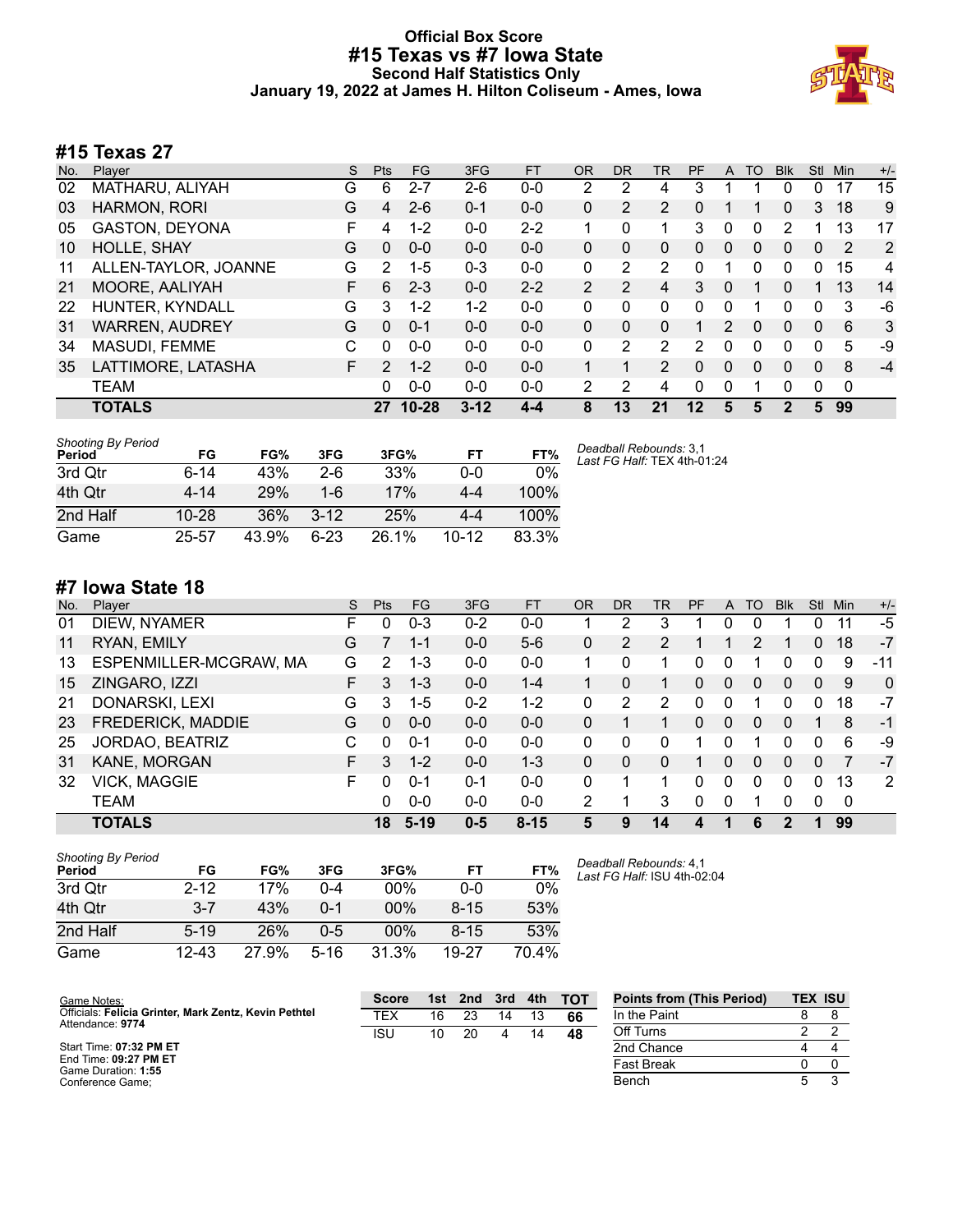# **Official Box Score #15 Texas vs #7 Iowa State Third Quarter Statistics Only January 19, 2022 at James H. Hilton Coliseum - Ames, Iowa**



# **#15 Texas 27**

| No. | Player                | S | <b>Pts</b>     | <b>FG</b> | 3FG     | <b>FT</b> | <b>OR</b> | <b>DR</b> | TR      | PF       | A        | TO | <b>B</b> lk | <b>Stl</b>   | Min          | $+/-$ |
|-----|-----------------------|---|----------------|-----------|---------|-----------|-----------|-----------|---------|----------|----------|----|-------------|--------------|--------------|-------|
| 02  | MATHARU, ALIYAH       | G | 6              | $2 - 6$   | $2 - 5$ | $0 - 0$   | 2         | 2         | 4       |          |          |    | 0           | 0            | 10           | 10    |
| 03  | HARMON, RORI          | G | $\overline{2}$ | $1 - 3$   | $0 - 1$ | $0 - 0$   | 0         |           |         | 0        | 0        |    | 0           |              | 8            | 10    |
| 05  | <b>GASTON, DEYONA</b> | F | 0              | $0 - 0$   | $0 - 0$ | $0 - 0$   | 0         | 0         | 0       | 0        | 0        | 0  | 2           |              | 10           | 10    |
| 11  | ALLEN-TAYLOR, JOANNE  | G | 2              | $1 - 2$   | $0 - 0$ | $0 - 0$   | 0         |           | 1       | $\Omega$ |          | 0  | 0           | $\mathbf{0}$ | 10           | 10    |
| 21  | MOORE, AALIYAH        | F | 4              | $2 - 3$   | $0 - 0$ | $0 - 0$   | 2         |           | 3       |          | 0        |    | 0           |              | 10           | 10    |
| 10  | HOLLE, SHAY           | G | $\Omega$       | $0 - 0$   | $0 - 0$ | $0 - 0$   | $\Omega$  | $\Omega$  | 0       | 0        | $\Omega$ | 0  | 0           | $\Omega$     | $\Omega$     | 0     |
| 22  | HUNTER, KYNDALL       | G | $\Omega$       | $0 - 0$   | $0 - 0$ | $0 - 0$   | 0         | 0         | 0       | 0        | $\Omega$ | 0  | 0           | 0            | 0            | 0     |
| 31  | <b>WARREN, AUDREY</b> | G | 0              | $0 - 0$   | $0 - 0$ | $0 - 0$   | $\Omega$  | $\Omega$  | 0       | $\Omega$ |          | 0  | $\Omega$    | $\Omega$     | 2            | 0     |
| 34  | MASUDI, FEMME         | C | 0              | $0 - 0$   | $0 - 0$ | $0 - 0$   | 0         | $\Omega$  | 0       | 0        | $\Omega$ | 0  | 0           | $\Omega$     | $\Omega$     | 0     |
| 35  | LATTIMORE, LATASHA    | F | 0              | $0 - 0$   | $0 - 0$ | $0 - 0$   | $\Omega$  | $\Omega$  | 0       | $\Omega$ | $\Omega$ | 0  | 0           | $\Omega$     | $\mathbf{0}$ | 0     |
|     | <b>TEAM</b>           |   |                |           |         |           |           | 2         | 3       | 0        |          |    |             |              |              |       |
|     | <b>TOTALS</b>         |   |                | 14 6-14   | $2 - 6$ | $0 - 0$   | 5         |           | $12 \,$ | 2        | 3        | 4  | 2           | 3            | 50           |       |
|     |                       |   |                |           |         |           |           |           |         |          |          |    |             |              |              |       |

| <b>Shooting By Period</b><br>Period | FG    | FG%   | 3FG      | 3FG%  | FТ      | FT%   | Deadball Rebounds: 3,1 |
|-------------------------------------|-------|-------|----------|-------|---------|-------|------------------------|
| 2nd Half                            | 0-0   | 0%    | $0 - 0$  | $0\%$ | 0-0     | 0%    |                        |
| Game                                | 25-57 | 43.9% | $6 - 23$ | 26.1% | $10-12$ | 83.3% |                        |

# **#7 Iowa State 18**

| No. | Plaver                 | S  | <b>Pts</b>            | <b>FG</b> | 3FG     | <b>FT</b> | <b>OR</b>    | DR          | TR | <b>PF</b> | A        | TO. | <b>B</b> lk | Stl      | Min | $+/-$ |
|-----|------------------------|----|-----------------------|-----------|---------|-----------|--------------|-------------|----|-----------|----------|-----|-------------|----------|-----|-------|
| 11  | RYAN, EMILY            | G  | 0                     | $0 - 0$   | $0 - 0$ | $0-0$     | 0            | 0           | 0  |           | 0        | 2   | ი           | 0        | 10  | $-10$ |
| 13  | ESPENMILLER-MCGRAW, MA | G  | $\mathbf{2}^{\prime}$ | $1 - 2$   | $0 - 0$ | $0 - 0$   |              | 0           | 1  | 0         | 0        | 0   | 0           | 0        | 5   | $-7$  |
| 21  | DONARSKI, LEXI         | G  | 0                     | $0 - 4$   | $0 - 2$ | $0-0$     | 0            |             |    | 0         | 0        | 0   | 0           | 0        | 10  | -10   |
| 25  | JORDAO, BEATRIZ        | С  | 0                     | $0 - 1$   | $0 - 0$ | $0 - 0$   | 0            | 0           | 0  | $\Omega$  | 0        |     | 0           | $\Omega$ | 5   | $-10$ |
| 31  | KANE, MORGAN           | F  | O                     | $0 - 1$   | $0 - 0$ | $0 - 0$   | $\mathbf{0}$ | 0           | 0  | 0         | 0        | 0   | 0           | 0        | 4   | $-7$  |
| 01  | DIEW, NYAMER           | F  | 0                     | $0 - 1$   | $0 - 1$ | $0 - 0$   | 0            | 0           | 0  | 1         | 0        | 0   |             | 0        | 6   | $-3$  |
| 15  | ZINGARO, IZZI          | F. | 2                     | $1-2$     | $0 - 0$ | $0 - 0$   |              | 0           |    | 0         | 0        | 0   | 0           | 0        | 3   | 0     |
| 23  | FREDERICK, MADDIE      | G  | 0                     | $0 - 0$   | $0 - 0$ | $0 - 0$   | $\Omega$     | 0           | 0  | $\Omega$  | 0        | 0   | 0           | 0        | 3   | $-3$  |
| 32  | <b>VICK, MAGGIE</b>    | F  | n                     | $0 - 1$   | $0 - 1$ | $0 - 0$   | $\Omega$     | 0           | 0  | 0         | 0        | 0   | 0           | $\Omega$ | 4   | 0     |
|     | <b>TEAM</b>            |    |                       |           |         |           |              | 1           | 2  | 0         |          | 0   |             |          |     |       |
|     | <b>TOTALS</b>          |    | 4                     | $2 - 12$  | $0 - 4$ | $0 - 0$   | 3            | $\mathbf 2$ | 5  | 2         | $\bf{0}$ | 3   |             | 0        | 50  |       |
|     |                        |    |                       |           |         |           |              |             |    |           |          |     |             |          |     |       |

| <b>Shooting By Period</b><br>Period | FG        | FG%   | 3FG      | 3FG%  | FТ    | FT%   | Deadball R |
|-------------------------------------|-----------|-------|----------|-------|-------|-------|------------|
| 2nd Half                            | 0-0       | ገ%    | 0-0      | 9%    | 0-0   | 0%    |            |
| Game                                | $12 - 43$ | 27.9% | $5 - 16$ | 31.3% | 19-27 | 70.4% |            |

*Deadball Rebounds:* 4,1

| Game Notes:                                                               | <b>Score</b> | 1st | 2 <sub>nd</sub> | 3rd | 4th | <b>TOT</b> | <b>Points (This Period)</b> | <b>TEX</b>    | <b>ISU</b>    |
|---------------------------------------------------------------------------|--------------|-----|-----------------|-----|-----|------------|-----------------------------|---------------|---------------|
| Officials: Felicia Grinter, Mark Zentz, Kevin Pethtel<br>Attendance: 9774 | TEX          | 16  | 23              | 14  |     | 66         | In the Paint                |               |               |
|                                                                           | ISU          | 10  | 20              | 4   | 14  | 48         | Off Turns                   |               |               |
| Start Time: 07:32 PM ET                                                   |              |     |                 |     |     |            | 2nd Chance                  |               |               |
| End Time: 09:27 PM ET<br>Game Duration: 1:55                              |              |     |                 |     |     |            | <b>Fast Break</b>           |               |               |
| Conference Game;                                                          |              |     |                 |     |     |            | Bench                       |               |               |
|                                                                           |              |     |                 |     |     |            | Per Poss                    | 1.077<br>6/13 | 0.333<br>2/12 |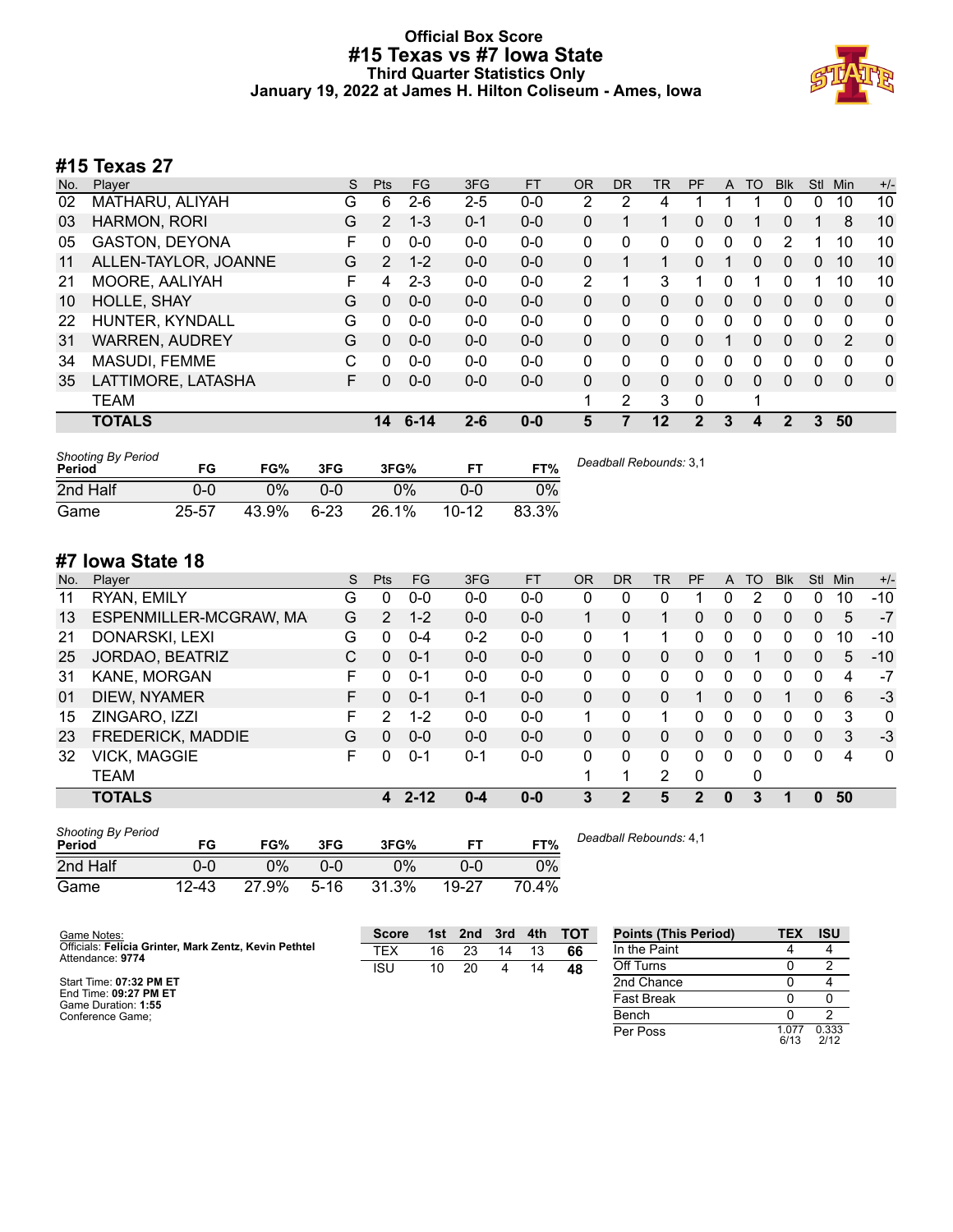# **Official Play-By-Play #15 Texas vs #7 Iowa State Third Quarter January 19, 2022 at James H. Hilton Coliseum - Ames, Iowa**



### **Period 3**

<mark>Startersː</mark><br>#15 Texas: 2 MATHARU,ALIYAH (G); 3 HARMON,RORI (G); 5 GASTON,DEYONA (F); 11 ALLEN-TAYLOR,JOANNE (G); 21 MOORE,AALIYAH (F);<br>#7 Iowa State: 11 RYAN,EMILY (G); 13 ESPENMILLER-MCGRAW,MAGGIE (G); 21 DONARSKI,LEXI (G

| Time           | <b>VISITORS: #15 Texas</b>            | <b>Score</b> | <b>Margin</b>   | HOME: #7 Iowa State                                                  |
|----------------|---------------------------------------|--------------|-----------------|----------------------------------------------------------------------|
| 10:00          |                                       |              |                 | SUB OUT: DIEW, NYAMER                                                |
| 10:00          |                                       |              |                 | SUB IN: KANE, MORGAN                                                 |
| 10:00          | SUB OUT: HOLLE, SHAY                  |              |                 |                                                                      |
| 10:00          | SUB OUT: WARREN, AUDREY               |              |                 |                                                                      |
| 10:00          | SUB IN: HARMON, RORI                  |              |                 |                                                                      |
| 10:00          | SUB IN: MOORE, AALIYAH                |              |                 |                                                                      |
| 09:38          | GOOD! JUMPER by MOORE, AALIYAH        | $30 - 41$    | $V$ 11          |                                                                      |
| 09:38          | ASSIST by MATHARU, ALIYAH             |              |                 |                                                                      |
| 09:15          |                                       |              |                 | MISSED LAYUP by DONARSKI, LEXI                                       |
| 09:15<br>09:15 | BLOCK by GASTON, DEYONA               |              |                 |                                                                      |
| 09:05          |                                       |              |                 | REBOUND (OFF) by TEAM<br>MISSED JUMPER by ESPENMILLER-MCGRAW, MAGGIE |
| 09:03          | REBOUND (DEF) by HARMON, RORI         |              |                 |                                                                      |
| 08:57          | GOOD! JUMPER by HARMON, RORI [PNT]    | $30 - 43$    | V <sub>13</sub> |                                                                      |
| 08:34          |                                       |              |                 | MISSED 3PTR by DONARSKI, LEXI                                        |
| 08:31          | REBOUND (DEF) by TEAM                 |              |                 |                                                                      |
| 08:12          | GOOD! 3PTR by MATHARU, ALIYAH         | 30-46        | V <sub>16</sub> |                                                                      |
| 08:12          | ASSIST by ALLEN-TAYLOR, JOANNE        |              |                 |                                                                      |
| 08:04          |                                       |              |                 | TIMEOUT 30SEC                                                        |
| 08:04          |                                       |              |                 |                                                                      |
| 08:04          |                                       |              |                 | SUB OUT: JORDAO, BEATRIZ                                             |
| 08:04          |                                       |              |                 | SUB IN: VICK, MAGGIE                                                 |
| 07:42          |                                       |              |                 | MISSED JUMPER by KANE, MORGAN                                        |
| 07:39          |                                       |              |                 | REBOUND (OFF) by ESPENMILLER-MCGRAW, MAGGIE                          |
| 07:36          |                                       | 32-46        | V <sub>14</sub> | GOOD! LAYUP by ESPENMILLER-MCGRAW, MAGGIE                            |
| 07:10          | GOOD! JUMPER by ALLEN-TAYLOR, JOANNE  | 32-48        | $V$ 16          |                                                                      |
| 06:45          |                                       |              |                 | TURNOVER (BADPASS) by RYAN, EMILY                                    |
| 06:45          | STEAL by GASTON, DEYONA               |              |                 |                                                                      |
| 06:31          | MISSED 3PTR by HARMON, RORI           |              |                 |                                                                      |
| 06:28          |                                       |              |                 | REBOUND (DEF) by DONARSKI, LEXI                                      |
| 06:28          |                                       |              |                 | SUB OUT: KANE, MORGAN                                                |
| 06:28          |                                       |              |                 | SUB OUT: VICK, MAGGIE                                                |
| 06:28          |                                       |              |                 | SUB IN: DIEW, NYAMER                                                 |
| 06:28          |                                       |              |                 | SUB IN: JORDAO, BEATRIZ                                              |
| 06:28          |                                       |              |                 | SUB OUT: ESPENMILLER-MCGRAW, MAGGIE                                  |
| 06:28          |                                       |              |                 | SUB IN: FREDERICK, MADDIE                                            |
| 06:12<br>05:52 | FOUL (PERSONAL) by MATHARU, ALIYAH    |              |                 | MISSED JUMPER by DONARSKI, LEXI                                      |
| 05:50          | REBOUND (DEF) by MOORE, AALIYAH       |              |                 |                                                                      |
| 05:20          | TURNOVER (SHOTCLOCK) by TEAM          |              |                 |                                                                      |
| 04:58          |                                       |              |                 | MISSED LAYUP by JORDAO, BEATRIZ                                      |
| 04:56          | REBOUND (DEF) by ALLEN-TAYLOR, JOANNE |              |                 |                                                                      |
| 04:34          | GOOD! 3PTR by MATHARU, ALIYAH         | $32 - 51$    | $V$ 19          |                                                                      |
| 04:09          |                                       |              |                 | TURNOVER (BADPASS) by JORDAO, BEATRIZ                                |
| 04:09          | STEAL by MOORE, AALIYAH               |              |                 |                                                                      |
| 03:46          | MISSED JUMPER by ALLEN-TAYLOR, JOANNE |              |                 |                                                                      |
| 03:43          | REBOUND (OFF) by MATHARU, ALIYAH      |              |                 |                                                                      |
| 03:43          |                                       |              |                 |                                                                      |
| 03:43          |                                       |              |                 | SUB OUT: FREDERICK, MADDIE                                           |
| 03:43          |                                       |              |                 | SUB OUT: JORDAO, BEATRIZ                                             |
| 03:43          |                                       |              |                 | SUB IN: ESPENMILLER-MCGRAW, MAGGIE                                   |
| 03:43          |                                       |              |                 | SUB IN: KANE, MORGAN                                                 |
| 03:37          | MISSED LAYUP by HARMON, RORI          |              |                 |                                                                      |
| 03:33          | REBOUND (OFF) by MOORE, AALIYAH       |              |                 |                                                                      |
| 03:30          | MISSED 3PTR by MATHARU, ALIYAH        |              |                 |                                                                      |
| 03:28          | REBOUND (OFF) by MOORE, AALIYAH       |              |                 |                                                                      |
| 03:28          |                                       |              |                 | FOUL (PERSONAL) by DIEW, NYAMER                                      |
| 03:28          |                                       |              |                 | SUB OUT: KANE, MORGAN                                                |
| 03:28          |                                       |              |                 | SUB IN: ZINGARO, IZZI                                                |
| 03:10          | MISSED 3PTR by MATHARU, ALIYAH        |              |                 |                                                                      |
| 03:07          | REBOUND (OFF) by MATHARU, ALIYAH      |              |                 |                                                                      |
| 03:06          | MISSED JUMPER by MATHARU, ALIYAH      |              |                 |                                                                      |
| 03:06          |                                       |              |                 | BLOCK by DIEW, NYAMER                                                |
| 03:06          | REBOUND (OFF) by TEAM                 |              |                 |                                                                      |
| 03:00          |                                       |              |                 | FOUL (PERSONAL) by RYAN, EMILY                                       |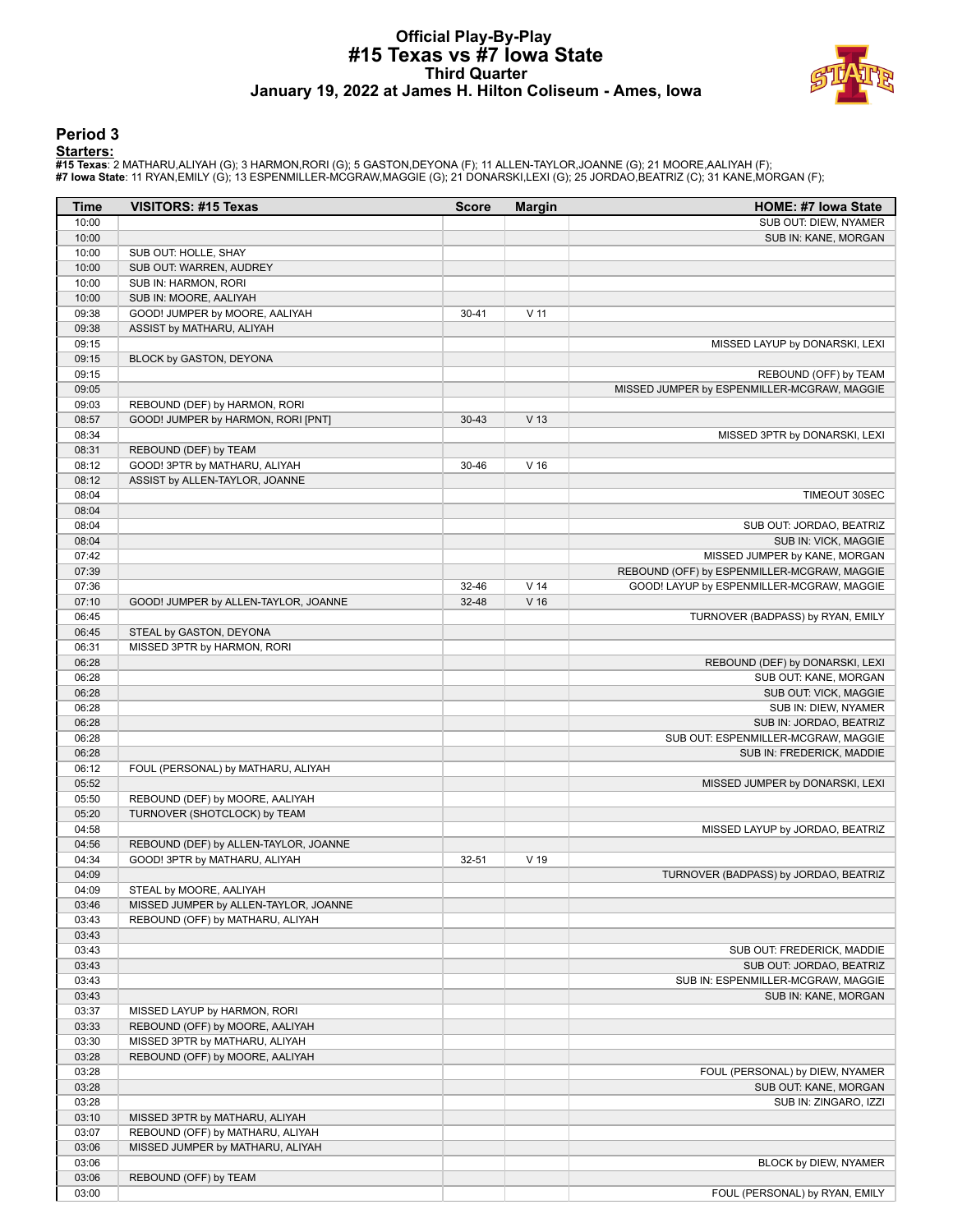| <b>Time</b> | <b>VISITORS: #15 Texas</b>             | <b>Score</b> | <b>Margin</b>   | <b>HOME: #7 lowa State</b>          |
|-------------|----------------------------------------|--------------|-----------------|-------------------------------------|
| 02:53       | TURNOVER (BADPASS) by MATHARU, ALIYAH  |              |                 |                                     |
| 02:43       |                                        |              |                 | SUB OUT: DIEW, NYAMER               |
| 02:43       |                                        |              |                 | SUB IN: VICK, MAGGIE                |
| 02:37       |                                        |              |                 | MISSED 3PTR by DONARSKI, LEXI       |
| 02:35       | REBOUND (DEF) by TEAM                  |              |                 |                                     |
| 02:14       | TURNOVER (BADPASS) by HARMON, RORI     |              |                 |                                     |
| 02:03       |                                        |              |                 | TURNOVER (LOSTBALL) by RYAN, EMILY  |
| 02:03       | STEAL by HARMON, RORI                  |              |                 |                                     |
| 01:50       | FOUL (OFF) by MOORE, AALIYAH           |              |                 |                                     |
| 01:50       | TURNOVER (OFFENSIVE) by MOORE, AALIYAH |              |                 |                                     |
| 01:50       |                                        |              |                 | SUB OUT: ESPENMILLER-MCGRAW, MAGGIE |
| 01:50       |                                        |              |                 | SUB IN: DIEW, NYAMER                |
| 01:50       | SUB OUT: HARMON, RORI                  |              |                 |                                     |
| 01:50       | SUB IN: WARREN, AUDREY                 |              |                 |                                     |
| 01:34       |                                        |              |                 | MISSED JUMPER by ZINGARO, IZZI      |
| 01:34       | BLOCK by GASTON, DEYONA                |              |                 |                                     |
| 01:30       |                                        |              |                 | REBOUND (OFF) by ZINGARO, IZZI      |
| 01:29       |                                        | $34 - 51$    | V <sub>17</sub> | GOOD! LAYUP by ZINGARO, IZZI        |
| 01:16       | MISSED 3PTR by MATHARU, ALIYAH         |              |                 |                                     |
| 01:14       |                                        |              |                 | REBOUND (DEF) by TEAM               |
| 00:48       |                                        |              |                 | MISSED 3PTR by DIEW, NYAMER         |
| 00:46       | REBOUND (DEF) by MATHARU, ALIYAH       |              |                 |                                     |
| 00:33       | GOOD! LAYUP by MOORE, AALIYAH          | $34 - 53$    | V <sub>19</sub> |                                     |
| 00:33       | ASSIST by WARREN, AUDREY               |              |                 |                                     |
| 00:05       |                                        |              |                 | MISSED 3PTR by VICK, MAGGIE         |
| 00:02       | REBOUND (DEF) by MATHARU, ALIYAH       |              |                 |                                     |
| 00:01       | MISSED JUMPER by MOORE, AALIYAH        |              |                 |                                     |
| 00:00       |                                        |              |                 | REBOUND (DEF) by TEAM               |

# **#15 Texas 53, #7 Iowa State 34**

| Points (This Period) | <b>TEX</b>    | ISU           |
|----------------------|---------------|---------------|
| In the Paint         |               |               |
| Off Turns            |               |               |
| 2nd Chance           |               |               |
| Fast Break           |               |               |
| Bench                |               |               |
| Per Poss             | 1.077<br>6/13 | 0.333<br>2/12 |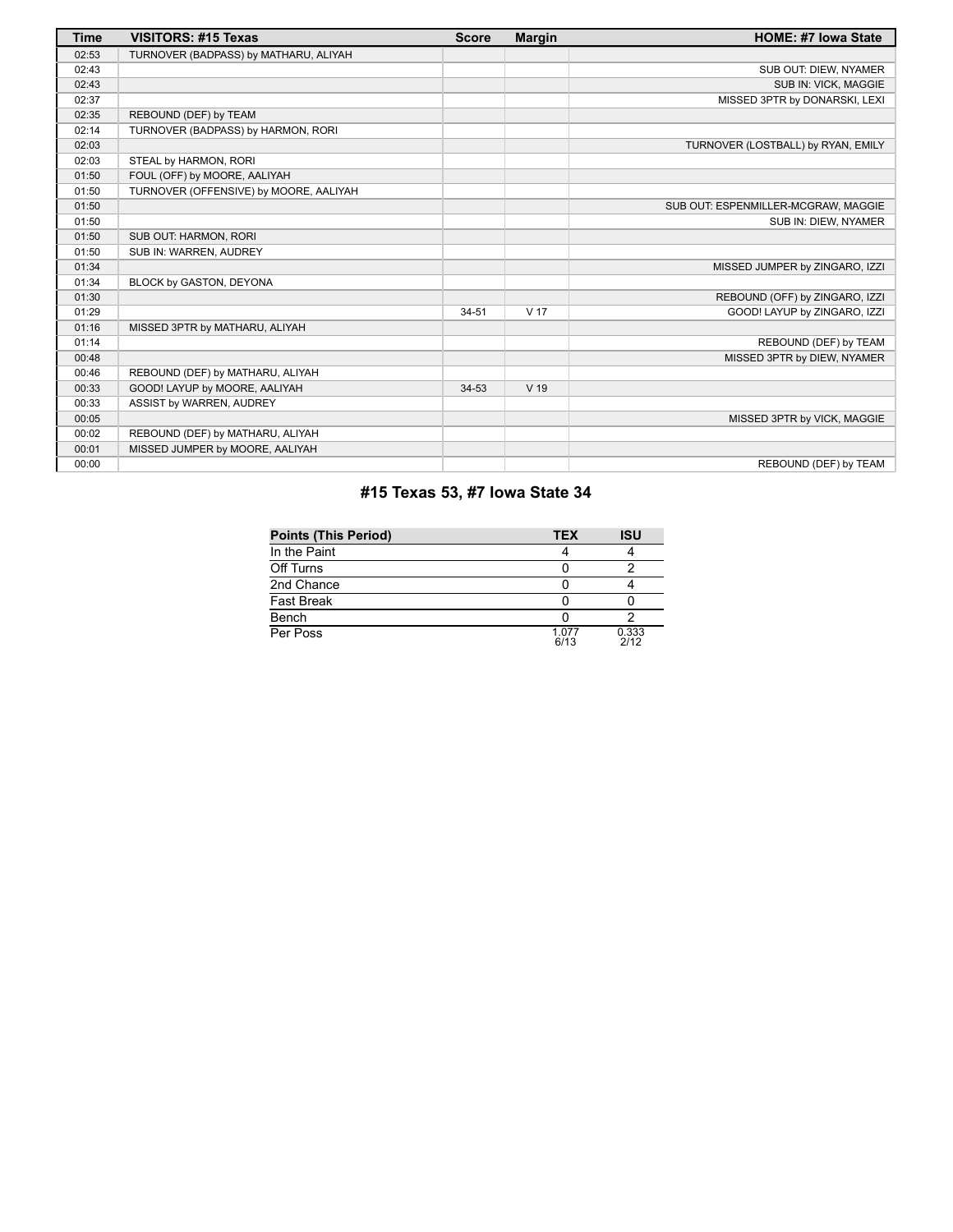# **Official Box Score #15 Texas vs #7 Iowa State Fourth Quarter Statistics Only January 19, 2022 at James H. Hilton Coliseum - Ames, Iowa**



# **#15 Texas 13**

| No. | Player                | S  | <b>Pts</b> | <b>FG</b> | 3FG     | <b>FT</b> | <b>OR</b>    | <b>DR</b>    | TR | PF           | A           | TO       | <b>Blk</b> | <b>Stl</b>     | Min            | $+/-$ |
|-----|-----------------------|----|------------|-----------|---------|-----------|--------------|--------------|----|--------------|-------------|----------|------------|----------------|----------------|-------|
| 02  | MATHARU, ALIYAH       | G  | 0          | $0 - 1$   | $0 - 1$ | $0-0$     | 0            | 0            | 0  | 2            | 0           | 0        | 0          | 0              |                | 5     |
| 03  | HARMON, RORI          | G  | 2          | $1 - 3$   | $0 - 0$ | $0 - 0$   | 0            |              | 1  | 0            |             | 0        | 0          | $\overline{2}$ | 10             | $-1$  |
| 05  | <b>GASTON, DEYONA</b> | F  | 4          | 1-2       | $0 - 0$ | $2 - 2$   | 1            | 0            | 1  | 3            | 0           | 0        | 0          | 0              | 3              | 7     |
| 11  | ALLEN-TAYLOR, JOANNE  | G  | $\Omega$   | $0 - 3$   | $0 - 3$ | $0 - 0$   | $\mathbf{0}$ |              | 1  | 0            | $\Omega$    | 0        | 0          | $\mathbf{0}$   | 5              | -6    |
| 21  | MOORE, AALIYAH        | F  | 2          | $0 - 0$   | $0 - 0$ | $2 - 2$   | $\Omega$     |              | 1  | 2            | $\Omega$    | 0        | 0          | $\Omega$       | 3              | 4     |
| 10  | <b>HOLLE, SHAY</b>    | G  | $\Omega$   | $0 - 0$   | $0 - 0$ | $0 - 0$   | $\Omega$     | 0            | 0  | 0            | 0           | 0        | 0          | $\mathbf{0}$   | 2              | 2     |
| 22  | HUNTER, KYNDALL       | G  | 3          | $1 - 2$   | $1 - 2$ | $0 - 0$   | $\Omega$     | 0            | 0  | 0            |             |          | 0          | 0              | 3              | -6    |
| 31  | <b>WARREN, AUDREY</b> | G  | $\Omega$   | $0 - 1$   | $0 - 0$ | $0 - 0$   | $\Omega$     | $\mathbf{0}$ | 0  | 1            |             | $\Omega$ | 0          | $\mathbf{0}$   | $\overline{4}$ | 3     |
| 34  | MASUDI, FEMME         | C  | 0          | $0 - 0$   | $0 - 0$ | $0 - 0$   | $\Omega$     | 2            | 2  | 2            | 0           | 0        | 0          | 0              | 5              | -9    |
| 35  | LATTIMORE, LATASHA    | F. | 2          | $1 - 2$   | $0 - 0$ | $0 - 0$   | $\mathbf 1$  |              | 2  | $\Omega$     | $\Omega$    | 0        | 0          | $\mathbf{0}$   | 8              | $-4$  |
|     | <b>TEAM</b>           |    |            |           |         |           |              | 0            | 1  | 0            |             | 0        |            |                |                |       |
|     | <b>TOTALS</b>         |    | 13         | 4-14      | $1 - 6$ | $4 - 4$   | 3            | 6            | 9  | $10^{\circ}$ | $\mathbf 2$ |          | 0          | $\mathbf{2}$   | 49             |       |
|     |                       |    |            |           |         |           |              |              |    |              |             |          |            |                |                |       |

| <b>Shooting By Period</b><br>Period | FG        | FG%   | 3FG      | 3FG%  | ET        | FT%   | Deadball Rebounds: 3,1 |
|-------------------------------------|-----------|-------|----------|-------|-----------|-------|------------------------|
| Game                                | $25 - 57$ | 43.9% | $6 - 23$ | 26.1% | $10 - 12$ | 83.3% |                        |

# **#7 Iowa State 14**

| No. | Player                 | S | <b>Pts</b> | FG.     | 3FG     | <b>FT</b> | 0R       | <b>DR</b>      | TR | PF | $\mathsf{A}$ | TO | <b>B</b> lk | Stl | Min | $+/-$          |
|-----|------------------------|---|------------|---------|---------|-----------|----------|----------------|----|----|--------------|----|-------------|-----|-----|----------------|
| 11  | RYAN, EMILY            | G |            | 1-1     | $0-0$   | $5-6$     |          | 2              | 2  | 0  |              |    |             | 0   | 8   | 3              |
| 13  | ESPENMILLER-MCGRAW, MA | G | 0          | $0 - 1$ | $0 - 0$ | $0 - 0$   | 0        | 0              | 0  | 0  | 0            |    | 0           | 0   | 4   | $-4$           |
| 21  | DONARSKI, LEXI         | G | 3          | 1-1     | $0 - 0$ | $1 - 2$   | 0        |                | 1. | 0  | 0            |    | 0           | 0   | 8   | 3              |
| 25  | JORDAO, BEATRIZ        | С | 0          | $0 - 0$ | $0 - 0$ | $0 - 0$   | $\Omega$ | 0              | 0  |    | 0            | 0  | 0           | 0   |     | 1              |
| 31  | KANE, MORGAN           | F | 3          | 1-1     | $0 - 0$ | 1-3       | 0        | 0              | 0  |    | 0            | 0  | 0           | 0   | 3   | $\mathbf 0$    |
| 01  | DIEW, NYAMER           | F | 0          | $0 - 2$ | $0 - 1$ | $0 - 0$   |          | $\overline{2}$ | 3  | 0  | $\mathbf{0}$ | 0  | 0           | 0   | 5   | $-2$           |
| 15  | ZINGARO, IZZI          | F |            | $0 - 1$ | $0 - 0$ | $1 - 4$   | 0        | 0              | 0  | 0  | 0            | ∩  | O           | 0   | 6   | $\mathbf 0$    |
| 23  | FREDERICK, MADDIE      | G | 0          | $0 - 0$ | $0 - 0$ | $0 - 0$   | 0        |                | 1. | 0  | $\mathbf{0}$ | 0  | 0           |     | 5   | 2              |
| 32  | <b>VICK, MAGGIE</b>    | F | U          | $0 - 0$ | $0 - 0$ | $0-0$     | 0        |                | 1. | 0  | $\Omega$     | ∩  | 0           | 0   | 9   | $\overline{2}$ |
|     | TEAM                   |   |            |         |         |           | 1        | 0              | 1  | 0  |              |    |             |     |     |                |
|     | <b>TOTALS</b>          |   | 14         | $3 - 7$ | $0 - 1$ | $8 - 15$  | 2        |                | 9  | 2  |              | 3  |             |     | 49  |                |

| <b>Shooting By Period</b><br>Period | FG        | FG%   | 3FG      | 3FG%  | FТ        | FT%   | Dea |
|-------------------------------------|-----------|-------|----------|-------|-----------|-------|-----|
| Game                                | $12 - 43$ | 27.9% | $5 - 16$ | 31.3% | $19 - 27$ | 70.4% |     |

*Deadball Rebounds:* 4,1

| Score |    | 1st 2nd 3rd 4th |    |    | <b>TOT</b> | <b>Points (This Period)</b> | <b>TEX</b>    | <b>ISU</b>    |
|-------|----|-----------------|----|----|------------|-----------------------------|---------------|---------------|
| TEX   | 16 | 23              | 14 | 13 | 66         | In the Paint                |               |               |
| isu   | 10 | 20              |    | 14 | 48         | Off Turns                   |               |               |
|       |    |                 |    |    |            | 2nd Chance                  |               |               |
|       |    |                 |    |    |            | <b>Fast Break</b>           |               |               |
|       |    |                 |    |    |            | Bench                       | 5             |               |
|       |    |                 |    |    |            | Per Poss                    | 0.929<br>6/14 | 1.000<br>7/14 |

Game Notes: Officials: **Felicia Grinter, Mark Zentz, Kevin Pethtel** Attendance: **9774** Start Time: **07:32 PM ET** End Time: **09:27 PM ET**

Game Duration: **1:55** Conference Game;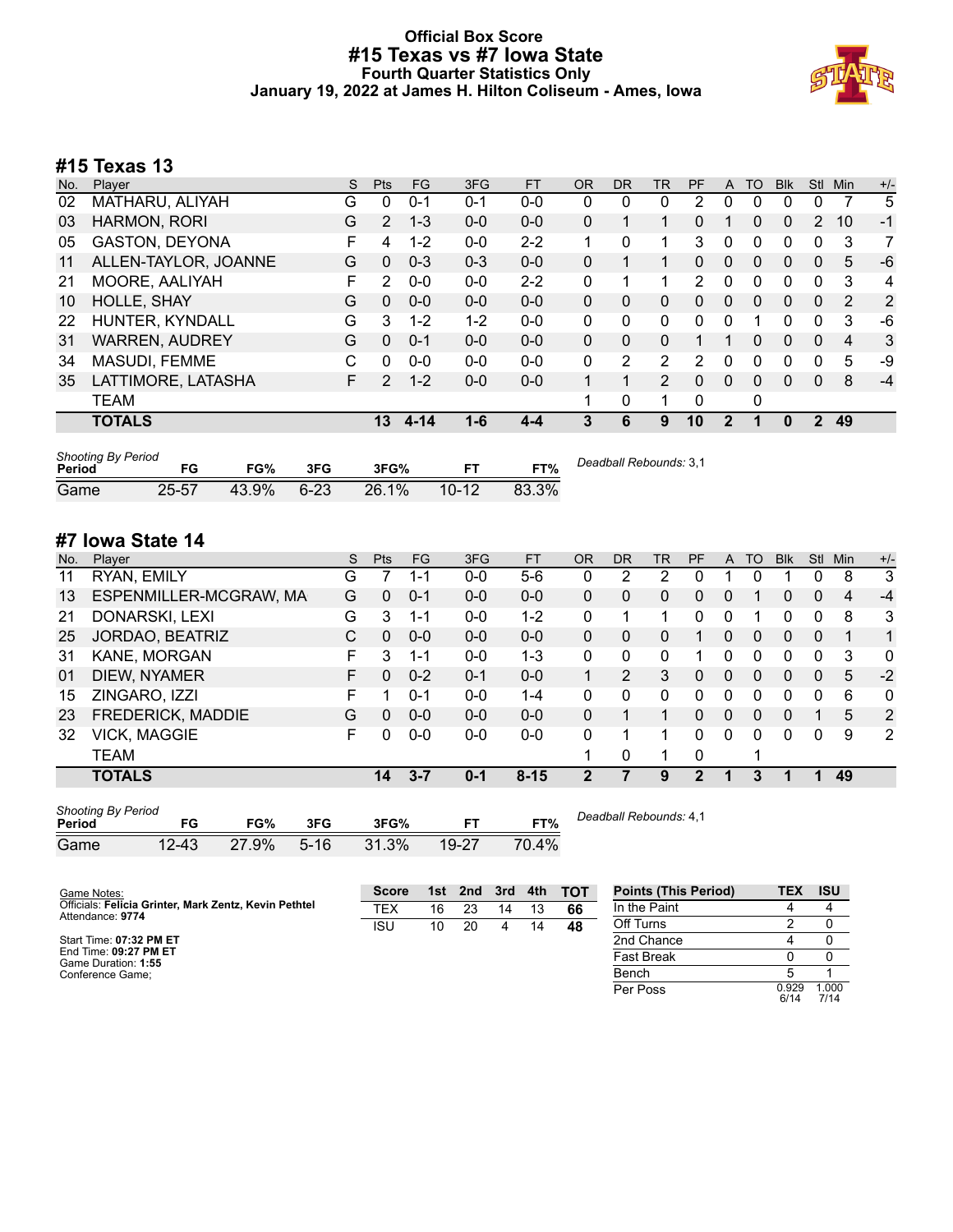### **Official Play-By-Play #15 Texas vs #7 Iowa State Fourth Quarter January 19, 2022 at James H. Hilton Coliseum - Ames, Iowa**



### **Period 4**

<mark>Startersː</mark><br>#15 Texas: 2 MATHARU,ALIYAH (G); 3 HARMON,RORI (G); 5 GASTON,DEYONA (F); 11 ALLEN-TAYLOR,JOANNE (G); 21 MOORE,AALIYAH (F);<br>#7 Iowa State: 11 RYAN,EMILY (G); 13 ESPENMILLER-MCGRAW,MAGGIE (G); 21 DONARSKI,LEXI (G

| Time           | <b>VISITORS: #15 Texas</b>           | <b>Score</b> | <b>Margin</b>   | <b>HOME: #7 lowa State</b>                                   |
|----------------|--------------------------------------|--------------|-----------------|--------------------------------------------------------------|
| 10:00          |                                      |              |                 | SUB OUT: ZINGARO, IZZI                                       |
| 10:00          |                                      |              |                 | SUB OUT: VICK, MAGGIE                                        |
| 10:00          |                                      |              |                 | SUB IN: ESPENMILLER-MCGRAW, MAGGIE                           |
| 10:00          |                                      |              |                 | SUB IN: KANE, MORGAN                                         |
| 10:00          | SUB OUT: ALLEN-TAYLOR, JOANNE        |              |                 |                                                              |
| 10:00          | SUB IN: HARMON, RORI                 |              |                 |                                                              |
| 09:50          |                                      |              |                 | MISSED 3PTR by DIEW, NYAMER                                  |
| 09:48          | REBOUND (DEF) by HARMON, RORI        |              |                 |                                                              |
| 09:36          |                                      |              |                 | FOUL (PERSONAL) by KANE, MORGAN                              |
| 09:36          | GOOD! FT by GASTON, DEYONA           | 34-54        | V <sub>20</sub> |                                                              |
| 09:36          | GOOD! FT by GASTON, DEYONA           | 34-55        | V <sub>21</sub> |                                                              |
| 09:23          | FOUL (PERSONAL) by WARREN, AUDREY    |              |                 |                                                              |
| 09:23          |                                      |              |                 | MISSED FT by DONARSKI, LEXI                                  |
| 09:23          |                                      |              |                 | REBOUND (OFF) by TEAM                                        |
| 09:23          |                                      | 35-55        | V <sub>20</sub> | GOOD! FT by DONARSKI, LEXI                                   |
| 09:12          | MISSED JUMPER by HARMON, RORI        |              |                 |                                                              |
| 09:12          |                                      |              |                 | REBOUND (DEF) by DIEW, NYAMER                                |
| 09:12          | FOUL (PERSONAL) by GASTON, DEYONA    |              |                 |                                                              |
| 09:12          |                                      |              |                 | SUB OUT: DIEW, NYAMER                                        |
| 09:12          |                                      |              |                 | SUB OUT: KANE, MORGAN                                        |
| 09:12          |                                      |              |                 | SUB IN: ZINGARO, IZZI                                        |
| 09:12          |                                      |              |                 | SUB IN: VICK, MAGGIE                                         |
| 08:51          |                                      |              |                 | TURNOVER (BADPASS) by DONARSKI, LEXI                         |
| 08:51          | STEAL by HARMON, RORI                |              |                 |                                                              |
| 08:37          | GOOD! JUMPER by GASTON, DEYONA [PNT] | 35-57        | V <sub>22</sub> |                                                              |
| 08:37          | ASSIST by WARREN, AUDREY             |              |                 |                                                              |
| 08:14          | FOUL (PERSONAL) by GASTON, DEYONA    |              |                 |                                                              |
| 08:14          |                                      |              |                 | SUB OUT: ZINGARO, IZZI                                       |
| 08:14          |                                      |              |                 | SUB IN: JORDAO, BEATRIZ                                      |
| 08:14          | SUB OUT: GASTON, DEYONA              |              |                 |                                                              |
| 08:14          | SUB IN: LATTIMORE, LATASHA           |              |                 |                                                              |
| 08:14          |                                      |              |                 | MISSED FT by RYAN, EMILY                                     |
| 08:14          |                                      |              |                 | REBOUND (OFF) by TEAM                                        |
| 08:14          |                                      | 36-57        | V <sub>21</sub> | GOOD! FT by RYAN, EMILY                                      |
| 07:48          | MISSED 3PTR by MATHARU, ALIYAH       |              |                 |                                                              |
| 07:46          |                                      |              |                 | REBOUND (DEF) by DONARSKI, LEXI                              |
| 07:33          |                                      |              |                 | MISSED JUMPER by ESPENMILLER-MCGRAW, MAGGIE                  |
| 07:30          | REBOUND (DEF) by MOORE, AALIYAH      |              |                 |                                                              |
| 07:12          |                                      |              |                 | FOUL (PERSONAL) by JORDAO, BEATRIZ                           |
| 07:12          |                                      |              |                 | SUB OUT: ESPENMILLER-MCGRAW, MAGGIE                          |
| 07:12          |                                      |              |                 | SUB OUT: JORDAO, BEATRIZ                                     |
| 07:12          |                                      |              |                 | SUB IN: DIEW, NYAMER                                         |
| 07:12          |                                      |              |                 | SUB IN: KANE, MORGAN                                         |
| 07:12          | GOOD! FT by MOORE, AALIYAH           | 36-58        | V <sub>22</sub> |                                                              |
| 07:12          | GOOD! FT by MOORE, AALIYAH           | 36-59        | V <sub>23</sub> |                                                              |
| 07:12          | FOUL (PERSONAL) by MOORE, AALIYAH    |              |                 |                                                              |
| 06:49          | FOUL (PERSONAL) by MOORE, AALIYAH    |              |                 |                                                              |
| 06:49          | SUB OUT: MOORE, AALIYAH              |              |                 |                                                              |
| 06:49          | SUB IN: MASUDI, FEMME                |              |                 |                                                              |
| 06:49          |                                      | 37-59        | V <sub>22</sub> | GOOD! FT by KANE, MORGAN                                     |
| 06:49<br>06:48 |                                      |              |                 | MISSED FT by KANE, MORGAN                                    |
|                | REBOUND (DEF) by MASUDI, FEMME       |              |                 |                                                              |
| 06:26          | MISSED JUMPER by WARREN, AUDREY      |              |                 |                                                              |
| 06:26          |                                      |              |                 | BLOCK by RYAN, EMILY                                         |
| 06:26<br>06:26 | REBOUND (OFF) by TEAM                |              |                 |                                                              |
| 06:26          | SUB OUT: WARREN, AUDREY              |              |                 |                                                              |
| 06:20          | SUB IN: ALLEN-TAYLOR, JOANNE         |              |                 |                                                              |
|                | MISSED 3PTR by ALLEN-TAYLOR, JOANNE  |              |                 |                                                              |
| 06:17<br>05:45 |                                      |              |                 | REBOUND (DEF) by RYAN, EMILY<br>TURNOVER (SHOTCLOCK) by TEAM |
| 05:24          |                                      |              |                 |                                                              |
| 05:22          | MISSED 3PTR by ALLEN-TAYLOR, JOANNE  |              |                 | REBOUND (DEF) by DIEW, NYAMER                                |
| 05:07          |                                      | 39-59        | V <sub>20</sub> | GOOD! LAYUP by KANE, MORGAN                                  |
| 05:07          |                                      |              |                 | ASSIST by RYAN, EMILY                                        |
| 05:07          | FOUL (PERSONAL) by MATHARU, ALIYAH   |              |                 |                                                              |
|                |                                      |              |                 |                                                              |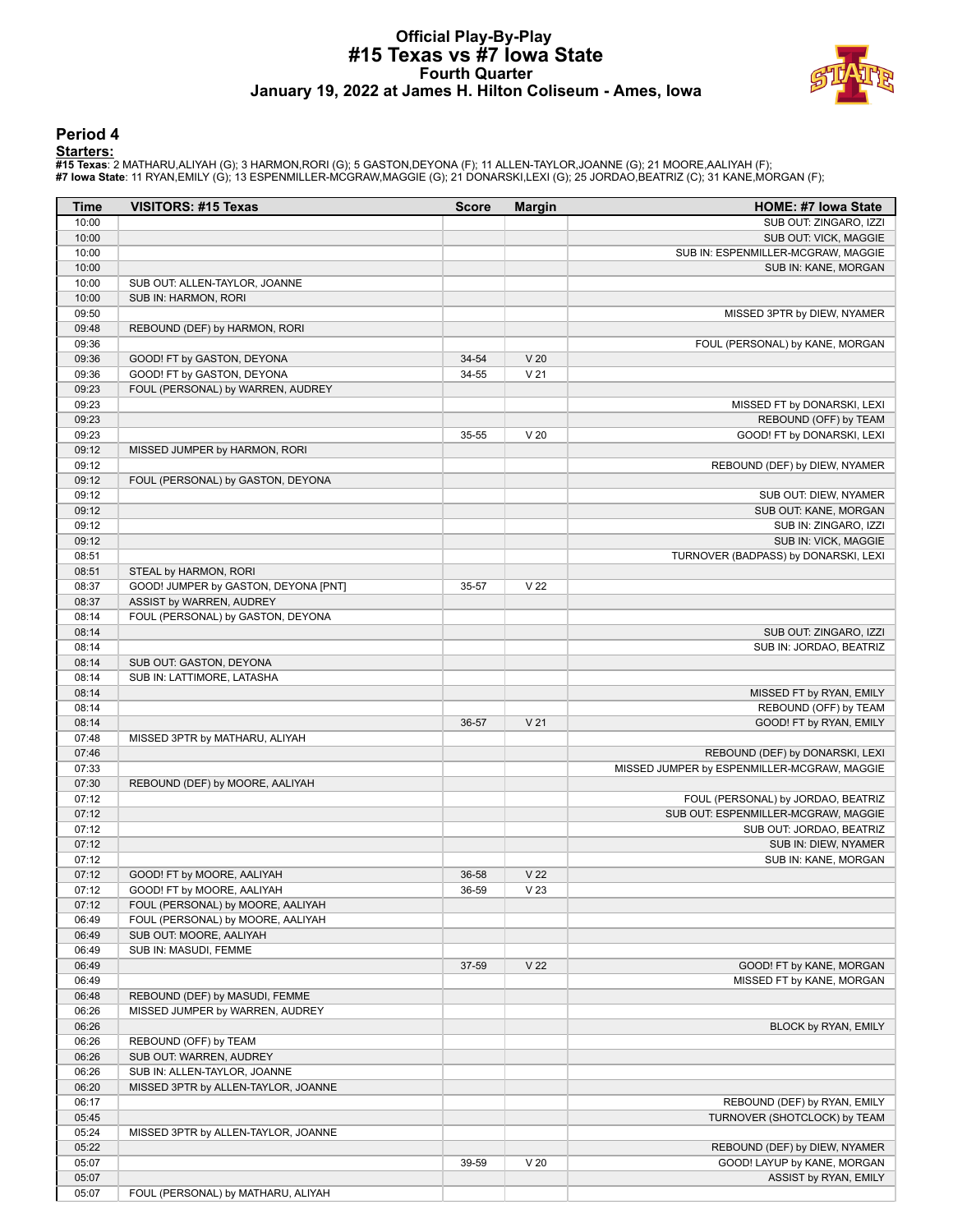| Time  | <b>VISITORS: #15 Texas</b>            | <b>Score</b> | <b>Margin</b>   | HOME: #7 Iowa State                              |
|-------|---------------------------------------|--------------|-----------------|--------------------------------------------------|
| 05:07 |                                       |              |                 | SUB OUT: VICK, MAGGIE                            |
| 05:07 |                                       |              |                 | SUB IN: FREDERICK, MADDIE                        |
| 05:07 |                                       |              |                 | MISSED FT by KANE, MORGAN                        |
| 05:05 |                                       |              |                 | REBOUND (OFF) by TEAM                            |
| 05:05 |                                       |              |                 | SUB OUT: KANE, MORGAN                            |
| 05:05 |                                       |              |                 | SUB IN: ZINGARO, IZZI                            |
| 04:51 |                                       |              |                 | MISSED JUMPER by ZINGARO, IZZI                   |
| 04:48 |                                       |              |                 | REBOUND (OFF) by DIEW, NYAMER                    |
| 04:47 |                                       |              |                 | MISSED JUMPER by DIEW, NYAMER                    |
| 04:42 | REBOUND (DEF) by ALLEN-TAYLOR, JOANNE |              |                 |                                                  |
| 04:37 | TIMEOUT 30SEC                         |              |                 |                                                  |
| 04:37 |                                       |              |                 |                                                  |
| 04:37 |                                       |              |                 | SUB OUT: DIEW, NYAMER                            |
| 04:37 |                                       |              |                 | SUB IN: VICK, MAGGIE                             |
| 04:37 | SUB OUT: MASUDI, FEMME                |              |                 |                                                  |
| 04:37 | SUB IN: GASTON, DEYONA                |              |                 |                                                  |
| 04:22 | MISSED JUMPER by LATTIMORE, LATASHA   |              |                 |                                                  |
| 04:19 | REBOUND (OFF) by LATTIMORE, LATASHA   |              |                 |                                                  |
| 04:17 | GOOD! JUMPER by LATTIMORE, LATASHA    | 39-61        | V <sub>22</sub> |                                                  |
| 04:02 | FOUL (PERSONAL) by GASTON, DEYONA     |              |                 |                                                  |
| 04:02 |                                       |              |                 | MISSED FT by ZINGARO, IZZI                       |
| 04:02 |                                       |              |                 | REBOUND (OFF) by TEAM                            |
| 04:02 |                                       |              |                 | MISSED FT by ZINGARO, IZZI                       |
| 04:01 | REBOUND (DEF) by LATTIMORE, LATASHA   |              |                 |                                                  |
| 03:44 | MISSED LAYUP by GASTON, DEYONA        |              |                 |                                                  |
| 03:42 | REBOUND (OFF) by GASTON, DEYONA       |              |                 |                                                  |
| 03:34 | GOOD! JUMPER by HARMON, RORI          | 39-63        | V <sub>24</sub> |                                                  |
| 03:14 | FOUL (PERSONAL) by MATHARU, ALIYAH    |              |                 |                                                  |
| 03:14 | SUB OUT: MATHARU, ALIYAH              |              |                 |                                                  |
| 03:14 | SUB OUT: GASTON, DEYONA               |              |                 |                                                  |
| 03:14 | SUB IN: HUNTER, KYNDALL               |              |                 |                                                  |
| 03:14 | SUB IN: MASUDI, FEMME                 |              |                 |                                                  |
| 03:14 |                                       | 40-63        | V <sub>23</sub> | GOOD! FT by RYAN, EMILY                          |
| 03:14 |                                       | 41-63        | V <sub>22</sub> | GOOD! FT by RYAN, EMILY                          |
| 02:53 | MISSED 3PTR by HUNTER, KYNDALL        |              |                 |                                                  |
| 02:50 |                                       |              |                 | REBOUND (DEF) by FREDERICK, MADDIE               |
| 02:39 |                                       | 43-63        | V <sub>20</sub> | GOOD! JUMPER by DONARSKI, LEXI                   |
| 02:16 | MISSED 3PTR by ALLEN-TAYLOR, JOANNE   |              |                 |                                                  |
| 02:13 |                                       |              |                 | REBOUND (DEF) by VICK, MAGGIE                    |
| 02:04 |                                       | 45-63        | V <sub>18</sub> | GOOD! LAYUP by RYAN, EMILY                       |
| 01:49 | MISSED JUMPER by HARMON, RORI         |              |                 |                                                  |
| 01:47 |                                       |              |                 | REBOUND (DEF) by RYAN, EMILY                     |
| 01:47 | FOUL (PERSONAL) by MASUDI, FEMME      |              |                 |                                                  |
| 01:47 |                                       | 46-63        | V <sub>17</sub> | GOOD! FT by RYAN, EMILY                          |
| 01:47 |                                       | 47-63        | V <sub>16</sub> | GOOD! FT by RYAN, EMILY                          |
| 01:47 |                                       |              |                 | SUB OUT: RYAN, EMILY                             |
| 01:47 |                                       |              |                 | SUB OUT: DONARSKI, LEXI                          |
| 01:47 |                                       |              |                 | SUB IN: DIEW, NYAMER                             |
| 01:47 |                                       |              |                 | SUB IN: ESPENMILLER-MCGRAW, MAGGIE               |
| 01:47 | SUB OUT: ALLEN-TAYLOR, JOANNE         |              |                 |                                                  |
| 01:47 | SUB IN: HOLLE, SHAY                   |              |                 |                                                  |
| 01:24 | GOOD! 3PTR by HUNTER, KYNDALL         | 47-66        | $V$ 19          |                                                  |
| 01:24 | ASSIST by HARMON, RORI                |              |                 |                                                  |
| 00:57 | FOUL (PERSONAL) by MASUDI, FEMME      |              |                 |                                                  |
| 00:57 |                                       | 48-66        | V <sub>18</sub> | GOOD! FT by ZINGARO, IZZI                        |
| 00:57 |                                       |              |                 | MISSED FT by ZINGARO, IZZI                       |
| 00:56 | REBOUND (DEF) by MASUDI, FEMME        |              |                 |                                                  |
| 00:31 | TURNOVER (BADPASS) by HUNTER, KYNDALL |              |                 |                                                  |
| 00:31 |                                       |              |                 | STEAL by FREDERICK, MADDIE                       |
| 00:16 |                                       |              |                 | TURNOVER (BADPASS) by ESPENMILLER-MCGRAW, MAGGIE |
| 00:16 | STEAL by HARMON, RORI                 |              |                 |                                                  |

# **#15 Texas 66, #7 Iowa State 48**

| <b>Points (This Period)</b> | <b>TEX</b>    | ISU           |
|-----------------------------|---------------|---------------|
| In the Paint                |               |               |
| Off Turns                   |               |               |
| 2nd Chance                  |               |               |
| <b>Fast Break</b>           |               |               |
| Bench                       |               |               |
| Per Poss                    | 0.929<br>6/14 | 1.000<br>7/14 |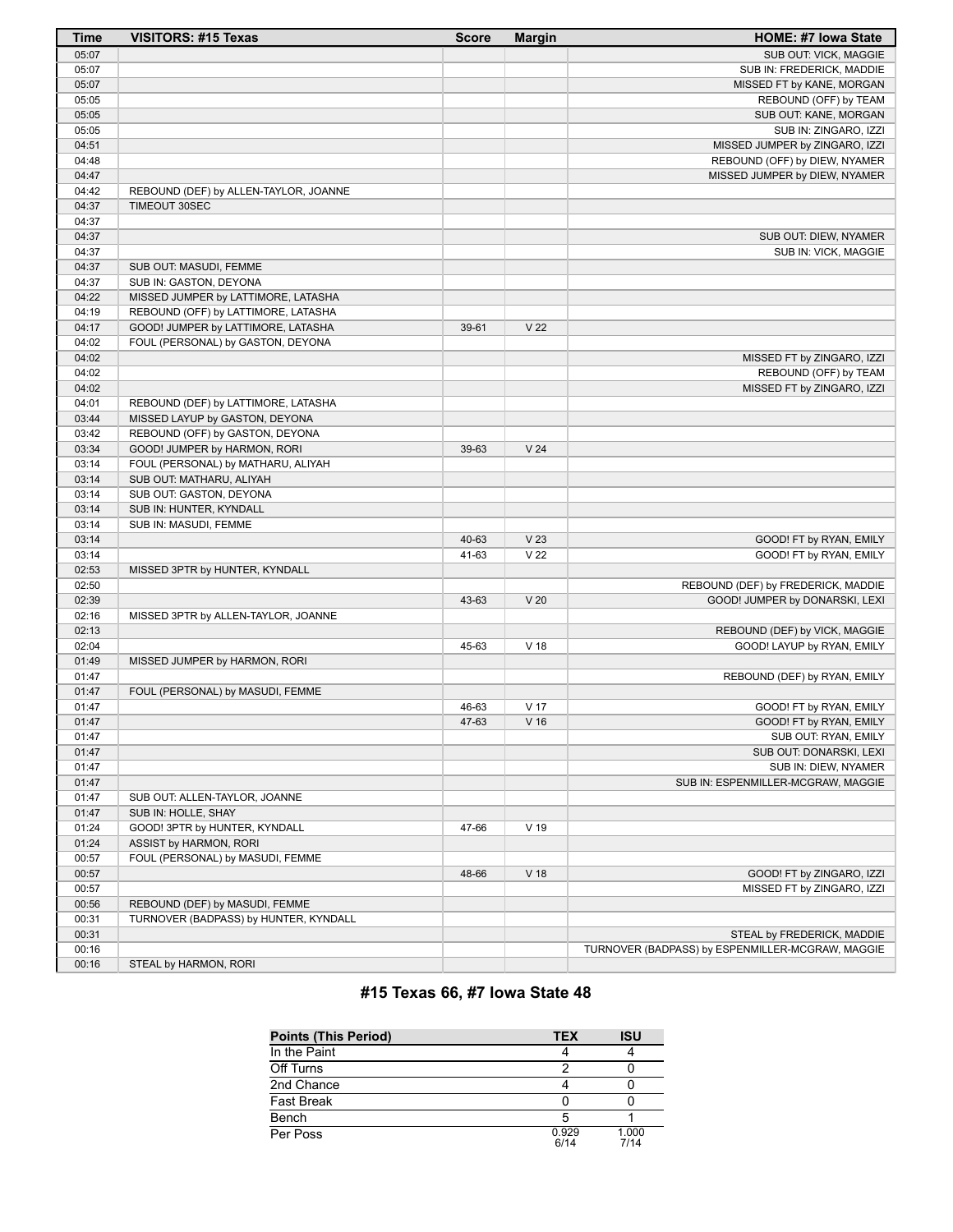### **Official Scoring/Possession Reference Chart #15 Texas vs #7 Iowa State Period 1 January 19, 2022 at James H. Hilton Coliseum - Ames, Iowa**



# **Period 1**

<mark>Startersː</mark><br>#15 Texas: 2 MATHARU,ALIYAH (G); 3 HARMON,RORI (G); 5 GASTON,DEYONA (F); 11 ALLEN-TAYLOR,JOANNE (G); 21 MOORE,AALIYAH (F);<br>#7 Iowa State: 11 RYAN,EMILY (G); 13 ESPENMILLER-MCGRAW,MAGGIE (G); 21 DONARSKI,LEXI (G

| <b>Time</b> | <b>VISITORS: #15 Texas</b>                    | <b>Score</b> | <b>Margin</b>  | <b>HOME: #7 Iowa State</b>   |
|-------------|-----------------------------------------------|--------------|----------------|------------------------------|
| 09:24       |                                               | $1-0$        | H <sub>1</sub> | GOOD! FT by DONARSKI, LEXI   |
| 09:24       |                                               | $2 - 0$      | H <sub>2</sub> | GOOD! FT by DONARSKI, LEXI   |
| 08:27       | GOOD! JUMPER by GASTON, DEYONA                | $2 - 2$      | т              |                              |
| 07:24       | GOOD! LAYUP by MOORE, AALIYAH [FB]            | $2 - 4$      | V <sub>2</sub> |                              |
| 06:44       | GOOD! JUMPER by GASTON, DEYONA [PNT]          | $2 - 6$      | V <sub>4</sub> |                              |
| 06:27       |                                               | $3-6$        | V <sub>3</sub> | GOOD! FT by RYAN, EMILY      |
| 06:27       |                                               | $4-6$        | V <sub>2</sub> | GOOD! FT by RYAN, EMILY      |
| 06:06       | GOOD! FT by LATTIMORE, LATASHA                | $4 - 7$      | $V_3$          |                              |
| 06:06       | GOOD! FT by LATTIMORE, LATASHA                | $4 - 8$      | V <sub>4</sub> |                              |
| 04:46       | GOOD! JUMPER by ALLEN-TAYLOR, JOANNE<br>[PNT] | $4 - 10$     | $V_6$          |                              |
| 04:25       |                                               | $7 - 10$     | V <sub>3</sub> | GOOD! 3PTR by DONARSKI, LEXI |
| 01:59       |                                               | $10 - 10$    | T.             | GOOD! 3PTR by DONARSKI, LEXI |
| 01:17       | GOOD! 3PTR by HOLLE, SHAY                     | $10-13$      | $V_3$          |                              |
| 00:43       | GOOD! 3PTR by ALLEN-TAYLOR, JOANNE            | $10 - 16$    | $V_6$          |                              |

**#15 Texas 16, #7 Iowa State 10**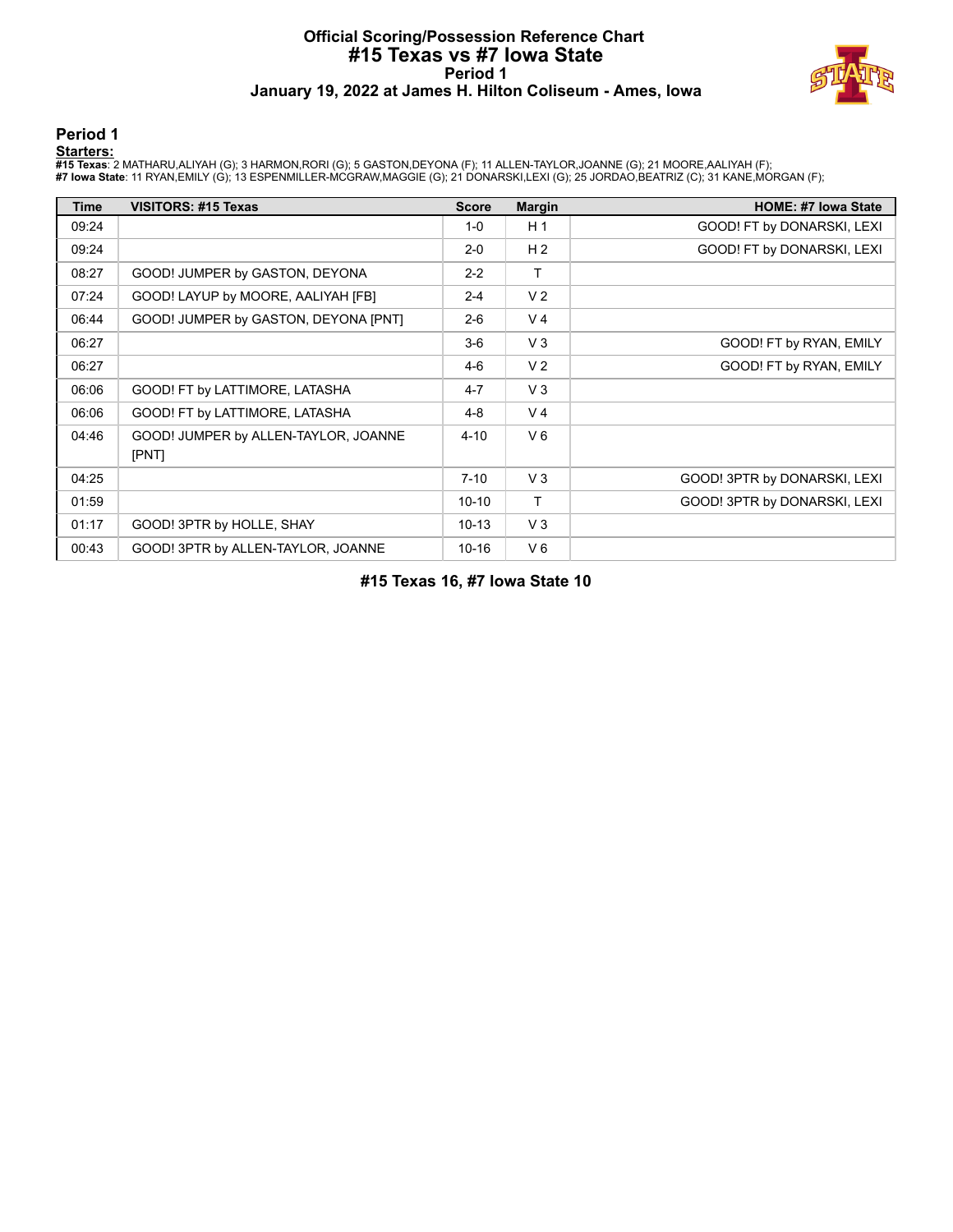### **Official Scoring/Possession Reference Chart #15 Texas vs #7 Iowa State Period 2 January 19, 2022 at James H. Hilton Coliseum - Ames, Iowa**



### **Period 2**

<mark>Startersː</mark><br>#15 Texas: 2 MATHARU,ALIYAH (G); 3 HARMON,RORI (G); 5 GASTON,DEYONA (F); 11 ALLEN-TAYLOR,JOANNE (G); 21 MOORE,AALIYAH (F);<br>#7 Iowa State: 11 RYAN,EMILY (G); 13 ESPENMILLER-MCGRAW,MAGGIE (G); 21 DONARSKI,LEXI (G

| <b>Time</b> | <b>VISITORS: #15 Texas</b>           | <b>Score</b> | <b>Margin</b>  | <b>HOME: #7 Iowa State</b>   |
|-------------|--------------------------------------|--------------|----------------|------------------------------|
| 09:34       |                                      | $13 - 16$    | V <sub>3</sub> | GOOD! 3PTR by RYAN, EMILY    |
| 09:16       | GOOD! LAYUP by LATTIMORE, LATASHA    | $13 - 18$    | V <sub>5</sub> |                              |
| 08:56       |                                      | $14 - 18$    | V <sub>4</sub> | GOOD! FT by RYAN, EMILY      |
| 08:56       |                                      | $15 - 18$    | V <sub>3</sub> | GOOD! FT by RYAN, EMILY      |
| 08:26       |                                      | $18 - 18$    | $\mathsf{T}$   | GOOD! 3PTR by DIEW, NYAMER   |
| 07:52       | GOOD! JUMPER by HARMON, RORI [FB]    | 18-20        | V <sub>2</sub> |                              |
| 07:10       | GOOD! JUMPER by GASTON, DEYONA [PNT] | 18-22        | V <sub>4</sub> |                              |
| 06:56       |                                      | $20 - 22$    | V <sub>2</sub> | GOOD! LAYUP by RYAN, EMILY   |
| 06:38       | GOOD! JUMPER by HARMON, RORI         | $20 - 24$    | V <sub>4</sub> |                              |
| 05:49       | GOOD! JUMPER by GASTON, DEYONA [PNT] | 20-26        | $V_6$          |                              |
| 05:12       |                                      | 21-26        | V <sub>5</sub> | GOOD! FT by RYAN, EMILY      |
| 04:39       |                                      | 22-26        | V <sub>4</sub> | GOOD! FT by VICK, MAGGIE     |
| 04:39       |                                      | 23-26        | V <sub>3</sub> | GOOD! FT by VICK, MAGGIE     |
| 04:23       | GOOD! FT by WARREN, AUDREY           | 23-27        | V <sub>4</sub> |                              |
| 03:46       | GOOD! FT by WARREN, AUDREY           | 23-28        | V <sub>5</sub> |                              |
| 03:46       | GOOD! FT by WARREN, AUDREY           | 23-29        | $V_6$          |                              |
| 03:37       |                                      | 24-29        | V <sub>5</sub> | GOOD! FT by RYAN, EMILY      |
| 03:37       |                                      | 25-29        | V <sub>4</sub> | GOOD! FT by RYAN, EMILY      |
| 03:02       | GOOD! LAYUP by MATHARU, ALIYAH [FB]  | 25-31        | $V_6$          |                              |
| 02:25       |                                      | 27-31        | V <sub>4</sub> | GOOD! LAYUP by KANE, MORGAN  |
| 02:09       | GOOD! 3PTR by HOLLE, SHAY            | 27-34        | V <sub>7</sub> |                              |
| 01:47       | GOOD! FT by HOLLE, SHAY              | 27-35        | V8             |                              |
| 00:58       | GOOD! JUMPER by WARREN, AUDREY       | 27-37        | $V$ 10         |                              |
| 00:47       |                                      | 30-37        | V <sub>7</sub> | GOOD! 3PTR by DONARSKI, LEXI |
| 00:26       | GOOD! JUMPER by GASTON, DEYONA [PNT] | 30-39        | V <sub>9</sub> |                              |

**#15 Texas 39, #7 Iowa State 30**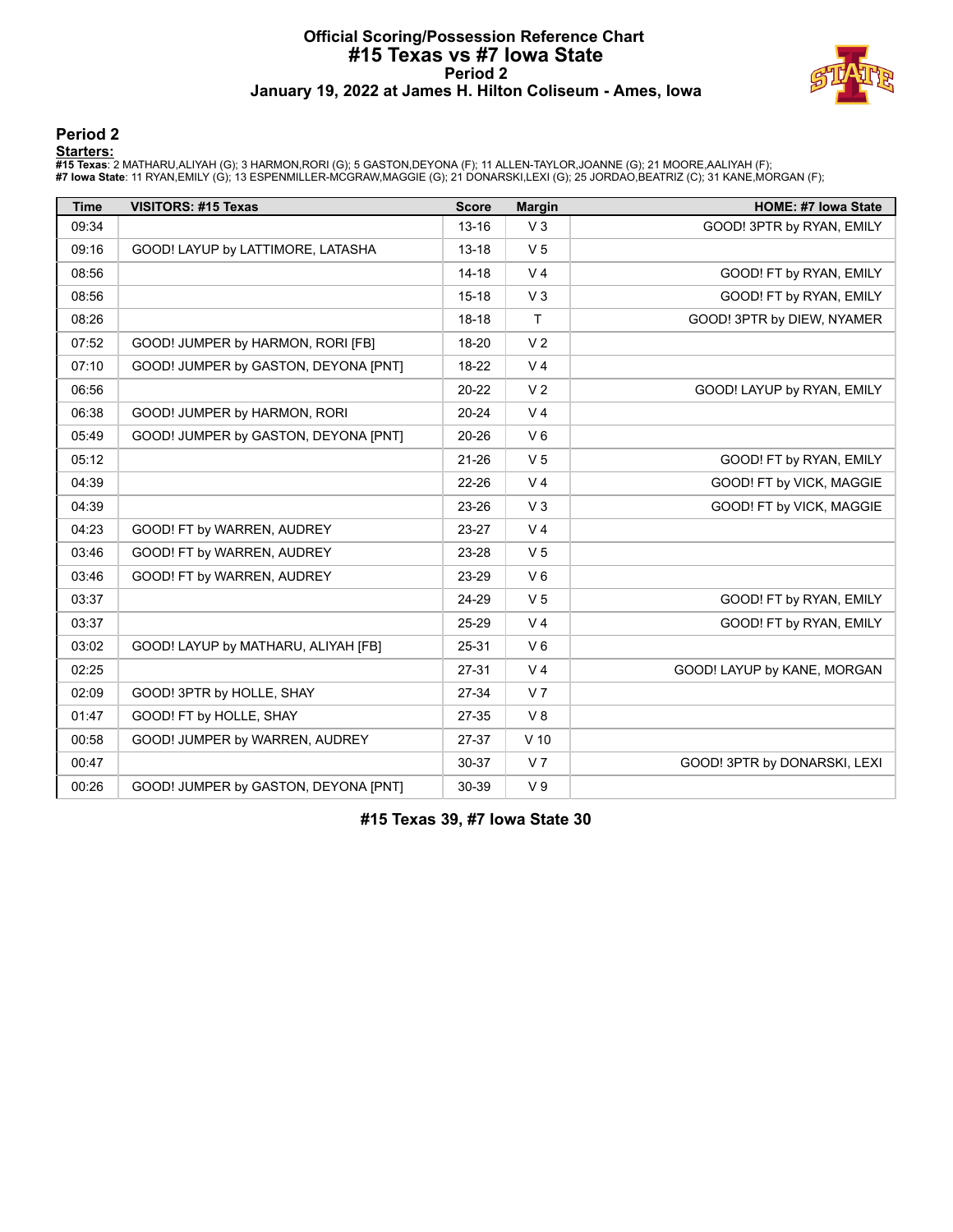### **Official Scoring/Possession Reference Chart #15 Texas vs #7 Iowa State Period 3 January 19, 2022 at James H. Hilton Coliseum - Ames, Iowa**



# **Period 3**

<mark>Startersː</mark><br>#15 Texas: 2 MATHARU,ALIYAH (G); 3 HARMON,RORI (G); 5 GASTON,DEYONA (F); 11 ALLEN-TAYLOR,JOANNE (G); 21 MOORE,AALIYAH (F);<br>#7 Iowa State: 11 RYAN,EMILY (G); 13 ESPENMILLER-MCGRAW,MAGGIE (G); 21 DONARSKI,LEXI (G

| <b>Time</b> | <b>VISITORS: #15 Texas</b>           | <b>Score</b> | <b>Margin</b>   | <b>HOME: #7 Iowa State</b>                          |
|-------------|--------------------------------------|--------------|-----------------|-----------------------------------------------------|
| 09:38       | GOOD! JUMPER by MOORE, AALIYAH       | $30 - 41$    | V <sub>11</sub> |                                                     |
| 08:57       | GOOD! JUMPER by HARMON, RORI [PNT]   | $30 - 43$    | V <sub>13</sub> |                                                     |
| 08:12       | GOOD! 3PTR by MATHARU, ALIYAH        | 30-46        | V <sub>16</sub> |                                                     |
| 07:36       |                                      | $32 - 46$    | V <sub>14</sub> | GOOD! LAYUP by ESPENMILLER-MCGRAW.<br><b>MAGGIE</b> |
| 07:10       | GOOD! JUMPER by ALLEN-TAYLOR, JOANNE | $32 - 48$    | V <sub>16</sub> |                                                     |
| 04:34       | GOOD! 3PTR by MATHARU, ALIYAH        | $32 - 51$    | V <sub>19</sub> |                                                     |
| 01:29       |                                      | $34 - 51$    | V <sub>17</sub> | GOOD! LAYUP by ZINGARO, IZZI                        |
| 00:33       | GOOD! LAYUP by MOORE, AALIYAH        | $34 - 53$    | V <sub>19</sub> |                                                     |

**#15 Texas 53, #7 Iowa State 34**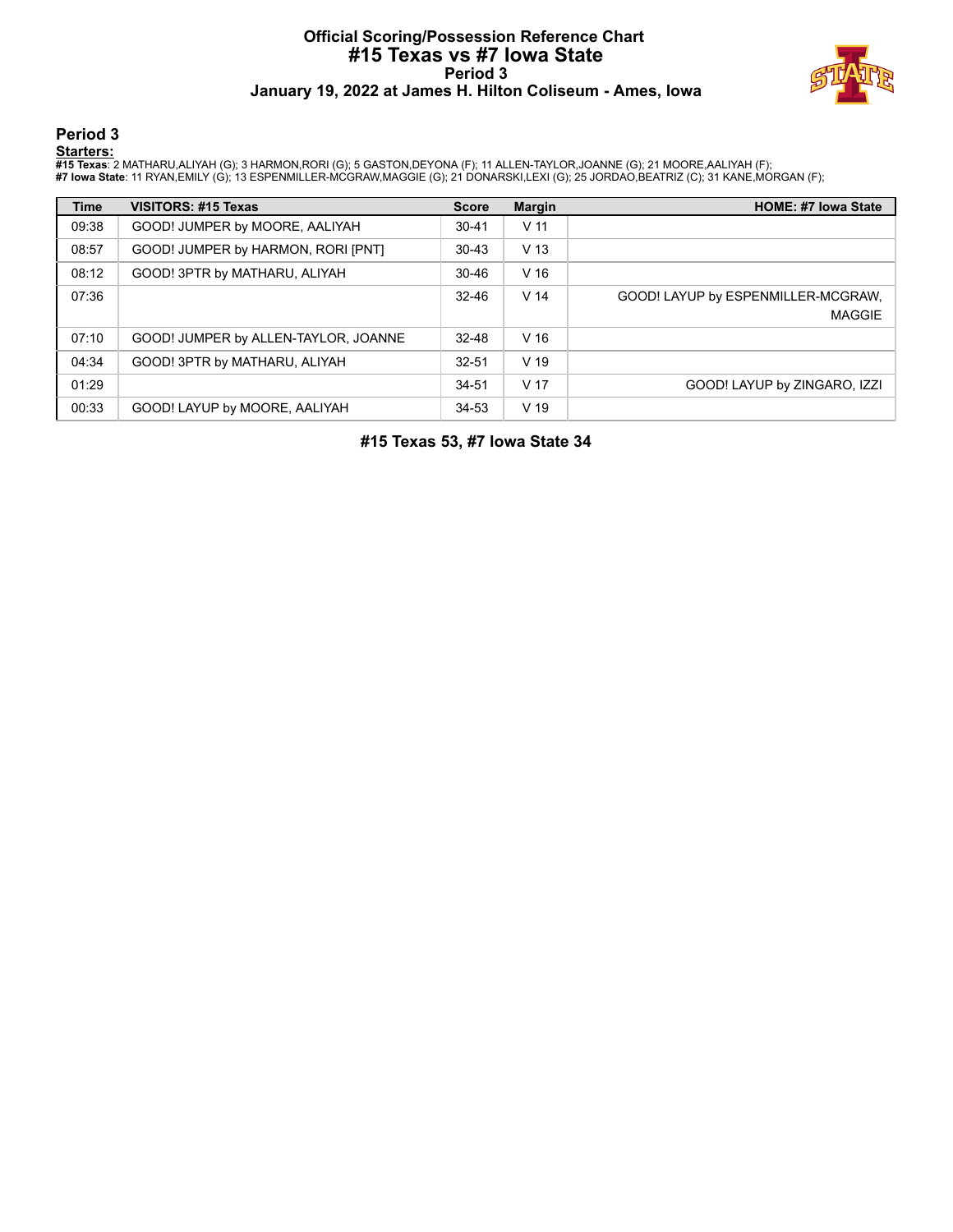### **Official Scoring/Possession Reference Chart #15 Texas vs #7 Iowa State Period 4 January 19, 2022 at James H. Hilton Coliseum - Ames, Iowa**



### **Period 4**

<mark>Startersː</mark><br>#15 Texas: 2 MATHARU,ALIYAH (G); 3 HARMON,RORI (G); 5 GASTON,DEYONA (F); 11 ALLEN-TAYLOR,JOANNE (G); 21 MOORE,AALIYAH (F);<br>#7 Iowa State: 11 RYAN,EMILY (G); 13 ESPENMILLER-MCGRAW,MAGGIE (G); 21 DONARSKI,LEXI (G

| <b>Time</b> | VISITORS: #15 Texas                  | <b>Score</b> | <b>Margin</b>   | <b>HOME: #7 lowa State</b>     |
|-------------|--------------------------------------|--------------|-----------------|--------------------------------|
| 09:36       | GOOD! FT by GASTON, DEYONA           | 34-54        | V <sub>20</sub> |                                |
| 09:36       | GOOD! FT by GASTON, DEYONA           | 34-55        | V <sub>21</sub> |                                |
| 09:23       |                                      | 35-55        | V <sub>20</sub> | GOOD! FT by DONARSKI, LEXI     |
| 08:37       | GOOD! JUMPER by GASTON, DEYONA [PNT] | 35-57        | V <sub>22</sub> |                                |
| 08:14       |                                      | 36-57        | V <sub>21</sub> | GOOD! FT by RYAN, EMILY        |
| 07:12       | GOOD! FT by MOORE, AALIYAH           | 36-58        | V <sub>22</sub> |                                |
| 07:12       | GOOD! FT by MOORE, AALIYAH           | 36-59        | V <sub>23</sub> |                                |
| 06:49       |                                      | 37-59        | V <sub>22</sub> | GOOD! FT by KANE, MORGAN       |
| 05:07       |                                      | 39-59        | V <sub>20</sub> | GOOD! LAYUP by KANE, MORGAN    |
| 04:17       | GOOD! JUMPER by LATTIMORE, LATASHA   | 39-61        | V <sub>22</sub> |                                |
| 03:34       | GOOD! JUMPER by HARMON, RORI         | 39-63        | V <sub>24</sub> |                                |
| 03:14       |                                      | 40-63        | V <sub>23</sub> | GOOD! FT by RYAN, EMILY        |
| 03:14       |                                      | 41-63        | V <sub>22</sub> | GOOD! FT by RYAN, EMILY        |
| 02:39       |                                      | 43-63        | V <sub>20</sub> | GOOD! JUMPER by DONARSKI, LEXI |
| 02:04       |                                      | 45-63        | V <sub>18</sub> | GOOD! LAYUP by RYAN, EMILY     |
| 01:47       |                                      | 46-63        | V <sub>17</sub> | GOOD! FT by RYAN, EMILY        |
| 01:47       |                                      | 47-63        | V <sub>16</sub> | GOOD! FT by RYAN, EMILY        |
| 01:24       | GOOD! 3PTR by HUNTER, KYNDALL        | 47-66        | V 19            |                                |
| 00:57       |                                      | 48-66        | V <sub>18</sub> | GOOD! FT by ZINGARO, IZZI      |

**#15 Texas 66, #7 Iowa State 48**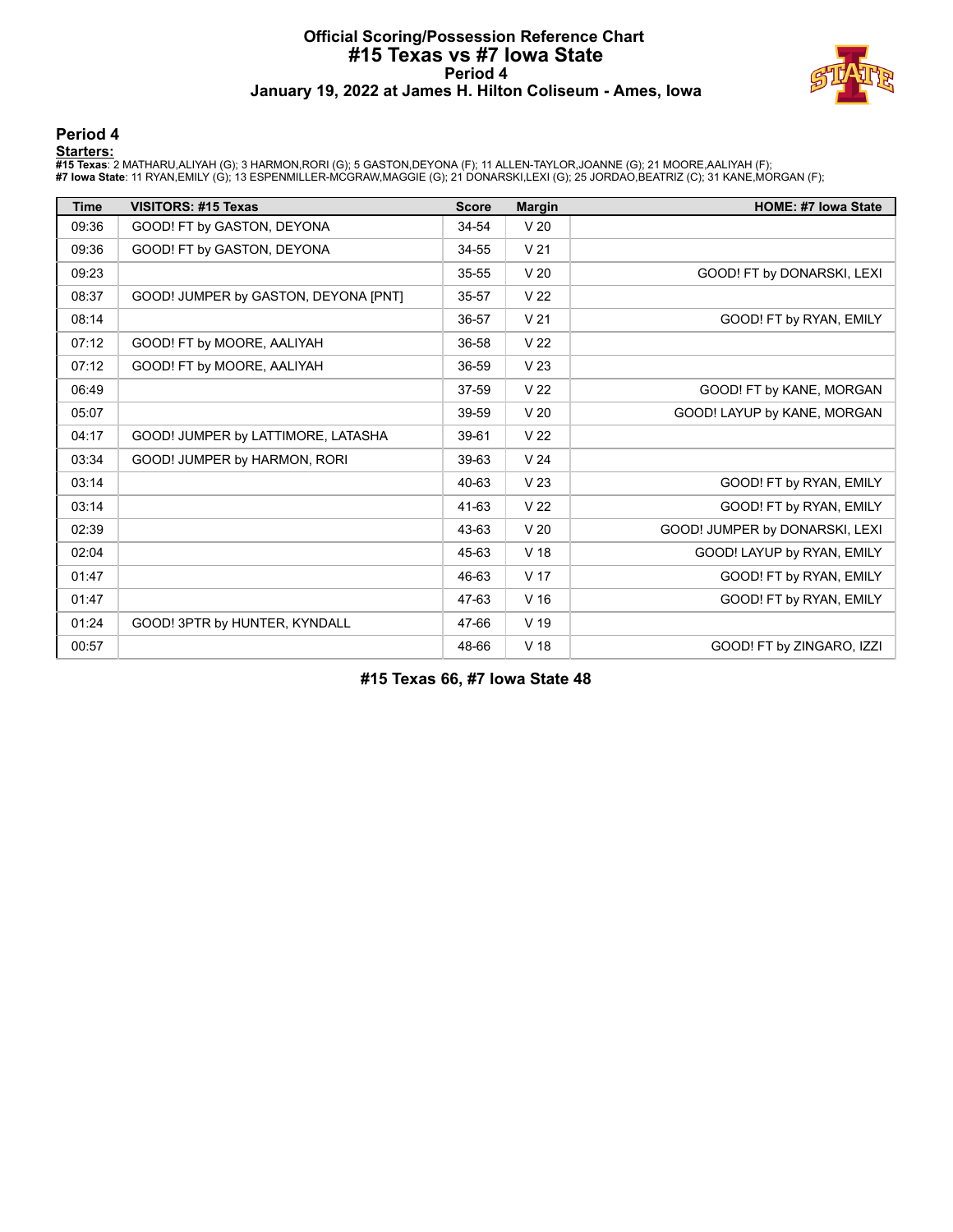### **Official Substitutions Log #15 Texas vs #7 Iowa State Period 1 January 19, 2022 at James H. Hilton Coliseum - Ames, Iowa**



| <b>VISITORS: #15 Texas</b>    | <b>Time</b> | <b>Score</b> | <b>HOME: #7 Iowa State</b>          |
|-------------------------------|-------------|--------------|-------------------------------------|
| 2 MATHARU, ALIYAH             |             |              | 11 RYAN, EMILY                      |
| 3 HARMON, RORI                |             |              | 13 ESPENMILLER-MCGRAW, MAGGIE       |
| 5 GASTON, DEYONA              |             |              | 21 DONARSKI, LEXI                   |
| 11 ALLEN-TAYLOR, JOANNE       |             |              | 25 JORDAO, BEATRIZ                  |
| 21 MOORE, AALIYAH             |             |              | 31 KANE, MORGAN                     |
|                               | 07:01       | $4 - 2$      | SUB OUT: KANE, MORGAN               |
|                               | 07:01       |              | SUB IN: VICK, MAGGIE                |
| SUB OUT: 21 MOORE, AALIYAH    | 06:37       | $6 - 2$      |                                     |
| SUB IN: 35 LATTIMORE, LATASHA | 06:37       |              |                                     |
|                               | 06:27       | $6 - 2$      | SUB OUT: ESPENMILLER-MCGRAW, MAGGIE |
|                               | 06:27       |              | SUB IN: DIEW, NYAMER                |
|                               | 06:06       | $6 - 4$      | SUB OUT: JORDAO, BEATRIZ            |
|                               | 06:06       |              | SUB IN: KANE, MORGAN                |
| SUB OUT: 3 HARMON, RORI       | 06:06       |              |                                     |
| SUB IN: 31 WARREN, AUDREY     | 06:06       |              |                                     |
|                               | 05:28       | $8 - 4$      | SUB OUT: VICK, MAGGIE               |
|                               | 05:28       |              | SUB IN: JORDAO, BEATRIZ             |
|                               | 05:08       | $8 - 4$      | SUB OUT: DIEW, NYAMER               |
|                               | 05:08       |              | SUB IN: ESPENMILLER-MCGRAW, MAGGIE  |
|                               | 02:11       | $10 - 7$     | SUB OUT: RYAN, EMILY                |
|                               | 02:11       |              | SUB OUT: KANE, MORGAN               |
|                               | 02:11       |              | SUB IN: DIEW, NYAMER                |
|                               | 02:11       |              | SUB IN: VICK, MAGGIE                |
| SUB OUT: 31 WARREN, AUDREY    | 02:11       |              |                                     |
| SUB IN: 10 HOLLE, SHAY        | 02:11       |              |                                     |
|                               | 01:10       | $13 - 10$    | SUB OUT: DIEW, NYAMER               |
|                               | 01:10       |              | SUB OUT: JORDAO, BEATRIZ            |
|                               | 01:10       |              | SUB IN: RYAN, EMILY                 |
|                               | 01:10       |              | SUB IN: KANE, MORGAN                |

**#15 Texas 16, #7 Iowa State 10**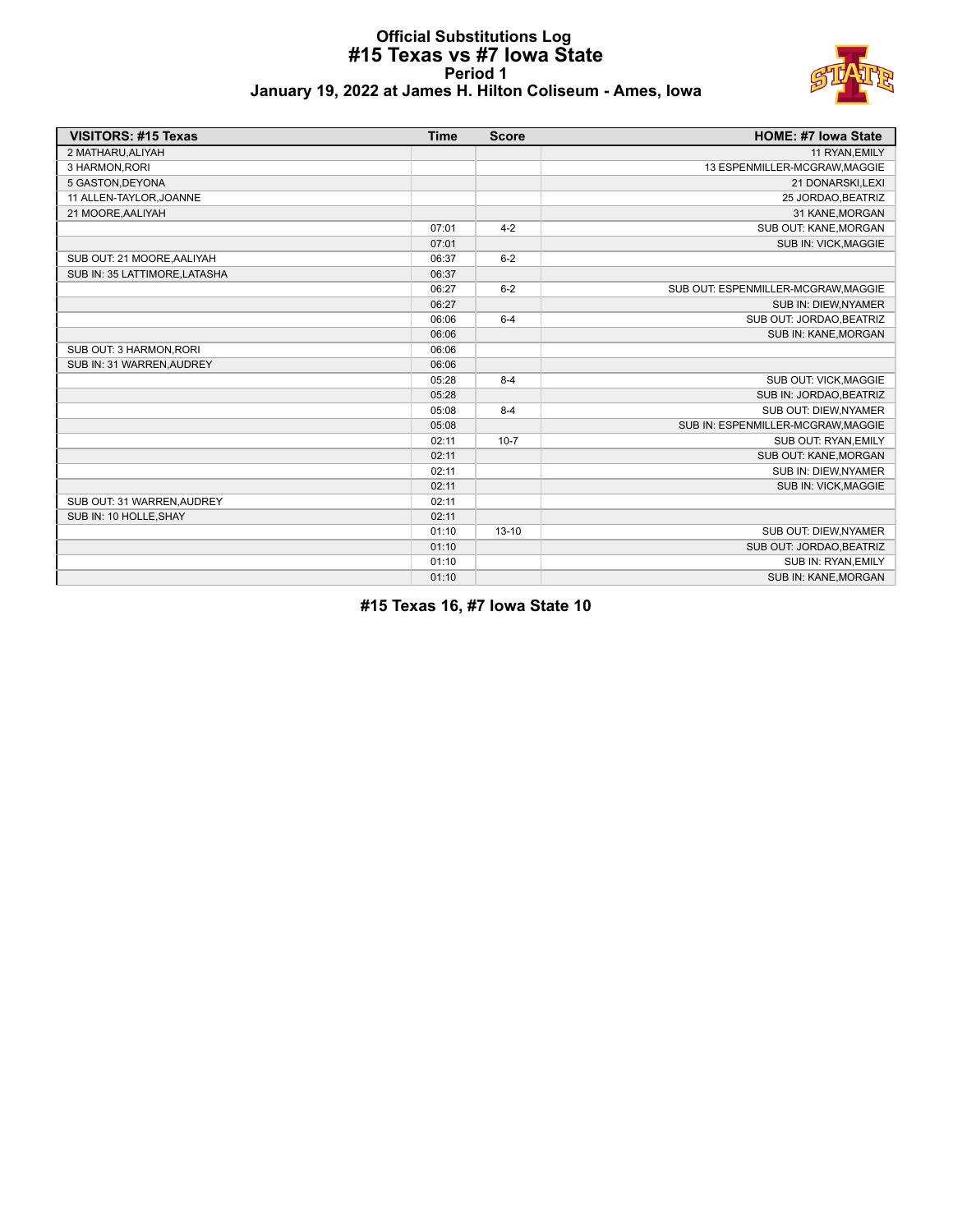

### **Official Substitutions Log #15 Texas vs #7 Iowa State Period 2 January 19, 2022 at James H. Hilton Coliseum - Ames, Iowa**

| <b>VISITORS: #15 Texas</b>       | <b>Time</b> | <b>Score</b>             | <b>HOME: #7 Iowa State</b>          |
|----------------------------------|-------------|--------------------------|-------------------------------------|
| 2 MATHARU, ALIYAH                |             |                          | 11 RYAN, EMILY                      |
| 3 HARMON, RORI                   |             |                          | 13 ESPENMILLER-MCGRAW, MAGGIE       |
| 5 GASTON, DEYONA                 |             |                          | 21 DONARSKI, LEXI                   |
| 11 ALLEN-TAYLOR, JOANNE          |             |                          | 25 JORDAO, BEATRIZ                  |
| 21 MOORE, AALIYAH                |             |                          | 31 KANE, MORGAN                     |
|                                  | 10:00       | $\overline{\phantom{a}}$ | SUB OUT: VICK.MAGGIE                |
|                                  | 10:00       |                          | SUB IN: JORDAO, BEATRIZ             |
|                                  | 08:56       | $18-13$                  | SUB OUT: JORDAO, BEATRIZ            |
|                                  | 08:56       |                          | SUB IN: VICK, MAGGIE                |
|                                  | 08:34       | 18-15                    | SUB OUT: VICK, MAGGIE               |
|                                  | 08:34       |                          | SUB IN: DIEW, NYAMER                |
| SUB OUT: 2 MATHARU, ALIYAH       | 08:34       |                          |                                     |
| SUB IN: 3 HARMON, RORI           | 08:34       |                          |                                     |
|                                  | 07:25       | $20 - 18$                | SUB OUT: KANE, MORGAN               |
|                                  | 07:25       |                          | SUB IN: JORDAO, BEATRIZ             |
|                                  | 05:19       | 26-20                    | SUB OUT: ESPENMILLER-MCGRAW, MAGGIE |
|                                  | 05:19       |                          | SUB OUT: JORDAO, BEATRIZ            |
|                                  | 05:19       |                          | SUB IN: KANE, MORGAN                |
|                                  | 05:19       |                          | SUB IN: VICK, MAGGIE                |
| SUB OUT: 5 GASTON, DEYONA        | 05:19       |                          |                                     |
| SUB IN: 31 WARREN, AUDREY        | 05:19       |                          |                                     |
|                                  | 04:39       | $26 - 21$                | SUB OUT: DIEW, NYAMER               |
|                                  | 04:39       |                          | SUB IN: ESPENMILLER-MCGRAW, MAGGIE  |
| SUB OUT: 35 LATTIMORE, LATASHA   | 04:39       |                          |                                     |
| SUB IN: 5 GASTON, DEYONA         | 04:39       |                          |                                     |
| SUB OUT: 11 ALLEN-TAYLOR, JOANNE | 04:39       |                          |                                     |
| SUB IN: 2 MATHARU, ALIYAH        | 04:39       |                          |                                     |
|                                  | 03:58       | $27 - 23$                | SUB OUT: ESPENMILLER-MCGRAW, MAGGIE |
|                                  | 03:58       |                          | SUB IN: DIEW, NYAMER                |
|                                  | 03:37       | 29-23                    | SUB OUT: VICK, MAGGIE               |
|                                  | 03:37       |                          | SUB IN: JORDAO, BEATRIZ             |
|                                  | 01:54       | 34-27                    | SUB OUT: DIEW, NYAMER               |
|                                  | 01:54       |                          | SUB OUT: KANE, MORGAN               |
|                                  | 01:54       |                          | SUB IN: ESPENMILLER-MCGRAW, MAGGIE  |
|                                  | 01:54       |                          | SUB IN: VICK, MAGGIE                |
| SUB OUT: 3 HARMON.RORI           | 01:53       | 34-27                    |                                     |
| SUB IN: 11 ALLEN-TAYLOR, JOANNE  | 01:53       |                          |                                     |
|                                  | 00:49       | 37-27                    | SUB OUT: VICK, MAGGIE               |
|                                  | 00:49       |                          | <b>SUB IN: DIEW.NYAMER</b>          |

**#15 Texas 39, #7 Iowa State 30**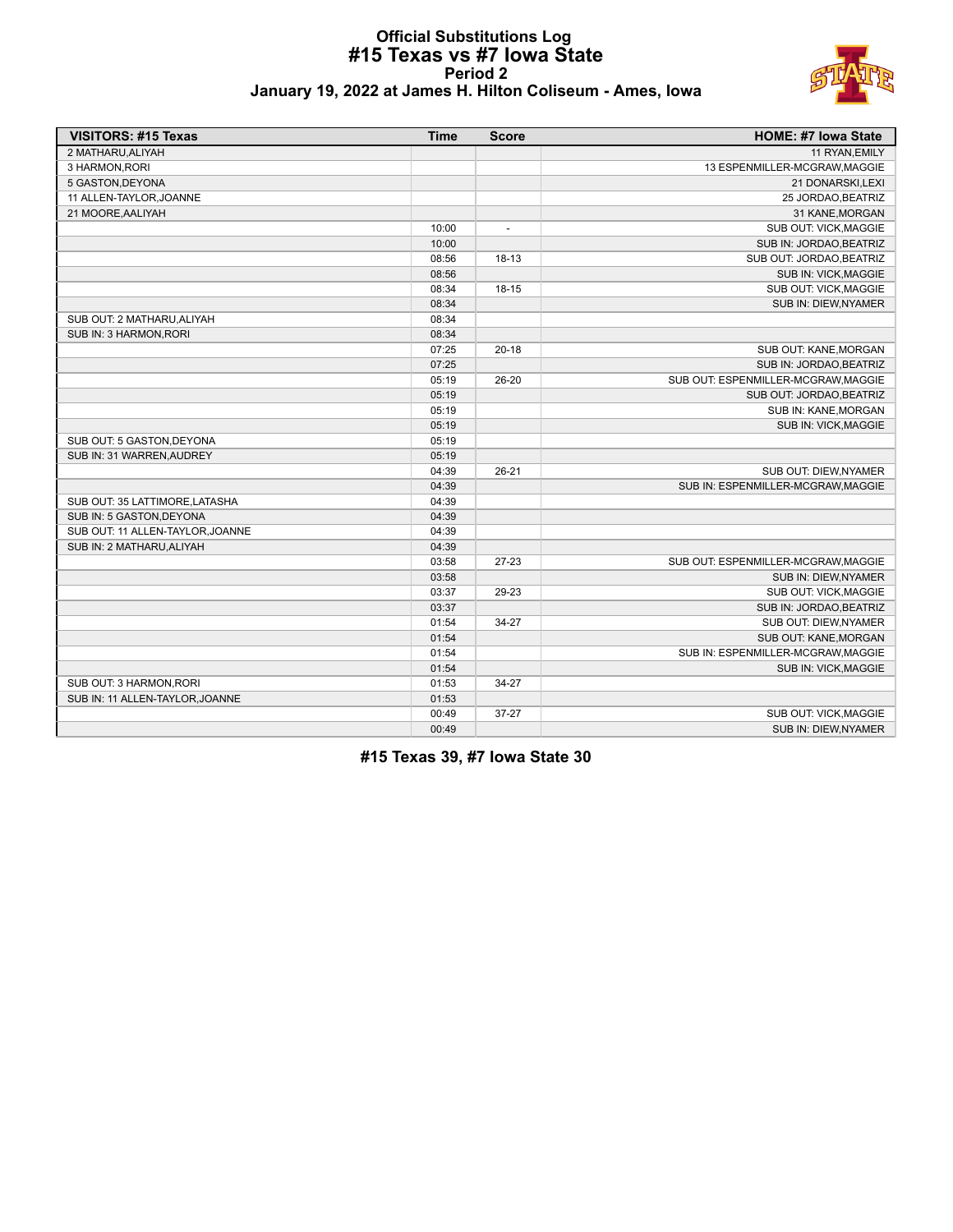

### **Official Substitutions Log #15 Texas vs #7 Iowa State Period 3 January 19, 2022 at James H. Hilton Coliseum - Ames, Iowa**

| <b>VISITORS: #15 Texas</b> | <b>Time</b> | <b>Score</b>   | <b>HOME: #7 Iowa State</b>          |
|----------------------------|-------------|----------------|-------------------------------------|
| 2 MATHARU, ALIYAH          |             |                | 11 RYAN, EMILY                      |
| 3 HARMON, RORI             |             |                | 13 ESPENMILLER-MCGRAW, MAGGIE       |
| 5 GASTON, DEYONA           |             |                | 21 DONARSKI,LEXI                    |
| 11 ALLEN-TAYLOR, JOANNE    |             |                | 25 JORDAO, BEATRIZ                  |
| 21 MOORE, AALIYAH          |             |                | 31 KANE, MORGAN                     |
|                            | 10:00       | $\overline{a}$ | SUB OUT: DIEW, NYAMER               |
|                            | 10:00       |                | SUB IN: KANE, MORGAN                |
| SUB OUT: 10 HOLLE, SHAY    | 10:00       |                |                                     |
| SUB OUT: 31 WARREN, AUDREY | 10:00       |                |                                     |
| SUB IN: 3 HARMON, RORI     | 10:00       |                |                                     |
| SUB IN: 21 MOORE, AALIYAH  | 10:00       |                |                                     |
|                            | 08:04       | 46-30          | SUB OUT: JORDAO, BEATRIZ            |
|                            | 08:04       |                | SUB IN: VICK, MAGGIE                |
|                            | 06:28       | 48-32          | SUB OUT: KANE, MORGAN               |
|                            | 06:28       |                | SUB OUT: VICK, MAGGIE               |
|                            | 06:28       |                | SUB IN: DIEW, NYAMER                |
|                            | 06:28       |                | SUB IN: JORDAO, BEATRIZ             |
|                            | 06:28       |                | SUB OUT: ESPENMILLER-MCGRAW, MAGGIE |
|                            | 06:28       |                | SUB IN: FREDERICK, MADDIE           |
|                            | 03:43       | 51-32          | SUB OUT: FREDERICK, MADDIE          |
|                            | 03:43       |                | SUB OUT: JORDAO, BEATRIZ            |
|                            | 03:43       |                | SUB IN: ESPENMILLER-MCGRAW, MAGGIE  |
|                            | 03:43       |                | SUB IN: KANE, MORGAN                |
|                            | 03:28       | 51-32          | SUB OUT: KANE, MORGAN               |
|                            | 03:28       |                | SUB IN: ZINGARO, IZZI               |
|                            | 02:43       | 51-32          | SUB OUT: DIEW, NYAMER               |
|                            | 02:43       |                | SUB IN: VICK, MAGGIE                |
|                            | 01:50       | 51-32          | SUB OUT: ESPENMILLER-MCGRAW, MAGGIE |
|                            | 01:50       |                | SUB IN: DIEW, NYAMER                |
| SUB OUT: 3 HARMON, RORI    | 01:50       |                |                                     |
| SUB IN: 31 WARREN, AUDREY  | 01:50       |                |                                     |

**#15 Texas 53, #7 Iowa State 34**